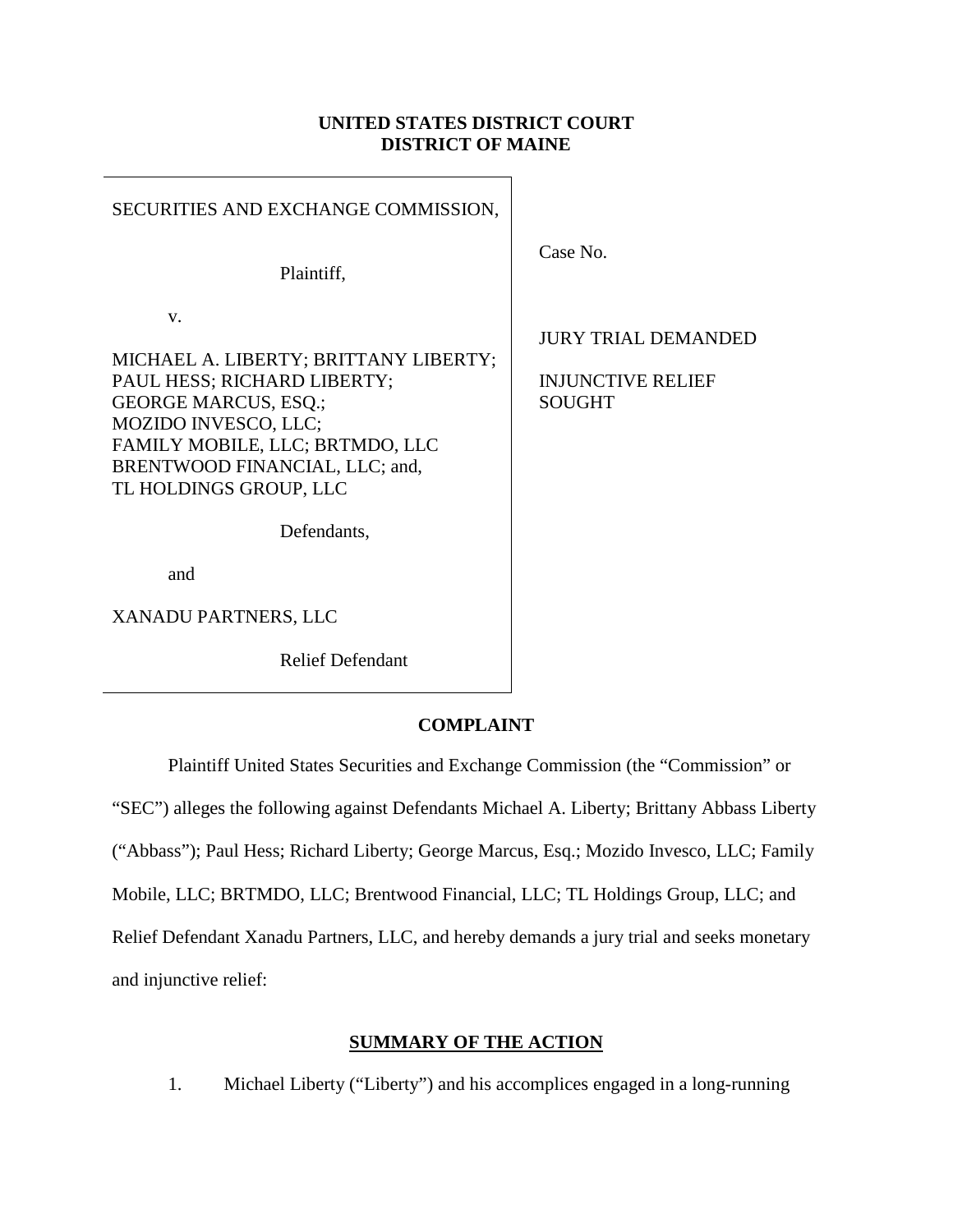fraudulent scheme using multiple fraudulent securities offerings. They tricked investors into believing that they were funding fast-growing startup companies. They were not. Liberty and his accomplices lied to those investors about the financial prospects of the startups, the use of their investment dollars, Liberty's involvement with the startups, and the nature of the investments offered. Through these lies, Liberty and his accomplices enriched themselves at the expense of both the investors and the startup companies. Through their scheme, Liberty and his accomplices raised more than \$55 million from hundreds of investors, misappropriating most of it to fund Liberty's lifestyle, including chartered flights, a dairy cow farm, and the funding of a movie production.

2. Defendants' fraudulent scheme centered on MDO, a financial technology company (then known as Mozido LLC), and later on Mozido, Inc., which bought all of MDO's assets. Liberty claimed to be the founder of MDO and served as a *de facto* officer of MDO and Mozido, Inc. From 2010 to 2017, Liberty and his associates used shell companies (for example, a company Liberty named "Mozido Invesco") to raise money from hundreds of investors, who purchased securities in the form of promissory notes issued by the shell companies without active business operations. Liberty and his associates represented that these notes provided a vehicle for investment in MDO.

3. To facilitate his frauds, Liberty enlisted his attorney George Marcus and his thengirlfriend and bookkeeper Brittany Abbass. He recruited his cousin Rick Liberty and Rick's friend Paul Hess to promote and sell the securities Liberty fraudulently offered. And he used four shell companies to issue securities and one shell company to purchase and distribute securities as an underwriter.

2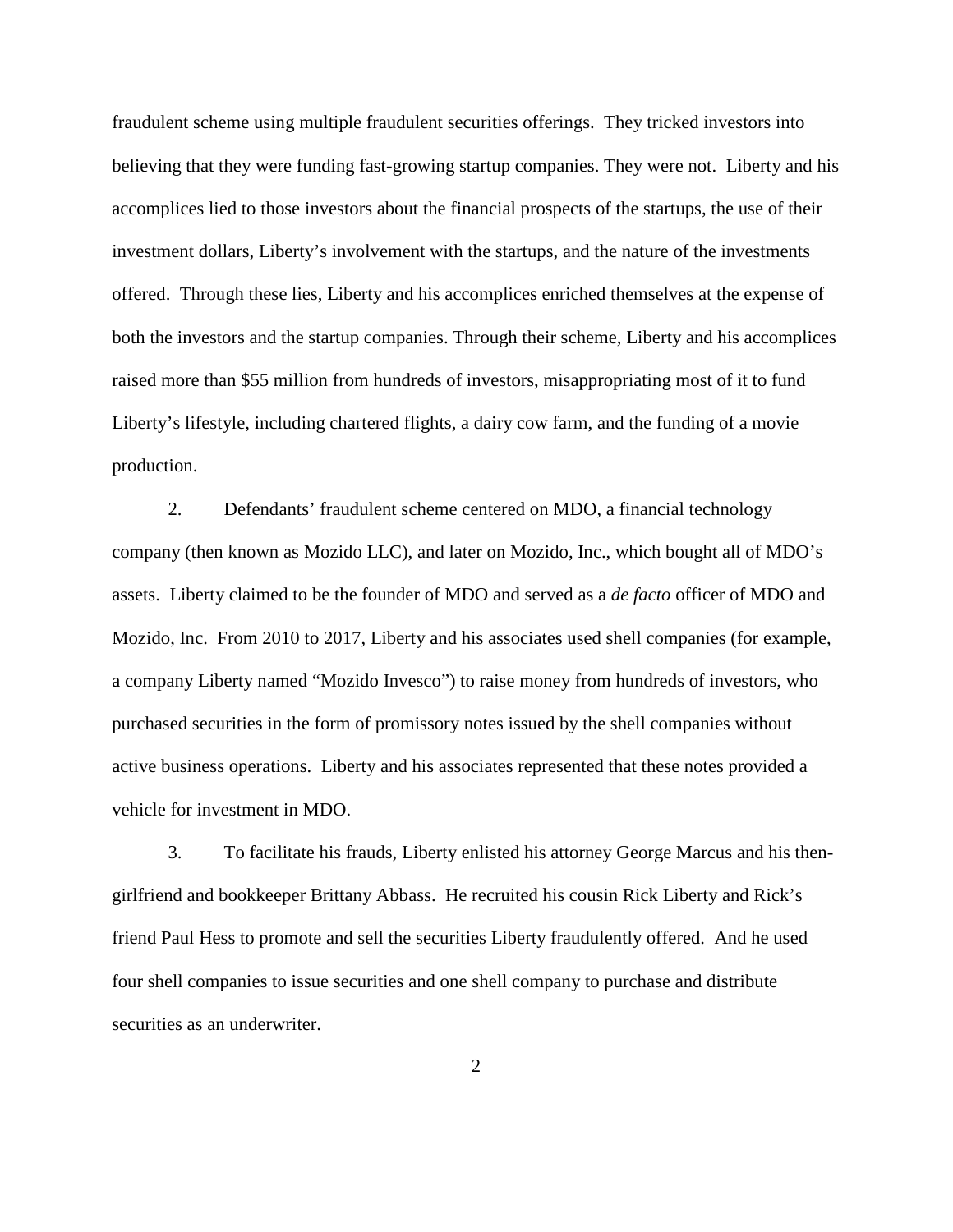4. To sell the promissory notes issued by his shell companies, Liberty and his associates misled investors by falsely representing that: (1) the investors' money was going to MDO to develop its technology and expand its markets; (2) Liberty's shell companies owned interests in MDO or had the authority to sell them; (3) MDO's value was high and its financial situation was very strong; (4) Liberty had invested tens of millions of dollars of his own money into MDO; and (5) Liberty was financially able to honor the personal guarantees he provided to investors along with the promissory notes. In fact, (1) Liberty took the investors' money for himself; (2) some of his shell companies did not own ownership units in MDO, and others held ownership units that they were prohibited from selling; (3) MDO struggled financially, defaulted on its debt, and was at times valued at less than 10% of what Liberty and his associates represented to investors; (4) Liberty, at the time he was touting his large investment in the company, had really invested less than \$5 million of his own money; and (5) Liberty was in debt and had previously defaulted on personal guarantees to multiple investors. In order to facilitate his fraud scheme, Liberty hid his fundraising from MDO and failed to register the securities issued by his shell companies as required by Section 5 of the Securities Act. In addition, Liberty's shell companies filed Form Ds with the SEC that contained material misrepresentations and omissions which reinforced Defendants' false statements and furthered their fraudulent scheme.

5. Beginning in 2015, Liberty and his associates conducted an additional unregistered offering of securities relating to a healthcare information technology company called DaVincian Healthcare. Liberty and his associates raised \$6 million in that unregistered securities offering.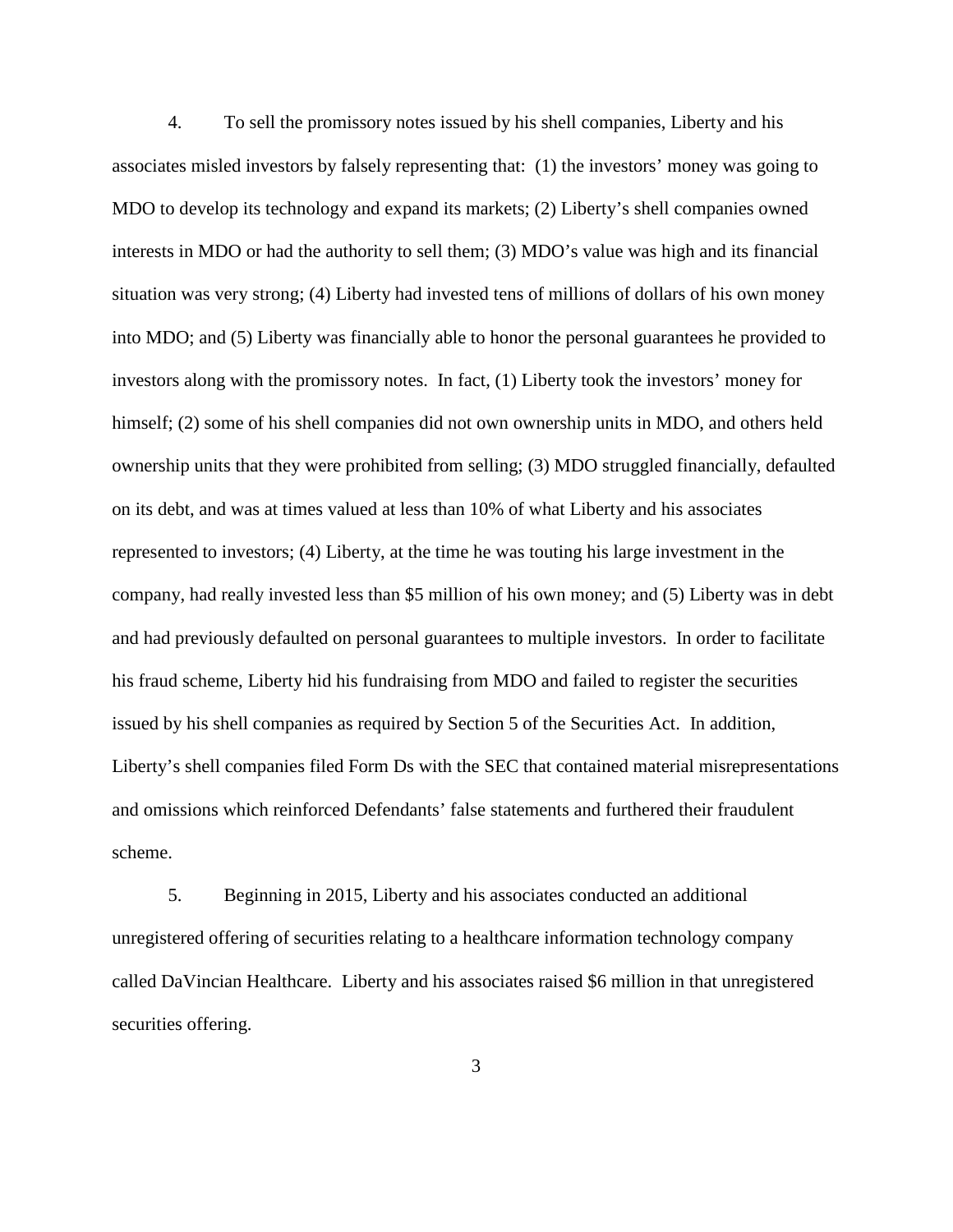6. By engaging in the conduct alleged in this Complaint:

a. Liberty; Abbass; Hess; Richard Liberty; Marcus; BRTMDO, LLC; Brentwood Financial, LLC; Family Mobile, LLC; and Mozido Invesco, LLC engaged in (or, in the alternative except as to Liberty, aided and abetted) a fraudulent scheme through a series of fraudulent acts, statements, and material omissions; employed devices, schemes, and artifices to defraud investors; and, engaged in acts, transactions, practices, and courses of businesses which operated as a fraud, in violation of Section 10(b) of the Securities Exchange Act of 1934 ("Exchange Act") [15 U.S.C. §78(b)] and Rule 10b-5 thereunder [17 C.F.R. § 240.10b-5] and Section 17(a) of the Securities Act of 1933 ("Securities Act") [15 U.S.C. §77q(a)];

b. Liberty; Abbass; Hess; Richard Liberty; Marcus; BRTMDO, LLC; Brentwood Financial, LLC; Family Mobile, LLC; Mozido Invesco, LLC; and TL Holdings Group, LLC engaged in (or, in the alternative except as to the entities, aided and abetted) the unregistered offer and sale of securities in violation of Sections  $5(a)$  and  $5(c)$  of the Securities Act [15] U.S.C. §77e(a) and 77e(c)];

c. Hess and Rick Liberty induced and attempted to induce the purchase and sale of securities without being registered as a broker or dealer or being associated with a registered broker or dealer, in violation of Section 15(a) of the Exchange Act [15 U.S.C. § 78o(a)].

7. Based on these violations, the Commission seeks:

a. entry of appropriate permanent injunctions, including an injunction prohibiting Defendants from further violations of the relevant provisions of the federal securities laws and an injunction prohibiting Liberty, Abbass, Rick Liberty, Hess, and Marcus from directly or indirectly, including, but not limited to, through any entity owned or controlled by them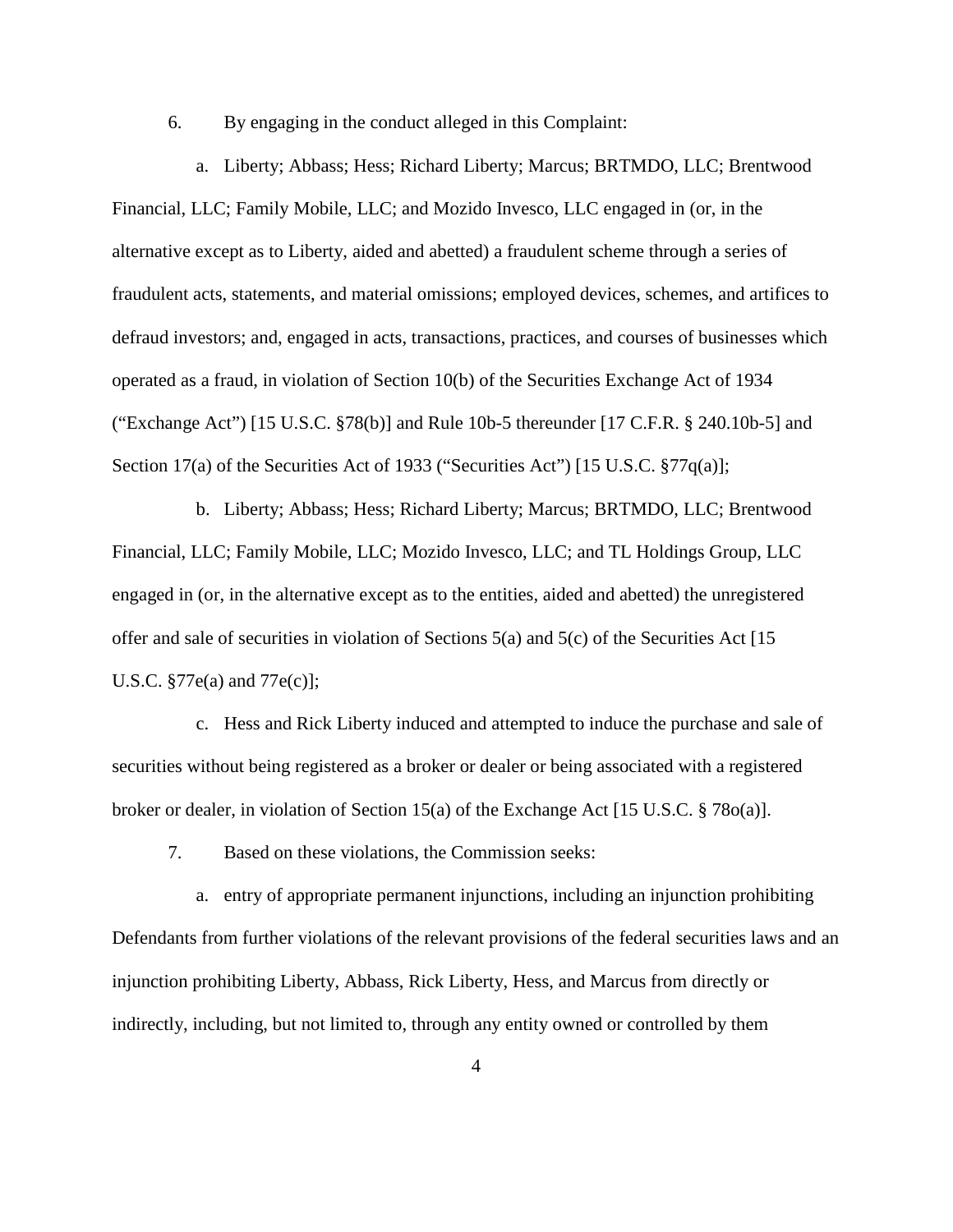individually or collectively, participating in the issuance, purchase, offer, or sale of any security, provided, however, that such injunction shall not prevent them from purchasing or selling securities for their own respective personal accounts;

b. disgorgement of Defendants' ill-gotten gains, plus pre-judgment interest;

c. disgorgement by the Relief Defendant of all unjust enrichment and ill-gotten gain received from Defendants, plus pre-judgment interest; and,

d. imposition of civil penalties.

#### **JURISDICTION AND VENUE**

8. The Commission seeks permanent injunctions and disgorgement pursuant to Section 20(b) of the Securities Act [15 U.S.C.  $\S 77t(b)$ ] and Section 21(d)(1) of the Exchange Act [15 U.S.C. § 78u(d)(1)]. The Commission seeks the imposition of civil penalties pursuant to Section 20(d) of the Securities Act [15 U.S.C. § 77t(d)] and Section 21(d)(3) of the Exchange Act [15 U.S.C. § 78u(d)(3)].

9. The Court has jurisdiction over this action pursuant to Sections 20(d) and 22(a) of the Securities Act [15 U.S.C. §§ 77t(d), 77v(a)] and Sections 21(d), 21(e) and 27 of the Exchange Act [15 U.S.C. §§ 78u(d), 78u(e), 78aa].

10. Venue is proper in this District because the acts, transactions, or courses of business constituting the alleged violations occurred, in whole or in part, in the District of Maine, and because Defendants have transacted business in Maine. Marcus is a resident of Maine and practices law from his law firm in Maine. Mozido Invesco and Xanadu Partners were both organized under Maine law and operated from Maine. Liberty resided in Maine for a period of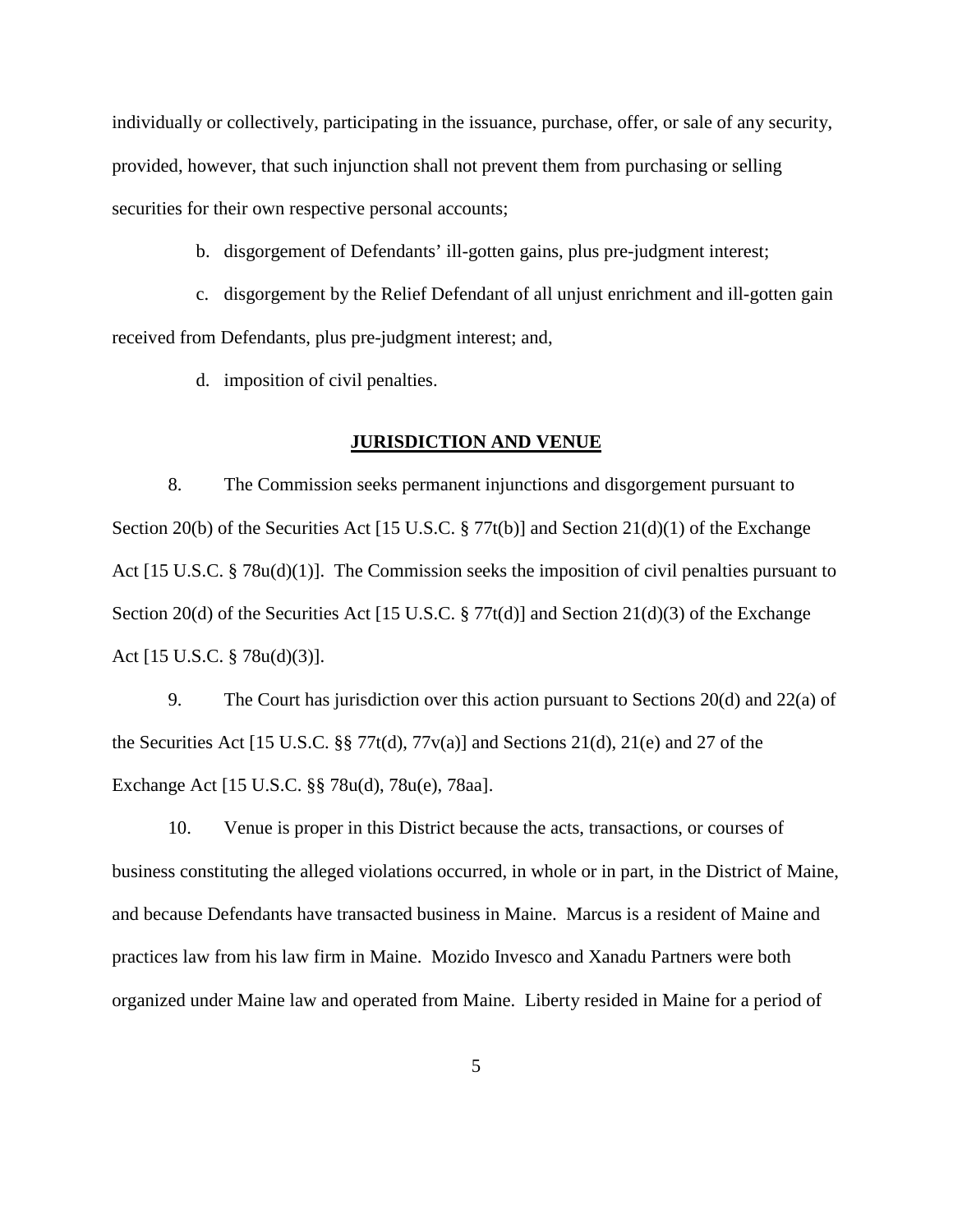the fraudulent scheme, and the proceeds of the scheme flowed through the IOLTA account of the Maine law firm Marcus Clegg and other bank accounts in Maine. In addition, the securities described herein were offered and sold to residents of Maine.

11. In connection with the conduct described in this Complaint, Defendants directly or indirectly made use of the mails or the means or instruments of transportation or communication in interstate commerce.

12. Defendants' conduct involved fraud, deceit, or deliberate or reckless disregard of regulatory requirements, and resulted in substantial loss, or significant risk of substantial loss, to other persons.

13. Unless enjoined, Defendants will continue to engage in the securities law violations alleged herein, or in similar conduct that would violate the federal securities laws.

#### **DEFENDANTS**

14. **Michael A. Liberty** ("Liberty"), age 57, resides in Windermere, Florida. Liberty is a businessman who has formed numerous real estate, technology, and holding companies, including BRTMDO; Brentwood Financial; and Family Mobile. He claims to be the founder of MDO. Until 2017, he served as the Chairman of Global Strategic Initiatives for Mozido, Inc. In November 2016, Liberty pled guilty to making illegal political contributions and was sentenced to four months in prison and fined \$100,000.

15. **Brittany Liberty** ("Abbass"), age 37, resides in Windermere, Florida. She married Michael Liberty in 2016. Abbass is the co-manager and bookkeeper for many of Liberty's companies. She is the manager for BRTMDO, Brentwood Financial, Family Mobile,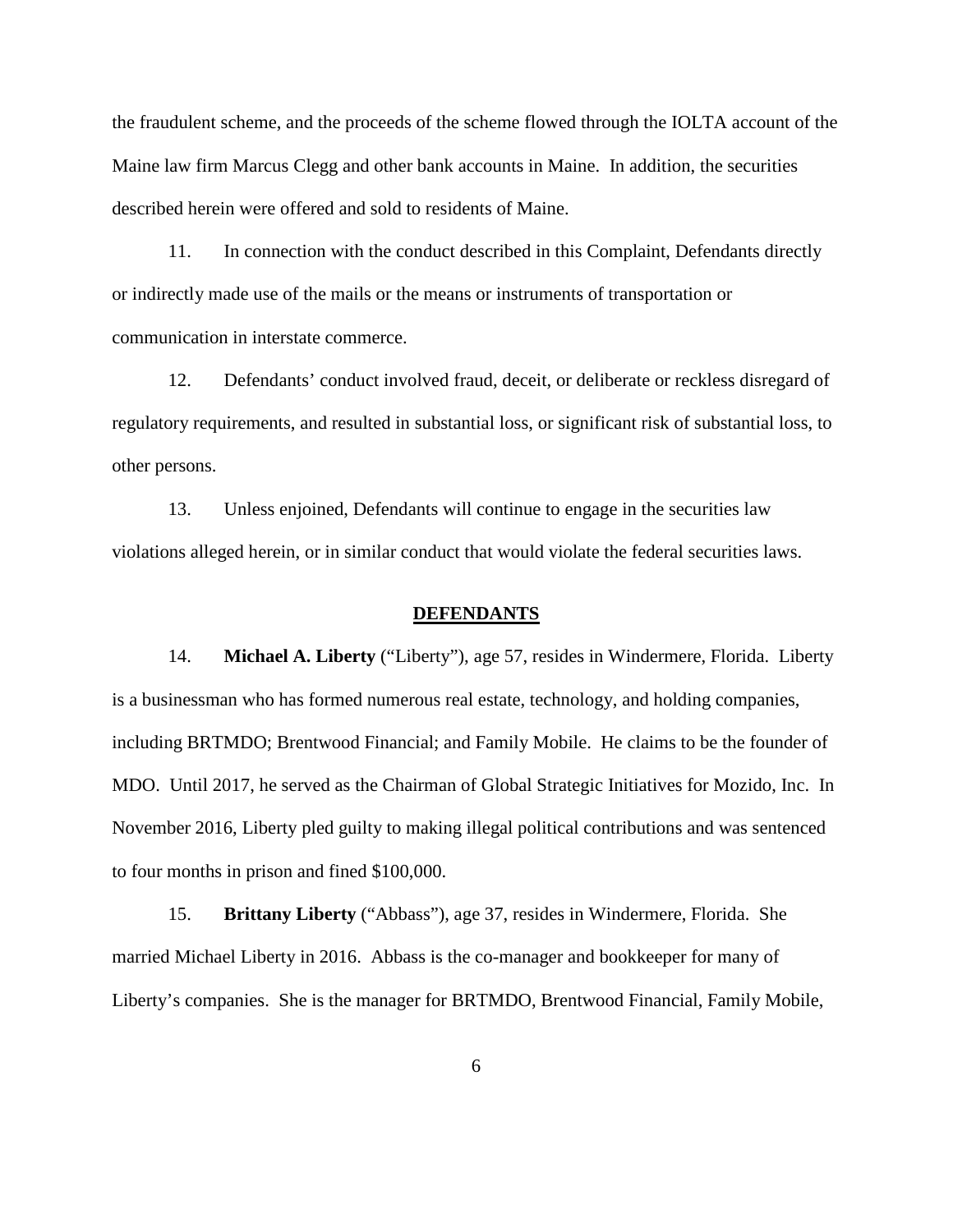and Mozido Invesco.

16. **Paul Hess**, age 62, resides in Quincy, Massachusetts and owns Braintree Hill Ventures, LLC. Hess promoted MDO and other Liberty-affiliated companies and raised money from investors for Liberty. For most of his career until 2010, Hess was an investment adviser representative and was associated with a registered broker-dealer.

17. **Richard Liberty** ("Rick Liberty"), age 64, resides in Cape Coral, Florida, and is Michael Liberty's cousin. Rick Liberty promoted MDO and other Liberty-affiliated companies and raised money from and communicated with investors for Liberty. Previously, Rick Liberty acted as an investment adviser representative for Liberty Investment Advisors. In 1988, Rick Liberty settled a cease-and-desist action brought by the State of Maine which alleged that he improperly sold unregistered securities. In 2006, he entered a consent decree ordering him to pay \$1,500 to the State of Maine for operating as an unlicensed investment adviser representative.

18. **George Marcus, Esq.**, age 66, resides in Cumberland Foreside, Maine. He is a lawyer and is a partner at a Portland, Maine law firm called Marcus Clegg & Mistretta, P.A. ("Marcus Clegg"). Marcus and Marcus Clegg have represented Liberty and Liberty-affiliated entities from at least 2010 until the present. Marcus obtained money (in the form of legal fees) from the Defendants' fraudulent misrepresentations and omissions in the course of the securities offerings described below.

19. **Mozido Invesco, LLC** ("Mozido Invesco") is a limited liability company, organized under the laws of Maine, with a principal place of business in Portland, Maine. Soon after Mozido Invesco was formed in August 2010, Michael Liberty took control of it.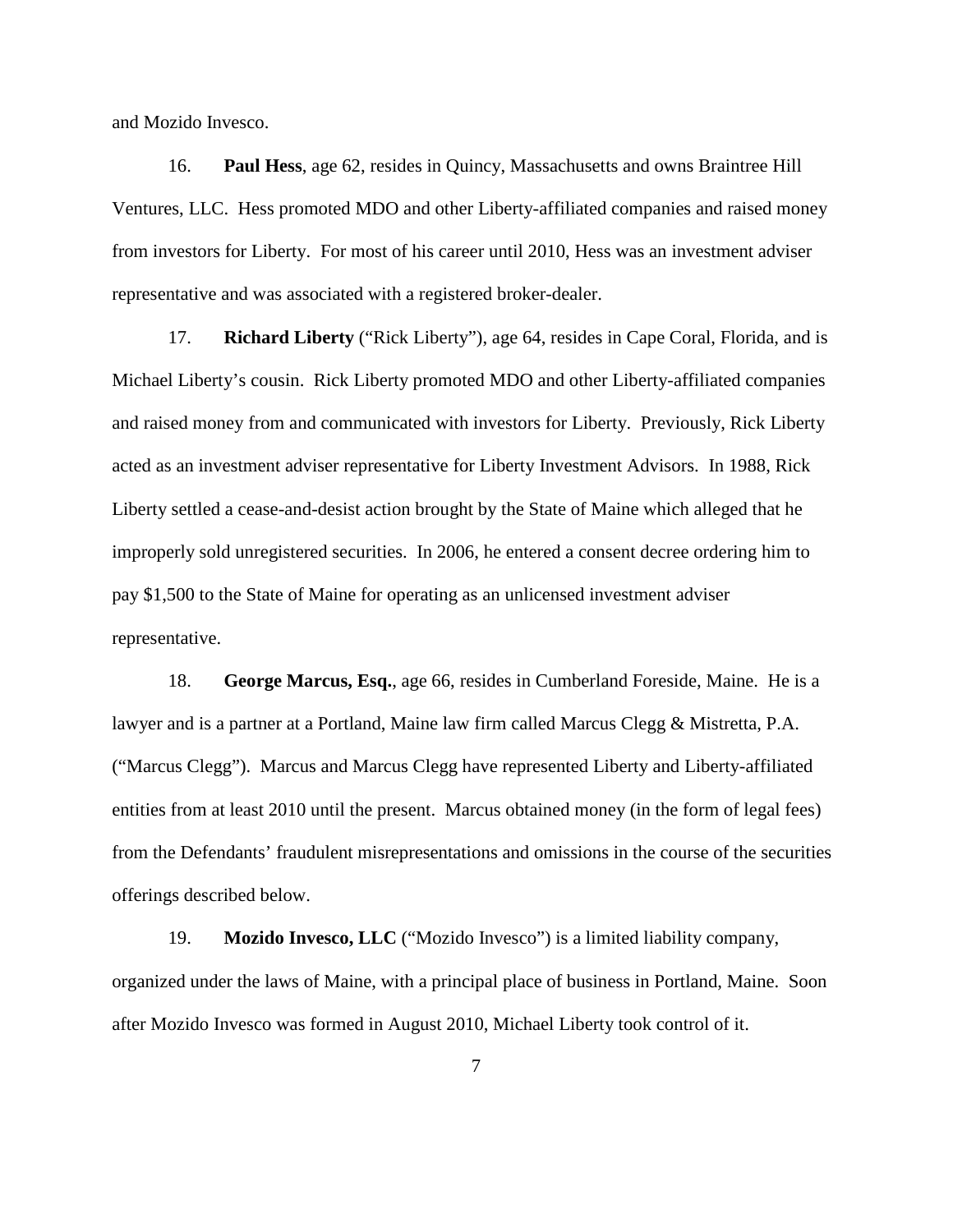20. **Family Mobile, LLC** is a limited liability company, organized under the laws of Delaware, with a principal place of business in Orlando, Florida. Liberty originally formed Family Mobile under the laws of Florida in January 2011.

21. **BRTMDO Investments, LLC** (a/k/a Brentwood Investments, LLC) is a limited liability company, organized under the laws of Delaware, with a principal place of business in Florida. Liberty originally formed BRTMDO as Brentwood Investments, LLC in 2009 under the laws of Florida. BRTMDO was converted to a Delaware company in July 2015 at the same time it changed its name from Brentwood Investments to BRTMDO.

22. **Brentwood Financial, LLC** is a limited liability company, organized under the laws of Delaware, with a principal place of business in Orlando, Florida. Liberty originally formed Brentwood Financial under the laws of Florida in November 2011.

23. **TL Holdings Group, LLC** is a limited liability company, organized under the laws of Delaware, with a principal place of business in Windermere, Florida. Liberty created TL Holdings as an investment vehicle selling an indirect interest in DaVincian Healthcare, Inc.

### **RELIEF DEFENDANT**

24. **Xanadu Partners, LLC** is a limited liability company, organized under the laws of Maine, with a principal place of business in Portland, Maine. Liberty formed Xanadu Partners in October 2007. Xanadu received most of the money raised from Mozido Invesco investors.

### **RELATED ENTITIES**

25. **MDO, LLC** (f/k/a Mozido, LLC) is a limited liability company, organized under the laws of Delaware with a principal place of business in Austin, Texas. MDO was formed in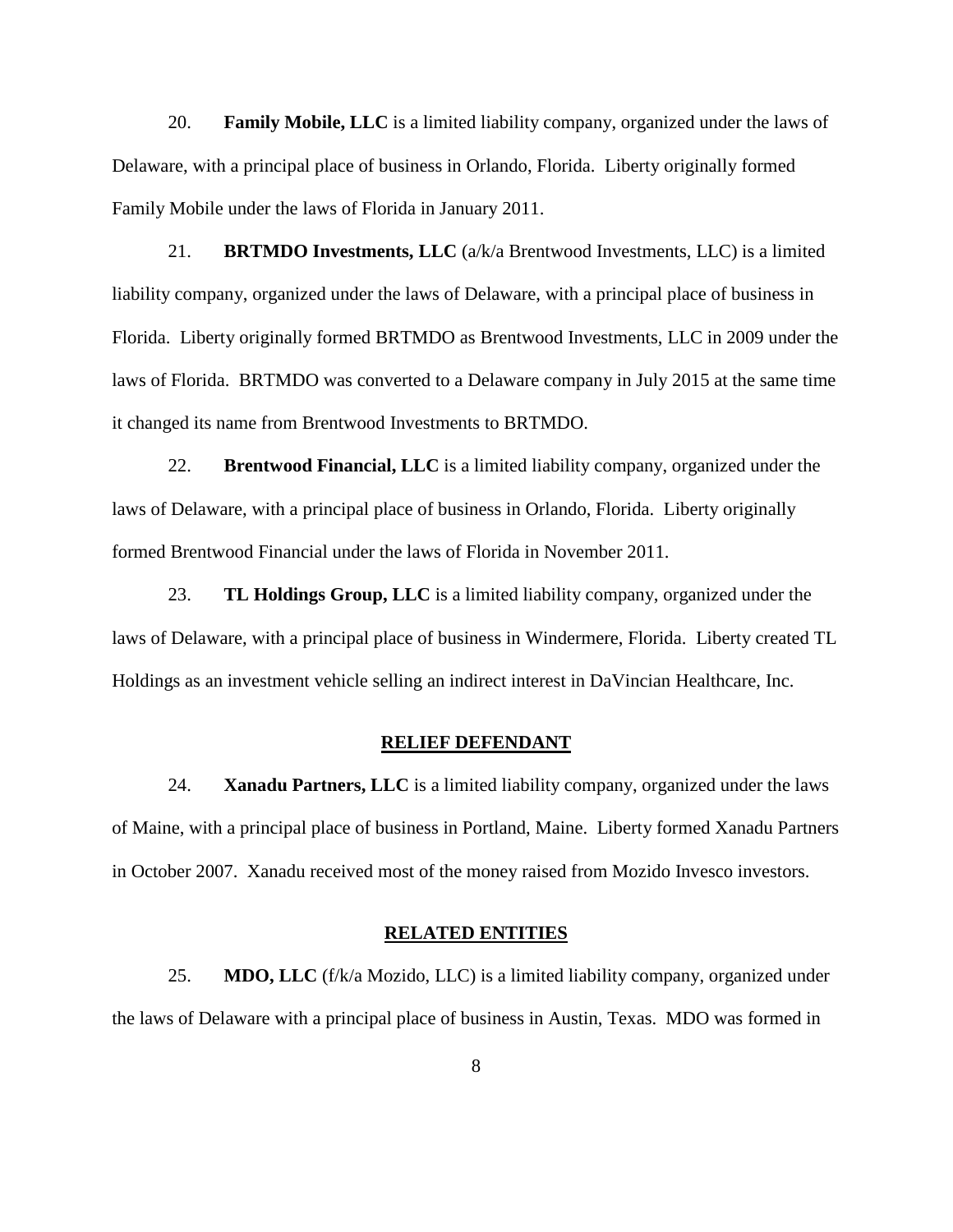April 2008 as "Mobile Financial Services, LLC." MDO operated under the names "Affinity Global Services, LLC" from 2008 to 2009 and "Mozido, LLC" from 2009 to 2015. In March 2015, it became "MDO, LLC." In November 2013, MDO sold its assets to Mozido, Inc.

26. **Mozido, Inc.** is a corporation, organized under the laws of Delaware, with its principal place of business in Austin, Texas. Mozido, Inc. was formed in 2013. It acquired substantially all of MDO's assets in November 2013.

### **STATEMENT OF FACTS**

### **I. The Mozido Scheme**

## **A. MDO**

27. MDO was a financial technology company focused on offering retail and business customers a "mobile wallet" (a way for customers to use their mobile phone to pay for products and transfer money). MDO was started in 2008 as a subsidiary of Affinity Holding, LLC.

28. Liberty served on MDO's Board of Directors until February 2011. Later, he served as the Chairman of Global Strategic Initiatives for MDO, and then for Mozido, Inc. At various times, Liberty also took other titles, including Vice-Chairman. These were lucrative arrangements for Liberty; he billed MDO hundreds of thousands of dollars for travel and entertainment expenses he purportedly had incurred for MDO's business purposes.

29. By 2010, MDO needed cash: it was not producing revenue and had lost its largest investor.

30. In August 2010, a new investor, Mobile Tech Investments, LLC ("Mobile Tech"), invested \$2.5 million in MDO, in exchange for a 15.6% share of the company (based upon a total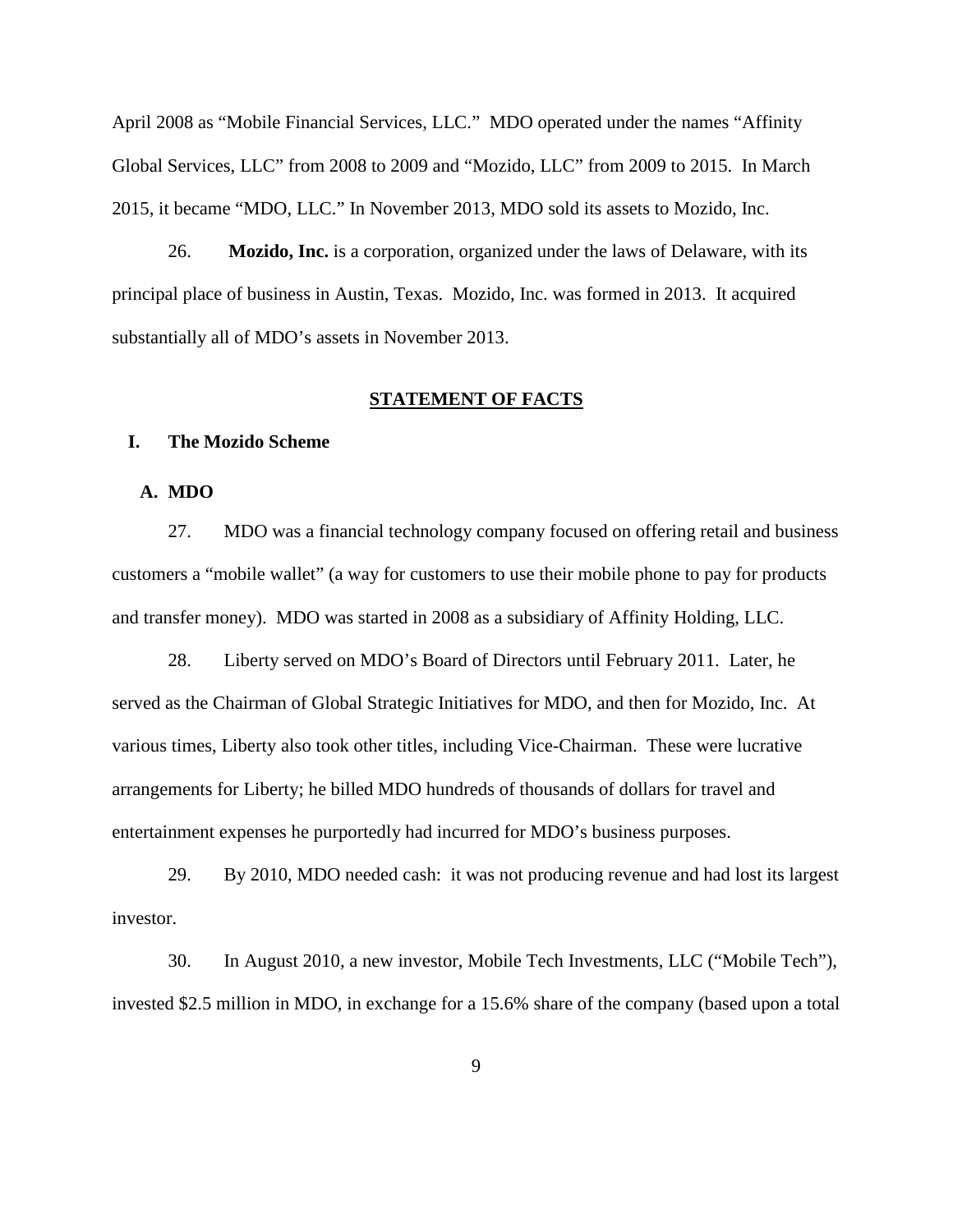valuation of \$13.5 million, as approved by MDO's Board of Directors). A portion of MDO's remaining equity was owned by Affinity Holding, which in turn was owned by various persons and entities including Mozido Investments (a Liberty-controlled shell entity) and BRTMDO. Liberty controlled Mozido Investments through his entity BRTMDO.

31. At the time of the investment, MDO executed an "Amended and Restated Limited Liability Company Agreement" ("Amended Operating Agreement"). Liberty agreed to MDO's Amended Operating Agreement and personally signed on behalf of Mozido Investments, BRTMDO, and himself. Marcus was the lawyer who negotiated with Mobile Tech over the amendments to MDO's Operating Agreement.

32. As conditions for its infusion of capital into MDO, the Amended Operating Agreement granted Mobile Tech a variety of protections, including preemptive rights (the right to acquire newly issued MDO equity), tag-along rights (the right to require a purchaser of MDO equity to purchase from Mobile Tech at the purchaser's proposed terms) and the right of first refusal (the right to acquire MDO equity from a seller at the terms proposed by the purchaser).

33. In particular, the Amended Operating Agreement granted Mobile Tech a "Right of First Offer" in equity interests of Mozido Investments and BRTMDO. Under this provision, Liberty was required to notify Mobile Tech prior to any issuance or transfer of equity interests in Mozido Investments or BRTMDO. Mobile Tech then had an option to purchase the equity interests itself or to require the proposed purchaser to purchase interests in MDO equities from Mobile Tech. The Amended Operating Agreement expressly provided that any transfer or issuance that violated these provisions would be "wholly void."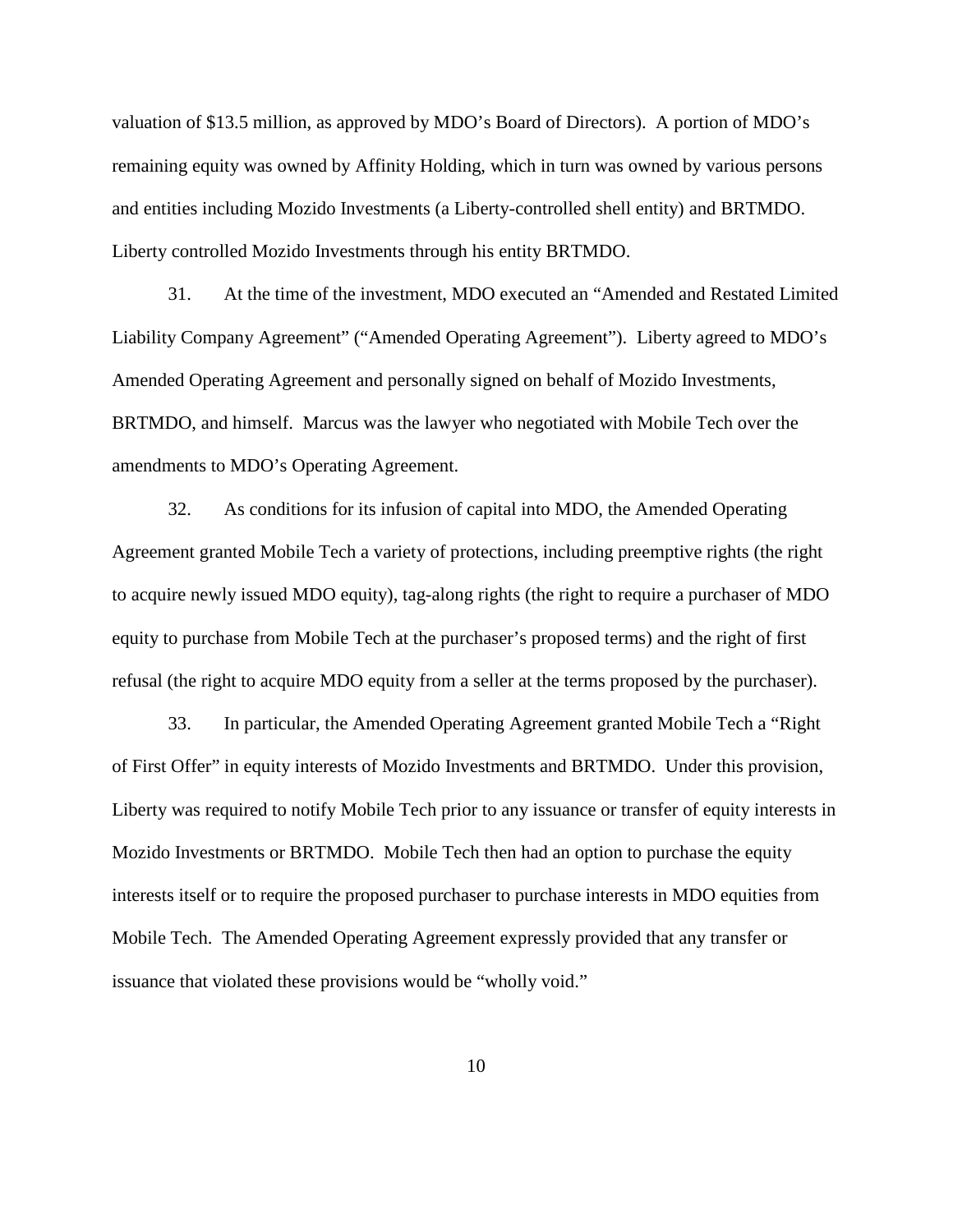### **B. Liberty Enlists Hess to Market and Sell Securities**

34. Concurrent with the Mobile Tech negotiations, Liberty recruited Hess to promote MDO and to identify investors. Hess began working as a self-described "consultant," "strategic advisor," or "partner" of MDO, promoting MDO to potential investors, and maintaining regular contact with them. Liberty directed Hess to tout MDO, but actually had him sell securities issued by the shell companies that Liberty controlled. In exchange, Liberty (through his entities) paid Hess a 5% commission on the money he raised.

35. Prior to December 31, 2010, Hess was a representative at an investment advisory firm. But all of his selling described in this Complaint was done outside his engagement with that investment advisory firm, contrary to the firm's policies. After that date, Hess was not licensed or working for a registered broker-dealer.

36. Hess received a 5% commission from his fundraising. Hess sent Abbass spreadsheets detailing what he had raised and what he was owed. He also emailed her (e.g., on September 9, 2010) to confirm how much money had been received from his solicitations and to request payments of his commission or "referral bonus."

37. By law, Hess was not permitted to raise funds outside the supervision of the brokerage with which he was affiliated (a prohibited practice known as "selling away"). Nor was he permitted to receive commissions or otherwise act as an unregistered broker-dealer. Yet, throughout the relevant time period, Hess did all of these things: selling away, receiving improper commissions, and acting as an unregistered broker-dealer.

38. To hide his misconduct and his unlawful receipt of 5% commissions for every sale, Hess repeatedly told investors he was not receiving commissions. For example, on October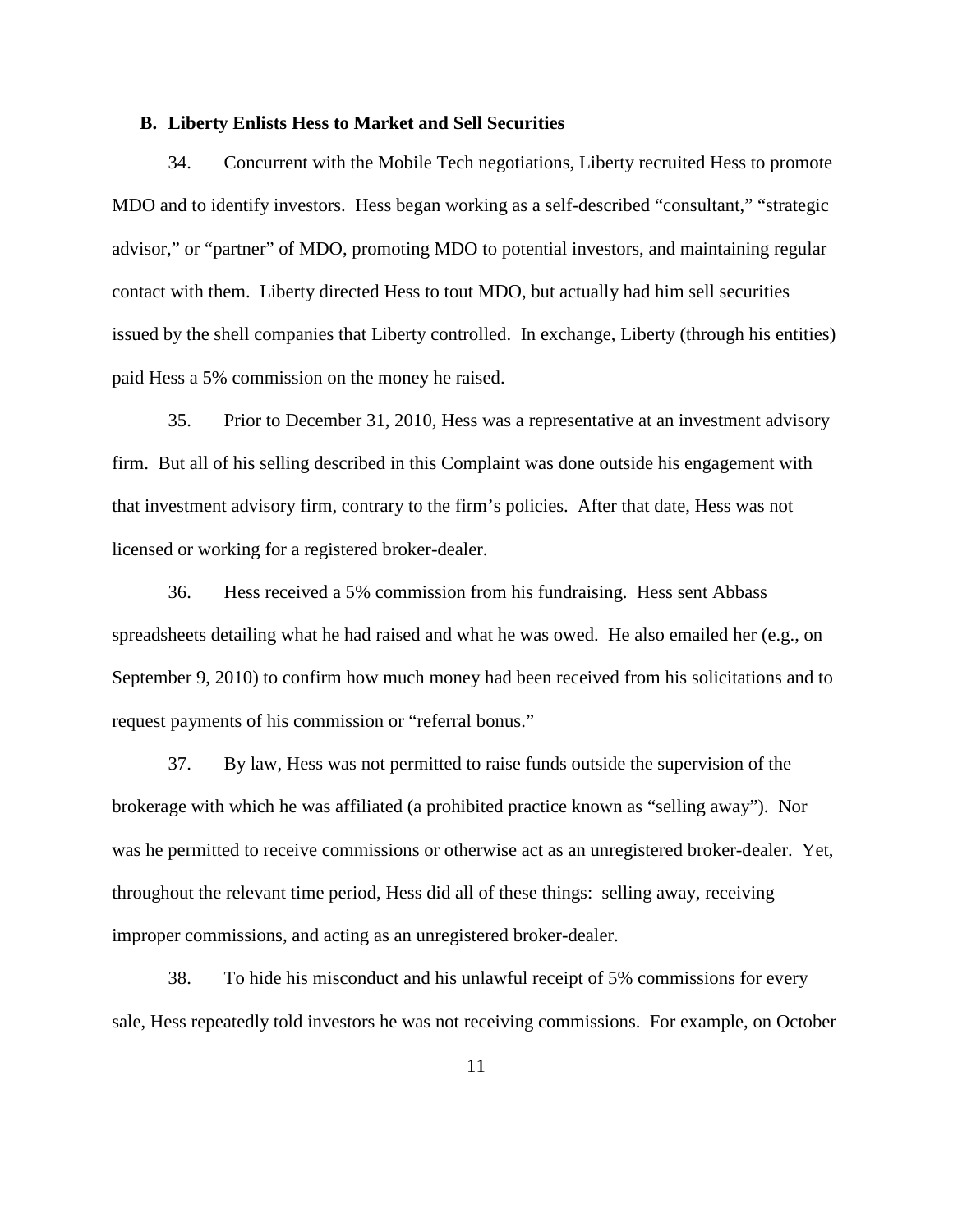5, 2010, Hess wrote to potential investors and falsely stated that, "[t]his is not registered with an investment bank or broker-dealer, and there are no fees or commission paid." On November 26, 2010, Hess lied to another potential investor, stating, "I receive no commission or comp on any money raised (no investment bank or broker involved)…"

#### **C. The Mozido Invesco Securities Offering: August 2010-May 2012**

39. The first securities offering in the Defendants' fraudulent scheme was the Mozido Invesco promissory note offering ("Mozido Invesco Offering"). The Mozido Invesco Offering ran from August 2010 through May 2012, and raised approximately \$18.2 million.

40. Mozido Invesco was formed on August 26, 2010. Marcus provided legal assistance to form Mozido Invesco. Abbass arranged for the creation of a Mozido Invesco bank account into which investors could wire in their investments, and told Hess to direct investor money to that account.

41. On or about August 26, 2010, Liberty caused BRTMDO to transfer 120 Mozido Investment membership units to Mozido Invesco. Because Liberty failed to notify Mobile Tech in advance of the transfer, the transfer was void pursuant to MDO's operating agreement.

42. The Mozido Invesco Offering consisted of securities that were styled as "convertible promissory notes." By their terms, the promissory notes promised 5% interest and matured in December 2015. They included a right to convert the note into membership units of Mozido Investments at a price of \$55,000 per unit. These convertible promissory notes constitute securities under federal securities law. To entice investors, Liberty personally guaranteed the convertible promissory notes offered by Mozido Invesco.

12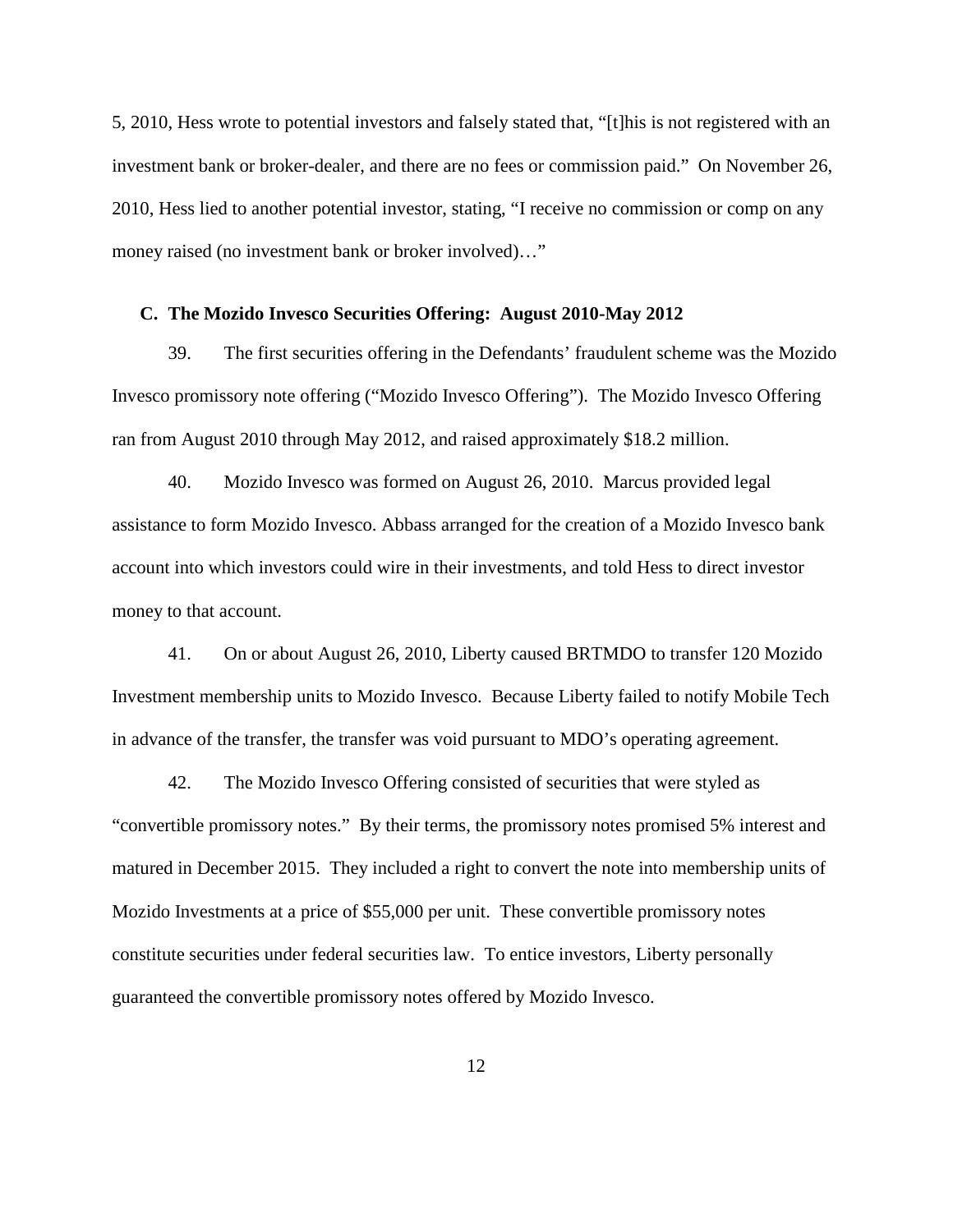43. Marcus drafted the original Mozido Invesco promissory notes, note purchase agreements, and Liberty's personal guarantee, which he knew misrepresented material facts and made material omissions.

44. In a classic bait-and-switch, in seeking investors for their fraudulent offering, Liberty and Hess touted the merits of investing in MDO to potential investors. But they actually sold investors promissory notes issued by Liberty's shell company, Mozido Invesco, even though Mozido Invesco was expressly barred from selling interests without prior notice to and a lack of objection from Mobile Tech, under the terms of the Amended Operating Agreement that Liberty had signed.

45. In touting the Mozido Invesco Offering, Liberty and Hess (with Marcus' assistance) repeatedly lied about and/or concealed critical facts about the investment:

- First, they misrepresented the financial position and business prospects of MDO, representing to potential investors that the MDO was valued at many multiples of what they knew the company had valued itself.
- Second, they misrepresented what the investment proceeds would be used for, repeatedly touting the effect the investments would have on product development, product launches, and lucrative business deals. In fact, Liberty diverted most of the money for his personal use.
- Third, they misrepresented and/or concealed critical facts about the conversion feature of the promissory notes, including that any attempted transfers of interest in Mozido Investments were void under the terms of an MDO Operating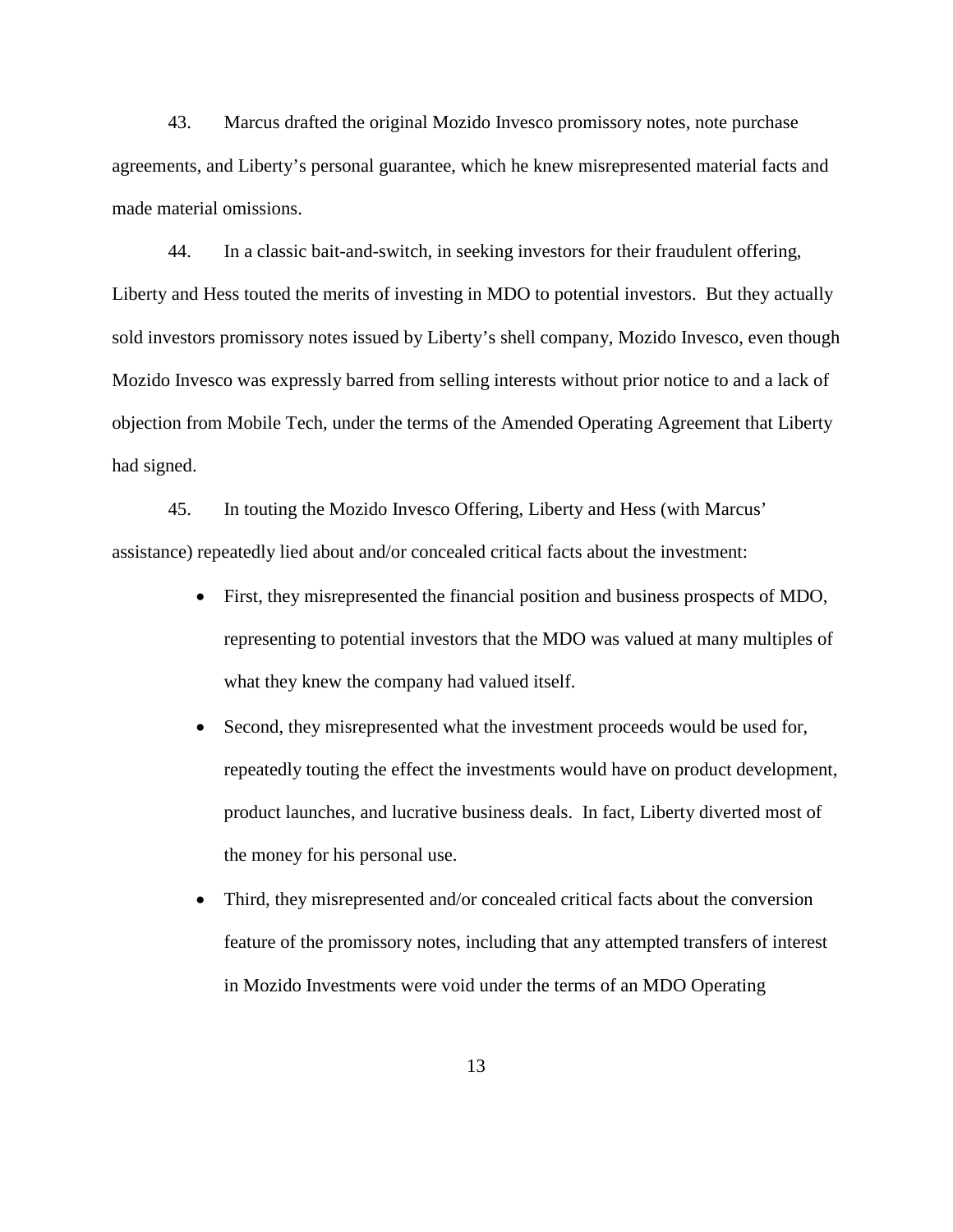Agreement that Liberty had signed.

• Fourth, they misrepresented and concealed critical facts about Liberty's role in the investments and relationship with MDO and the Mozido Invesco investors, including that: (a) Liberty's personal financial guarantee was of limited value given that Liberty was struggling financially, and (b) that Liberty's financial interests were not aligned with those of the investors and that Liberty was actively working to dilute their investments.

Defendants' misrepresentations and material omissions are detailed further below.

46. *Valuations of MDO:*Hess and Liberty (with Marcus' assistance) knowingly made repeated misrepresentations and omitted material information to investors and potential investors about the valuations of MDO during the Mozido Invesco Offering. For instance:

- a. On September 14, 2010, Hess (with Liberty's and Marcus' knowledge) told prospective investors that the "shares" of Mozido Investments were valued at \$55 million and that the "private round of money raising (pretty much all by me)" put the value of MDO "closer to \$85 million – still very much a bargain…." These valuations were fictitious. Both Marcus and Liberty knew that MDO's Board of Directors had valued the company at no more than \$16 million at that time.
- b. In August 2010, after reviewing MDO's financial statements, Hess and Liberty agreed not to send them or the numbers to investors. They were too negative. Hess told Liberty that he would work to generate something that looked better and "somewhat 'official.'"
- c. On November 26, 2010, Hess told investors that MDO was "arguably worth a solid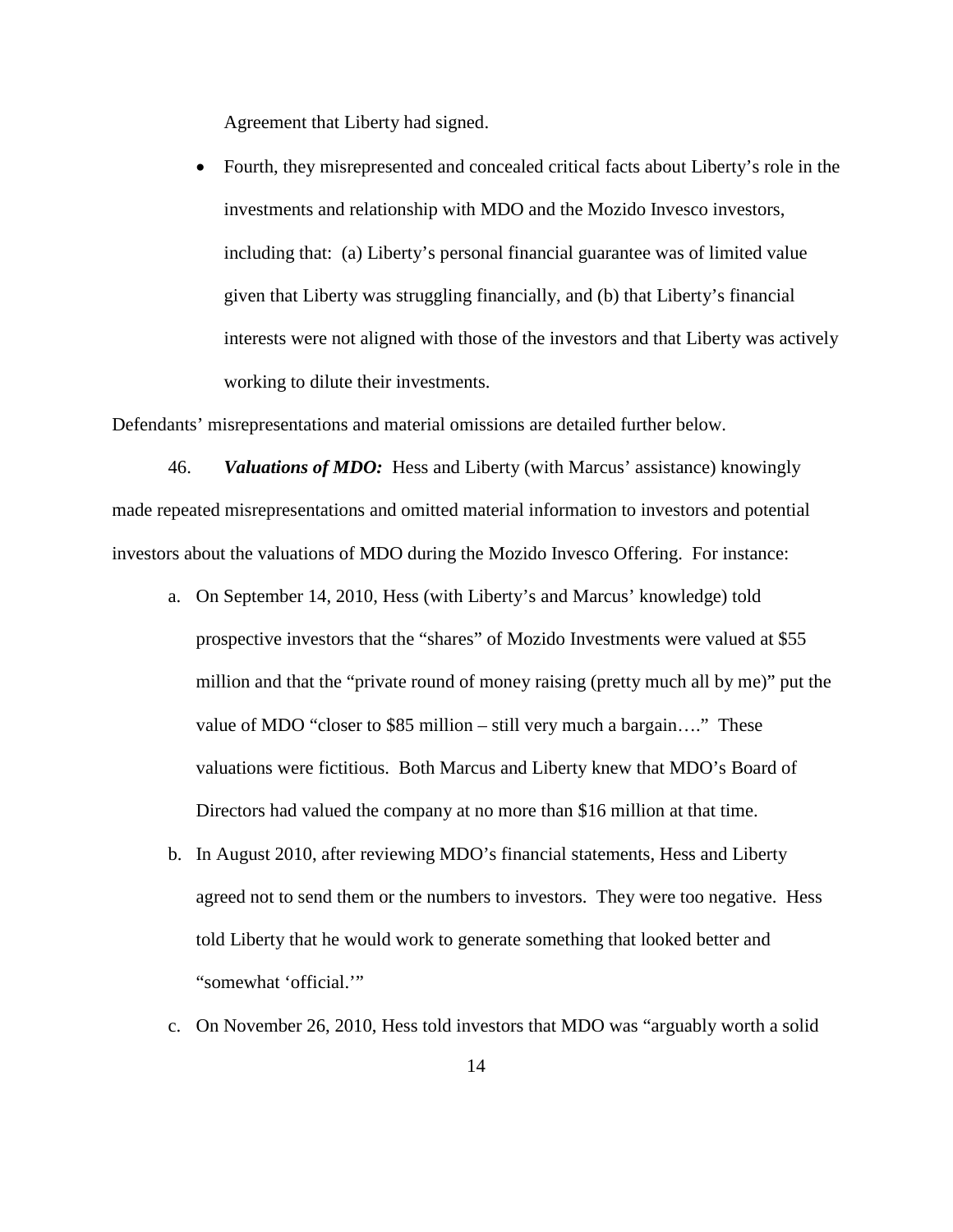\$1bill[ion]+" and that the investment "opportunity exists for my friends only!" This statement was baseless; MDO valuations never approached \$1 billion in this time period.

d. Also on November 26, Hess told an investor that MDO "has no commercial debt…and is allowing me to raise capital at a valuation that is substantially lower than any measure of true market value would suggest…" Not so. MDO, in fact, had considerable debt, knew nothing of Hess's solicitation efforts, and was not "allowing" him to do anything.

47. *Use of Investment Proceeds:*During the Mozido Invesco Offering, Liberty and Hess repeatedly misrepresented to investors that their money was going to go directly to MDO to be used for MDO's development and deployment of new products and to maintain a cash-rich balance sheet. They fraudulently represented that these new products would quickly generate millions, if not billions, of dollars of revenue. For example:

- a. On October 6, 2010, Hess emailed a potential investor that "Mozido Invesco LLC was set up specifically … for this special final-yard opportunity to help [MDO] over the goal line and off the launching pad."
- b. Later, Hess (with Liberty's approval) told an investor that "we do have plenty of cash well into the first quarter" and that more was coming. He then stated that the money from the Mozido Invesco Offering "will enable us to power the Wal-Mart deal immediately from day one…."
- c. On November 26, 2010, Hess solicited another potential investor by telling him that the cash was needed by MDO "to kick off several upcoming deployments."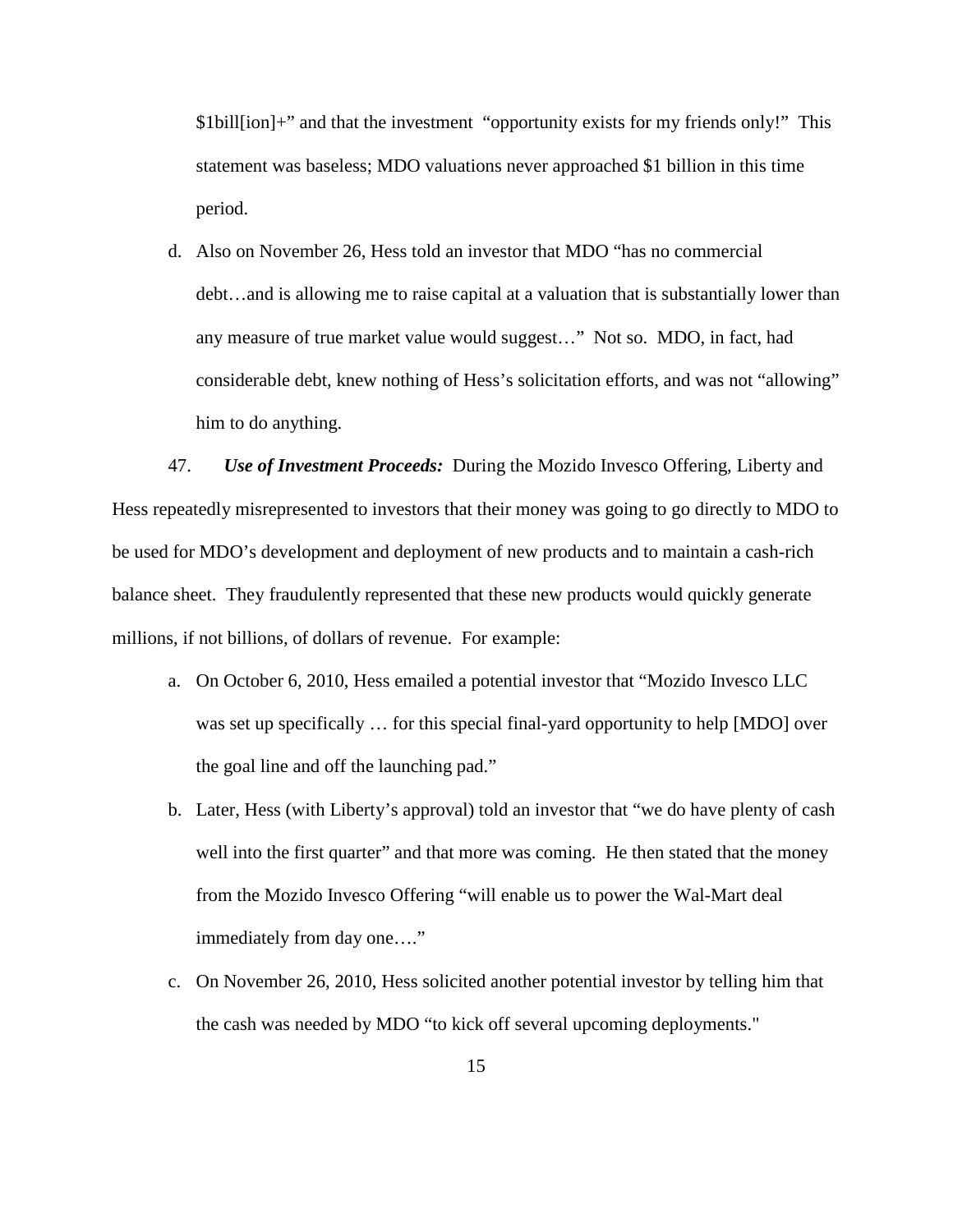- d. On February 14, 2011, Hess falsely told investors, "[f]olks, we are about to become cash-flow positive…" and that his fundraising was needed only "so that we have plenty of working capital and a flush balance sheet while we are negotiating with customers/partners and putting money out for new deployments."
- e. On July 22, 2011, Hess falsely stated that MDO was raising additional money from existing investors to "keep our coffers loaded with cash."

Each of these representations was false, misleading, and omitted necessary material facts. MDO's "coffers" were not loaded with cash and the money from Mozido Invesco investors was not used to fill them. Nor did most of the investor money reach MDO to deploy new products or to further new deals with other companies.

48. In fact, Liberty, Abbass, and Hess pocketed the bulk of the money raised from investors in the Mozido Invesco Offering, approximately 90% of the \$18.2 million raised:

> a. Abbass and others transferred approximately \$16 million of the \$18.2 raised in the Mozido Invesco Offering to the Xanadu Partners bank account (which Liberty and Abbass used as their personal bank account) to fund Liberty's other businesses; purchase Mozido Invesco (with Liberty and Abbass becoming the new Mozido Invesco managers); pay creditors; pay disgorgement Liberty owed to the SEC from the prior *Keystone* case (described below); settle lawsuits and pay judgments against him; fund a movie Abbass was producing; and, to pay for gas, groceries, a dairy cow farm, interior decorating, chartered flights, and hundreds of thousands of dollars in credit card bills. (Liberty did not maintain a bank account in his own name. Instead, he used the bank accounts of the companies he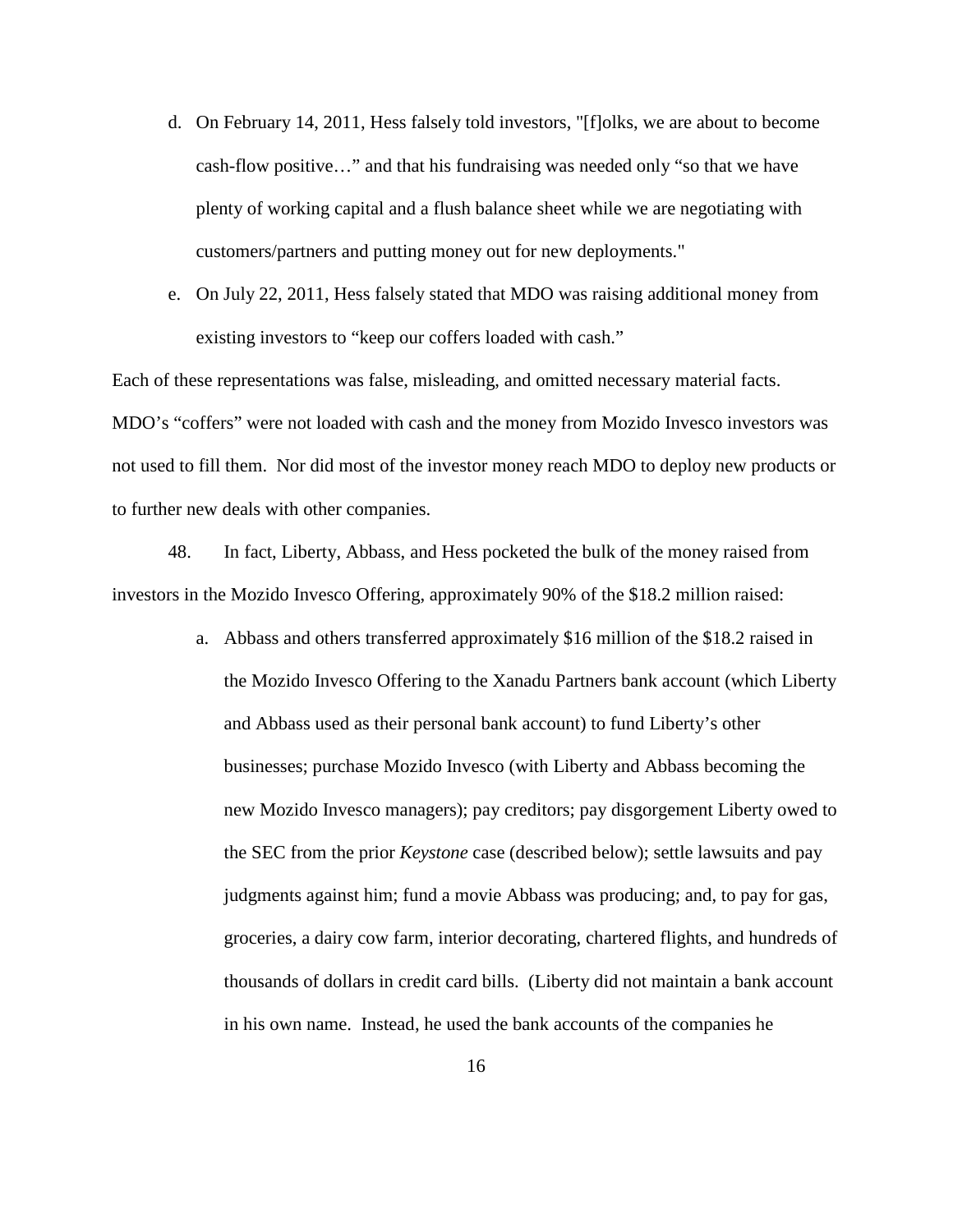controlled and the client funds (IOLTA) account at Marcus' law firm for his personal expenses); and,

b. Liberty and Abbass paid Hess more than \$890,000 in commissions, approximately 5% of the money Hess raised for the Mozido Invesco Offering.

49. *Authorization to Sell Units:*Liberty and Marcus intentionally concealed that both their transfer of 120 Mozido Investments units to Mozido Invesco and any subsequent transfer of those units to the Mozido Invesco investors were void under MDO's Amended Operating Agreement. In fact, the Mozido Invesco Offering Documents included an express false representation that the transfer was not in violation of any other agreement. In addition, in multiple periods, Mozido Invesco had oversold the number of units it actually held.

50. *Liberty's Alignment with Investors:* Hess and Liberty falsely told potential investors that, because they were invested through Liberty's entity, Mozido Investments, Liberty shared their interest in protecting Mozido Investments from dilution (that is, a reduction in ownership percentage of the company, and thus, reduction in value). For example:

- a. On September 14, 2010, Hess falsely wrote to investors, "Michael would not just dilute his own personal holdings"; "remember MICHAEL LIBERTY, PAUL HESS, AND…ARE ALL ALIGNED WITH THE EXACT SAME interests as all of you!!"
- b. But on January 19, 2011, Liberty formed a new entity, Family Mobile, LLC, to loan money to MDO. Liberty caused Xanadu to transfer a relatively small amount of money to MDO in the name of Family Mobile. In exchange, Family Mobile participated in a promissory note with a right to convert the note into preferred units of MDO (at a valuation of \$13.5 million, far lower than what Liberty's investors had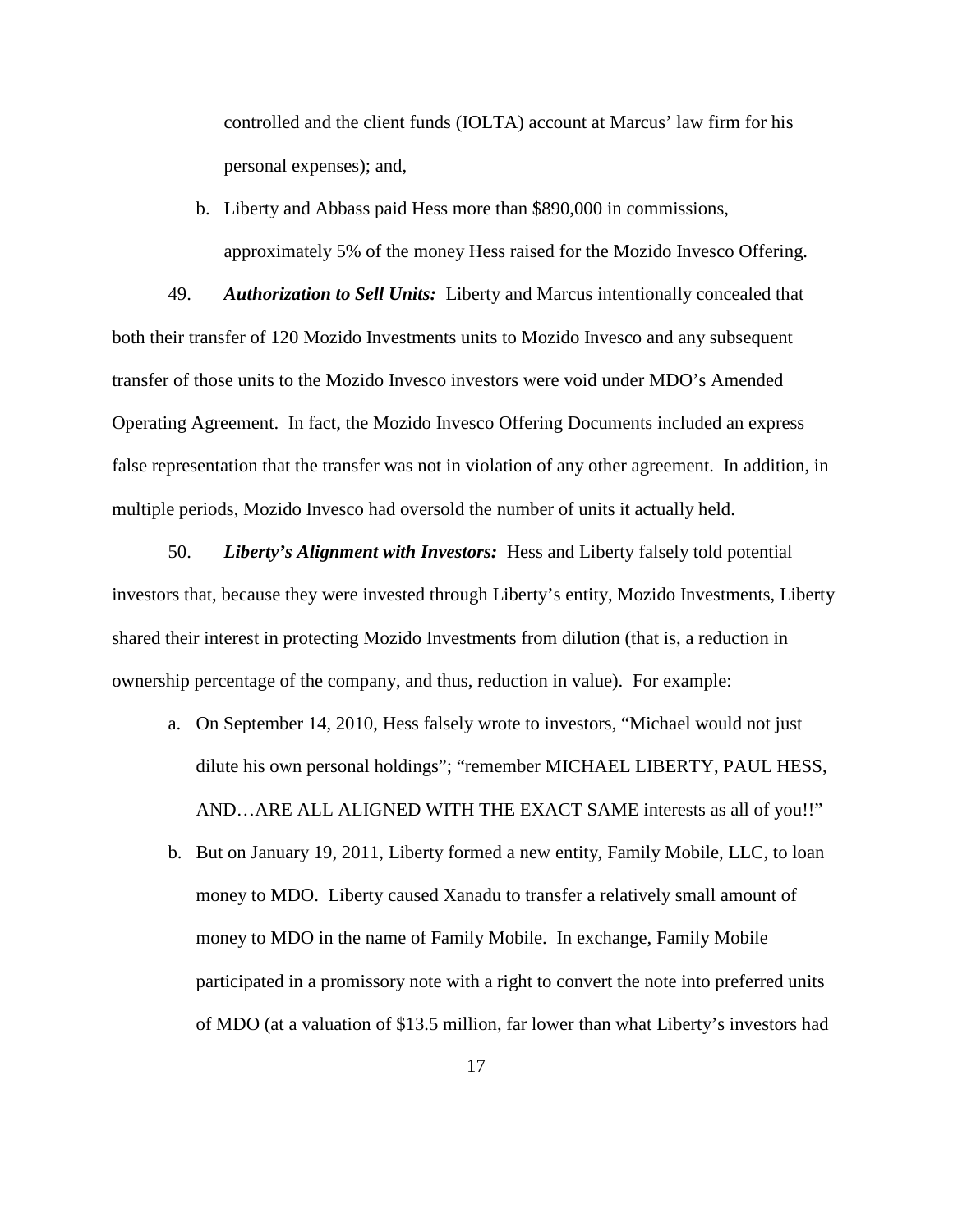been told). Later that year, Liberty caused Family Mobile to make additional loans to MDO (via Xanadu), because MDO still had not generated any meaningful revenue. Family Mobile's loans to MDO significantly diluted the investments of the Mozido Invesco investors. Worse yet, some of the loan money had originally come from the Mozido Invesco investors. In other words, Mozido Invesco investors were diluted with their own money.

- c. On June 16, 2011, Hess (with Liberty's knowledge) told potential investors that "since Michael Liberty is controlling owner and decides upon any new investments into [MDO], we are totally protected since in the event of dilution, he is diluted as well - in the exact same percentage ...."
- d. On July 22, 2011, during a conference call in which he solicited additional investment from investors, Liberty discussed the potential for dilution from employee stock options while omitting to mention how he had and intended to continue diluting those investors.
- e. In December 2011, Hess asked Liberty if he could tell investors that Liberty was able to invest in MDO at lower valuations (i.e., at a lower price per membership unit). Liberty told Hess to hide the lower valuations from investors, saying he wanted to "surprise" investors later with news that he was going to reduce their effective purchase price. He instructed Hess to tell investors that Liberty "continually sweetened the pot" and that he was a "tremendous partner" and "so loyal to his team." But Liberty never did disclose MDO's lower valuations to investors or "sweeten the pot."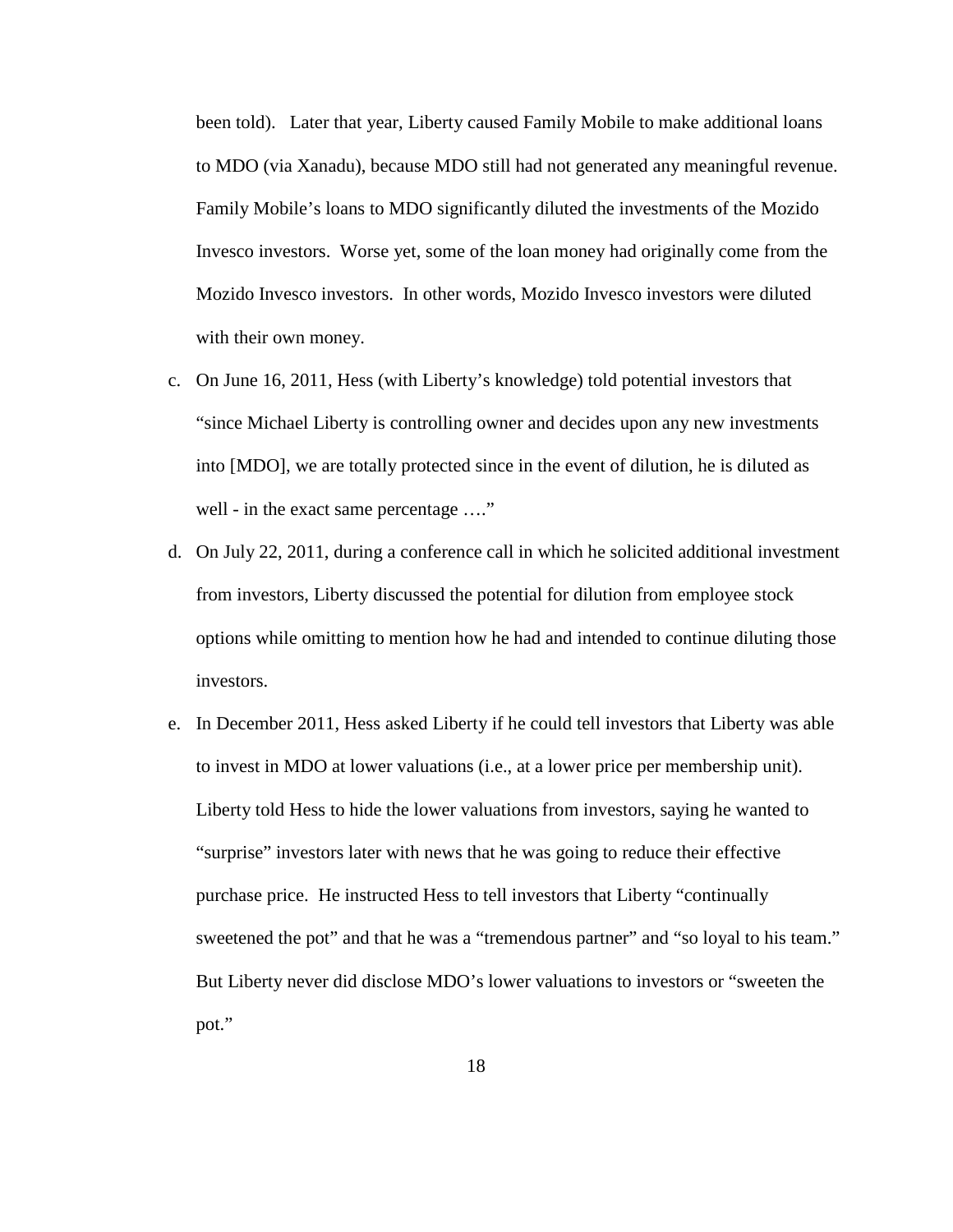f. On September 4, 2012, Marcus wrote to an investor's representative, "it is clearly in Mike's and everyone's interest to make sure that further equity raises … would not be dilutive on a value basis," and that there was "a commonality of interest with Mike and every other investor."

Each of these statements was misleading, and omitted material information, as Liberty, and Marcus knew at the time. In fact, Liberty had used the Mozido Invesco investors' own money to dilute their interests in MDO. Liberty and Hess continued to promote Mozido Invesco, offer Mozido Invesco notes, raise money from existing and new investors, and update investors on their investment, without disclosing investors the dilution or that MDO's actual valuation was 10% of what they were paying.

51. *Personal Investment:*When soliciting investors, Liberty claimed he had invested tens of millions of dollars of his own money in MDO. As Liberty well knew, such information is material to investors, particularly investors in newly established companies. Liberty intentionally misrepresented that he had invested a considerable amount of his own money. For example:

- a. In May 2011, Liberty told a potential investor in an MDO-related investment that he had personally invested more than \$40 million in MDO.
- b. At about that same time, Liberty told another investor that he had personally invested more than \$45 million in MDO.
- c. On February 26, 2012, Hess, based on what Liberty had told him, told an investor that Liberty had "personally invested over \$26 million in cash into [MDO]."

Each of these statements were intentionally false and misleading, as Liberty had not personally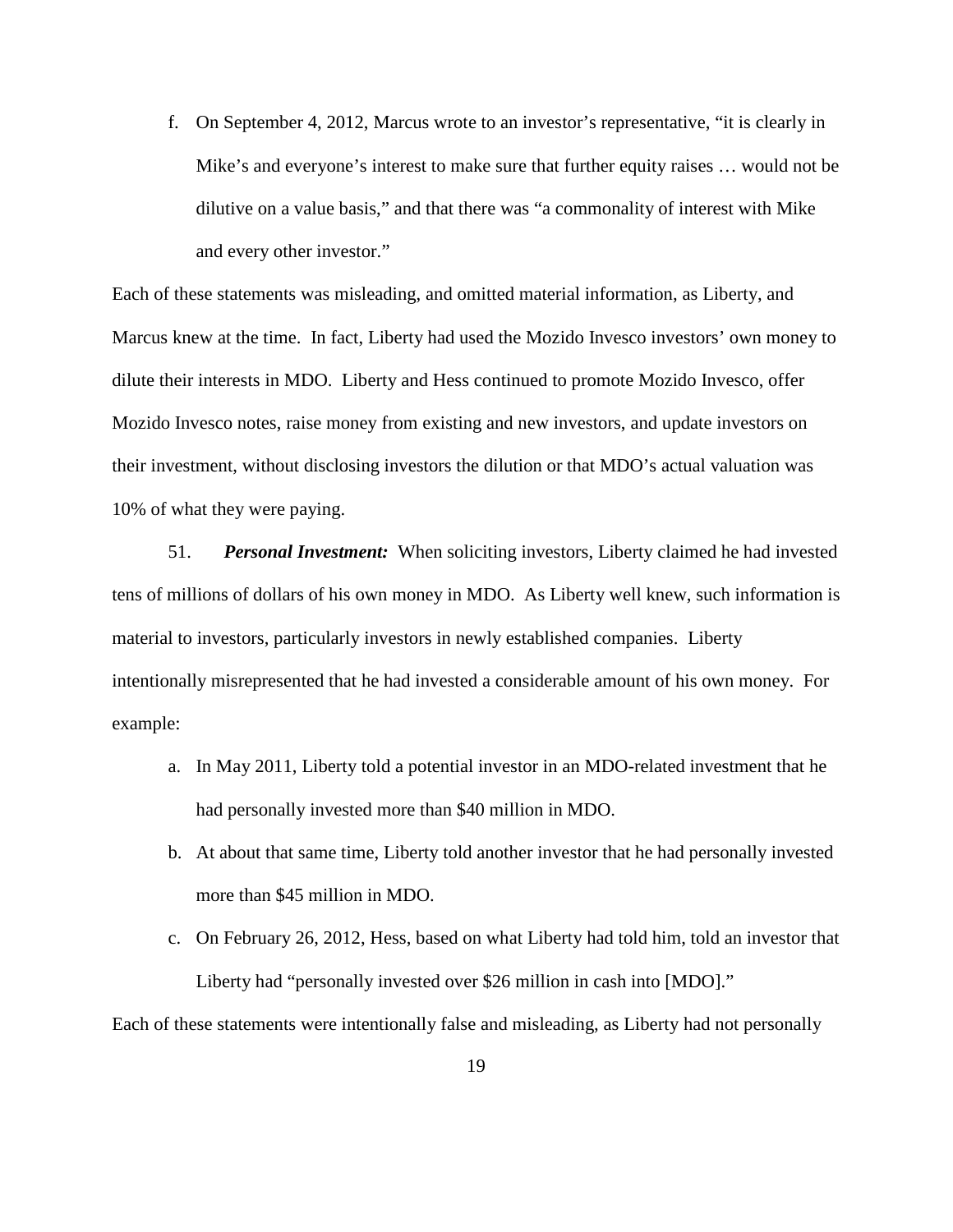invested anywhere near those amounts of money in MDO.

52. *Personal Guarantee:*Liberty and Hess intentionally misrepresented that Liberty could cover his guarantee of their investment if Mozido Invesco could not. For instance:

- a. On June 13, 2011, Hess emailed investors that Liberty "is easily able to cover this obligation if he were ever called upon to do so."
- b. Liberty and Hess repeatedly misled investors to believe that Liberty, independent of his stake in MDO, had a personal net worth well over a \$100 million. For example, in February 2012, Hess told a potential investor that Liberty's personal cash flow was "well over \$1 million per month" and he estimated that Liberty's net worth was over \$200 million "if you don't count [MDO]."

These representations were knowingly false and fraudulently concealed, for example: (a) Liberty's 2009 sworn financial statements submitted to the SEC in connection with Liberty's previous fraud case (described below) which showed a net worth loss of \$29 million; (b) Liberty had borrowed of hundreds of thousands of dollars from a creditor, and had pledged that monies raised through the Mozido Invesco Offering would be used to repay that creditor; (c) Liberty defaulted (in May 2010) on more than \$1.3 million in loans to a group of Mozido Investments investors; and (d) Liberty had been sued by several creditors for failing to pay his debts. In 2011, Liberty admitted to the CEO of his real estate companies that he had "no money at all." Marcus and Abbass knew about Liberty's financial problems.

53. *Prior SEC Fraud Action***:** In a 2006 civil case (the "*Keystone* case"), the SEC charged Liberty with violating the anti-fraud provisions of the federal securities laws. Liberty settled that matter in 2010, consenting to a judgment in a settlement agreement that prohibited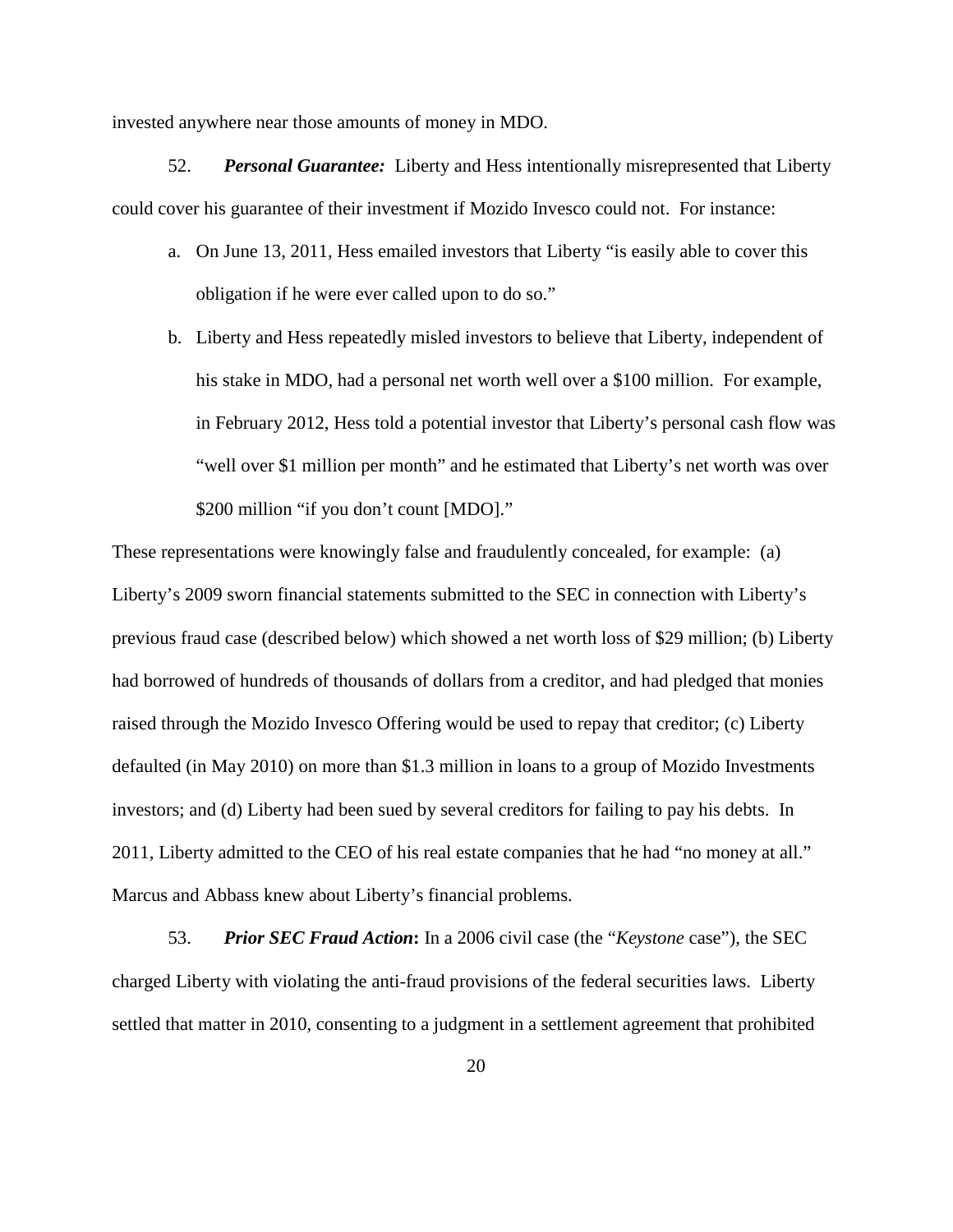him from denying the allegations of the complaint, at risk of re-opening the case. During the Mozido Invesco Offering, Liberty and Marcus did not disclose the prior fraud case or the settlement in any document or discussion about the Mozido Invesco Offering. When investors found out about the *Keystone* case, both Liberty and Marcus (at Liberty's direction and on his behalf) denied the allegations. On June 26, 2012, Marcus wrote to an investor regarding Liberty's "past issue with the SEC" and asserted that the SEC's allegations were "entirely false."

54. In selling the Mozido Invesco promissory notes, the Defendants disregarded the requirements of federal securities law for a public offering of securities. Mozido Invesco did not create or use an offering memorandum, prospectus, or package of business or financial materials to provide to offerees. Hess and Liberty provided information to potential investors residing in multiple states either telephonically or by email, but failed altogether to provide purchasers with the detailed business and financial information required to be eligible for an exemption under Regulation D of the Securities Act from the registration requirements of the Securities Act. Using the means of interstate commerce, Liberty and Hess solicited and sold to hundreds of potential Mozido Invesco Offering investors by email, phone, and during in-person meetings. Offerees were located in various states and countries. Hess knew some offerees from college or from the investment advisory firm where he worked; offerees included his former clients there. Most of the offerees had no prior direct relationship with Hess, and almost none of the offerees had any prior connection to Liberty, Abbass, MDO, or Mozido Invesco. The Mozido Invesco Offering was a public offering of securities, but no registration statement was filed or in effect for the Mozido Invesco Offering and no exemptions from registration or safe harbor provisions applied. Defendants made the Mozido Invesco Offering by general solicitation. Nor did Mozido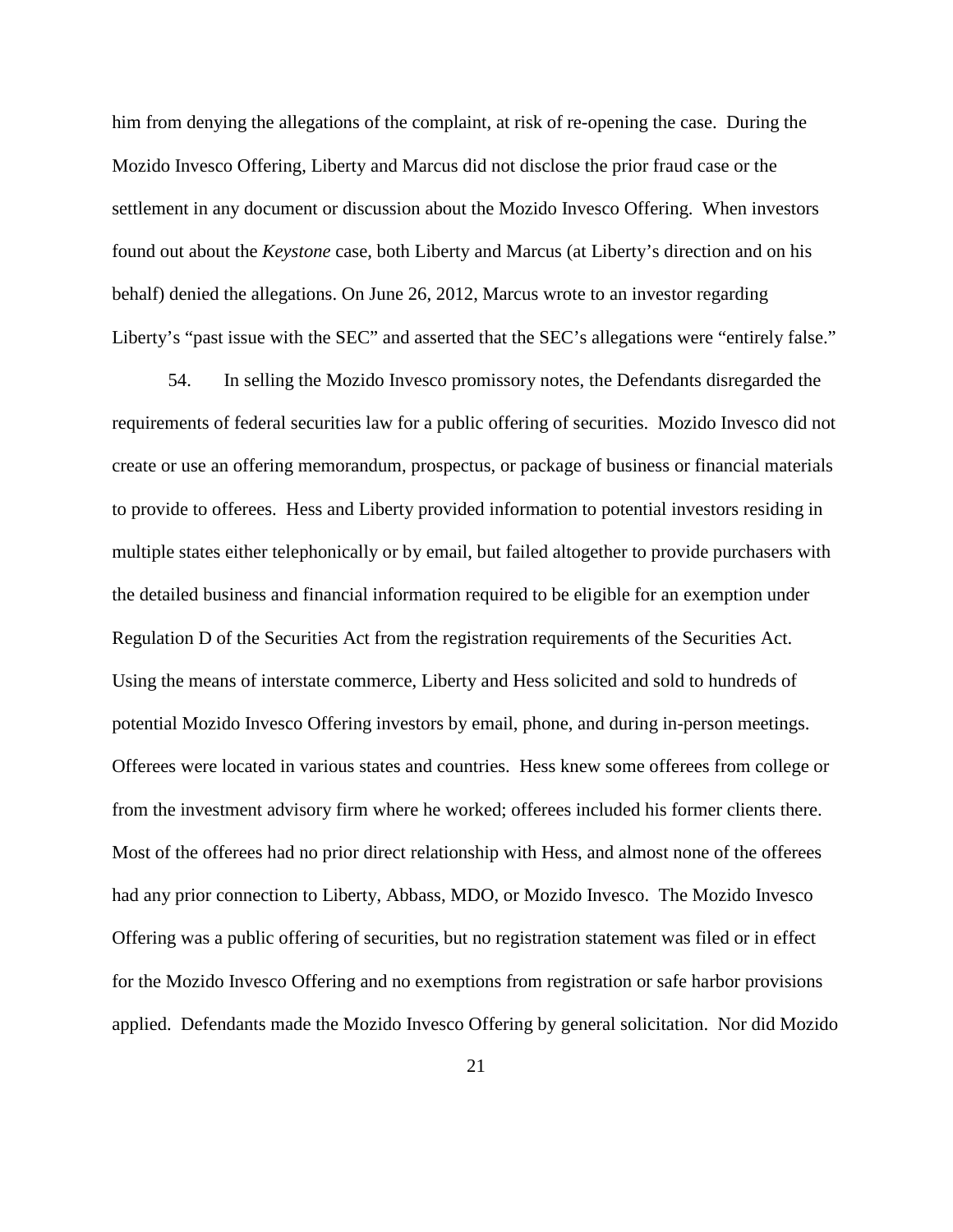Investments, Affinity Holding, or MDO register their respective securities.

55. Throughout the Mozido Invesco offering, Hess collected a 5% commission on his sales of the promissory notes. Hess well understood that his sales of Mozido Invesco securities were illegal, both because the offering was unregistered and he was not registered as a securities broker or dealer. In order to prevent investors and regulators from detecting his illegal activities, Hess routinely lied to investors and prospective investors, falsely claiming that he was not receiving commissions. To further disguise his role in the sale of Invesco Mozido securities, in 2011, Hess arranged with Liberty and Abbass to fabricate a "contract" under which Hess would receive a referral fee for selling MDO products. The contract was backdated to March 1, 2010. In reality, as Hess, Abbass, Marcus, and Liberty well understood, Hess was unable to generate revenue for MDO; he was in fact paid a 5% commission for selling Mozido Invesco promissory notes.

56. Hess, Liberty, and Marcus were concerned that there were too many investors participating in the Mozido Invesco Offering because the number approached or exceeded regulatory limits. In an attempt to circumvent those regulatory requirements, Hess and Liberty directed investors to pool together in limited liability companies to invest in Mozido Invesco. Hess also encouraged some investors to pool their money (within limited liability companies) in order to acquire the units that cost \$55,000 each. Through these machinations, Defendants concealed more than 100 investors who had participated in the Mozido Invesco Offering through limited liability companies established specifically to invest in MDO, and falsely reported that there were only 92 investors participating in the Mozido Invesco Offering.

57. By withholding most of the proceeds of the Mozido Invesco Offering from MDO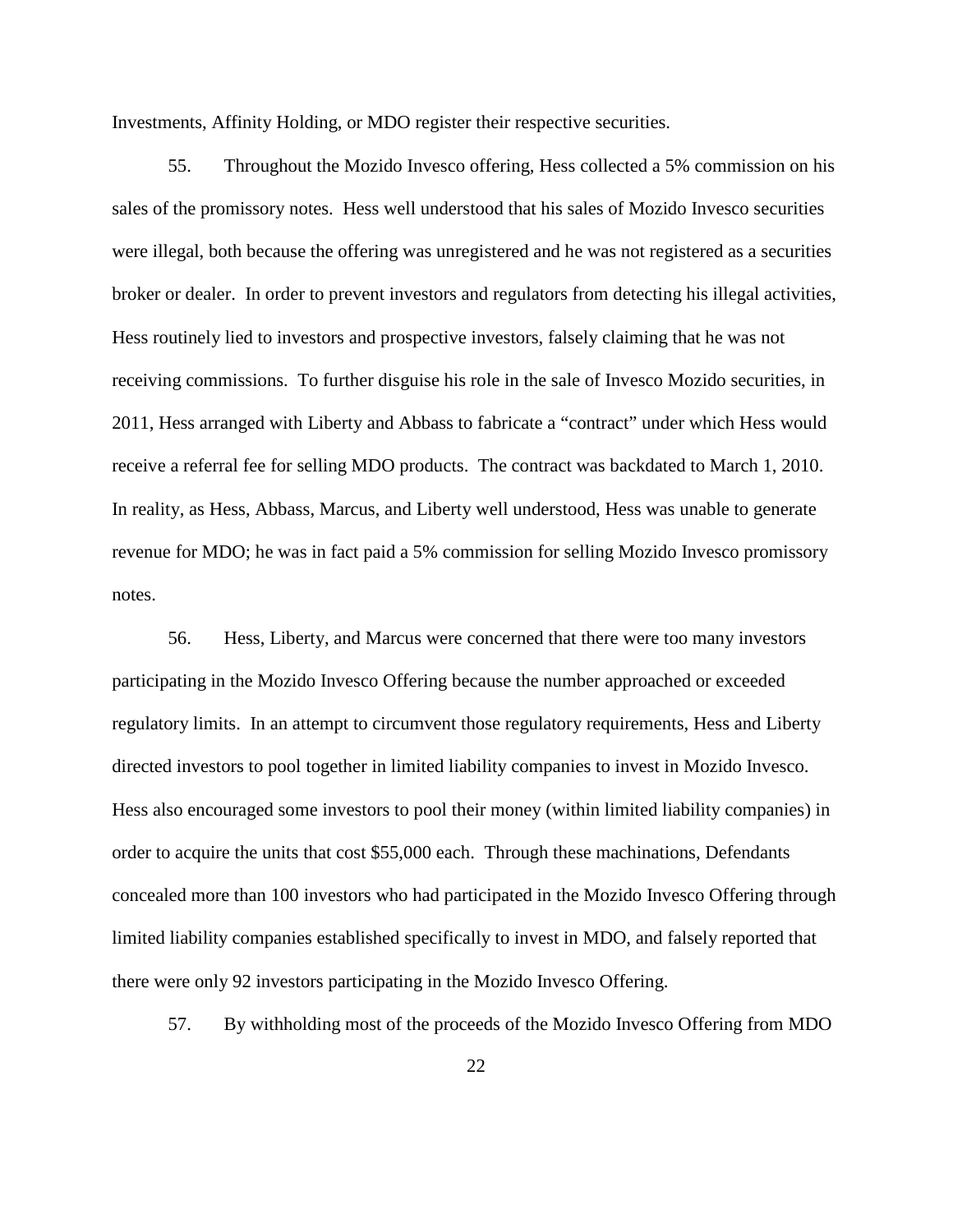(contrary to what investors had been told MDO was worth), Liberty caused a slowdown in the development of MDO and its products.

#### **D. The First Rescission Offer**

58. The second securities offering in the Defendants' fraudulent scheme was a rescission offer that ran from June 13, 2011 through July 13, 2011 (the "First Rescission Offer"). Marcus (and other counsel) reviewed and approved the First Rescission Offer. Liberty, Hess, and Marcus offered the First Rescission Offer knowing the Mozido Invesco Offering had been in violation of various securities laws and in an effort to avoid possible regulatory scrutiny of the Mozido Invesco Offering. On its face, the First Rescission Offer allowed investors to rescind their investments (i.e., get back the money they had invested in Mozido Invesco). The purpose of the First Rescission Offer was not to raise additional funds from investors. Instead, the Defendants intended that investors would *reject* the offer (i.e. hold onto their Mozido Invesco promissory notes) and ratify their prior investment.

59. On June 13, 2011, Liberty caused Mozido Invesco to offer rescission to some, but not all, Mozido Invesco investors. The sixty-six investors who directly received the First Rescission Offer held, in total, \$6,430,000 in Mozido Invesco promissory notes.

60. The First Rescission Offer constituted a public offering of securities under the federal securities laws, but was not registered and did not comply with various provisions of those laws. Offerees included unaccredited and unsophisticated investors. Offerees were located in various states. Defendants made the First Rescission Offer by general solicitation, and the business and financial information provided with the Rescission Offer was insufficient to qualify

23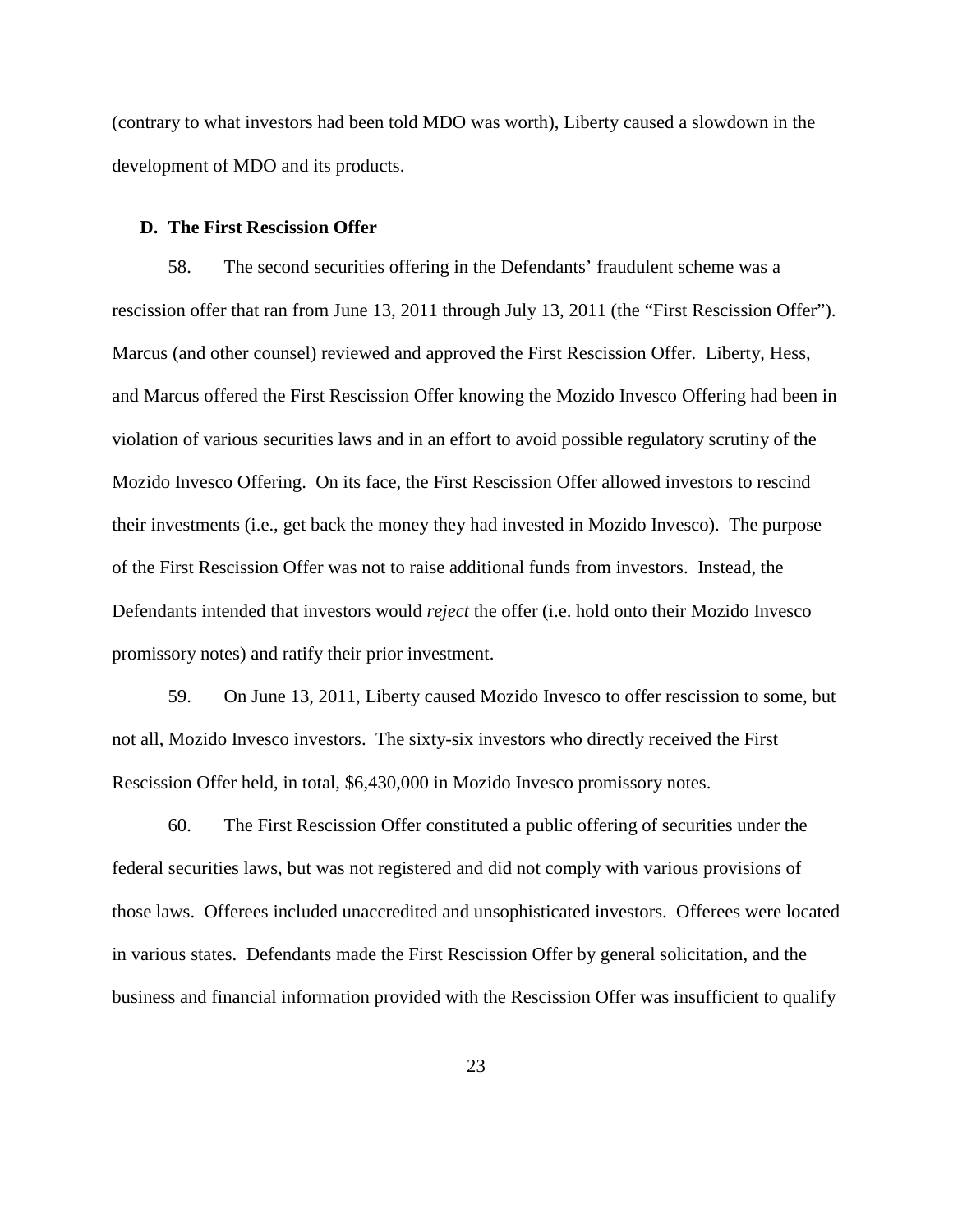for the safe harbor provisions of Regulation D of the Securities Act.

61. Hess emailed the First Rescission Offer to 66 investors located in multiple states and dissuaded those investors from asking for their money back by, among other things, underscoring Liberty had personally guaranteed their Mozido Invesco Offering notes. Hess misrepresented that investors were "in a unique position of safety since your investment is personally guaranteed by founder Michael Liberty and he is easily able to cover this obligation if he were ever called upon to do so." Ultimately, no investor accepted the First Rescission Offer.

62. To dissuade investors from accepting the rescission offer, however, the Defendants deceived the investors about the valuation of MDO, and about the payments to Hess for solicitations of investors. The First Rescission Offer contained multiple material misrepresentations about the Mozido Invesco Offering, MDO's valuation, Mozido Invesco's use of the investors' investment money, and MDO's financial situation. The First Rescission Offer falsely represented that:

- a. Mozido Invesco owned 150 units of Mozido Investments. It didn't. It owned only 120 units. The Mozido Invesco Offering had been fraudulently oversold and this lie was designed to conceal the oversubscription.
- b. Mozido Investments was the majority owner of MDO. It wasn't. Mozido Investments was not the majority owner of MDO.
- c. MDO was valued at approximately \$108 million (if one were to calculate from the information provided in the Rescission Offer). It wasn't. MDO's Board of Directors valued the company at no more than \$13.5 million at that time. The Rescission Offer did not disclose MDO's self-valuation or that Mozido Invesco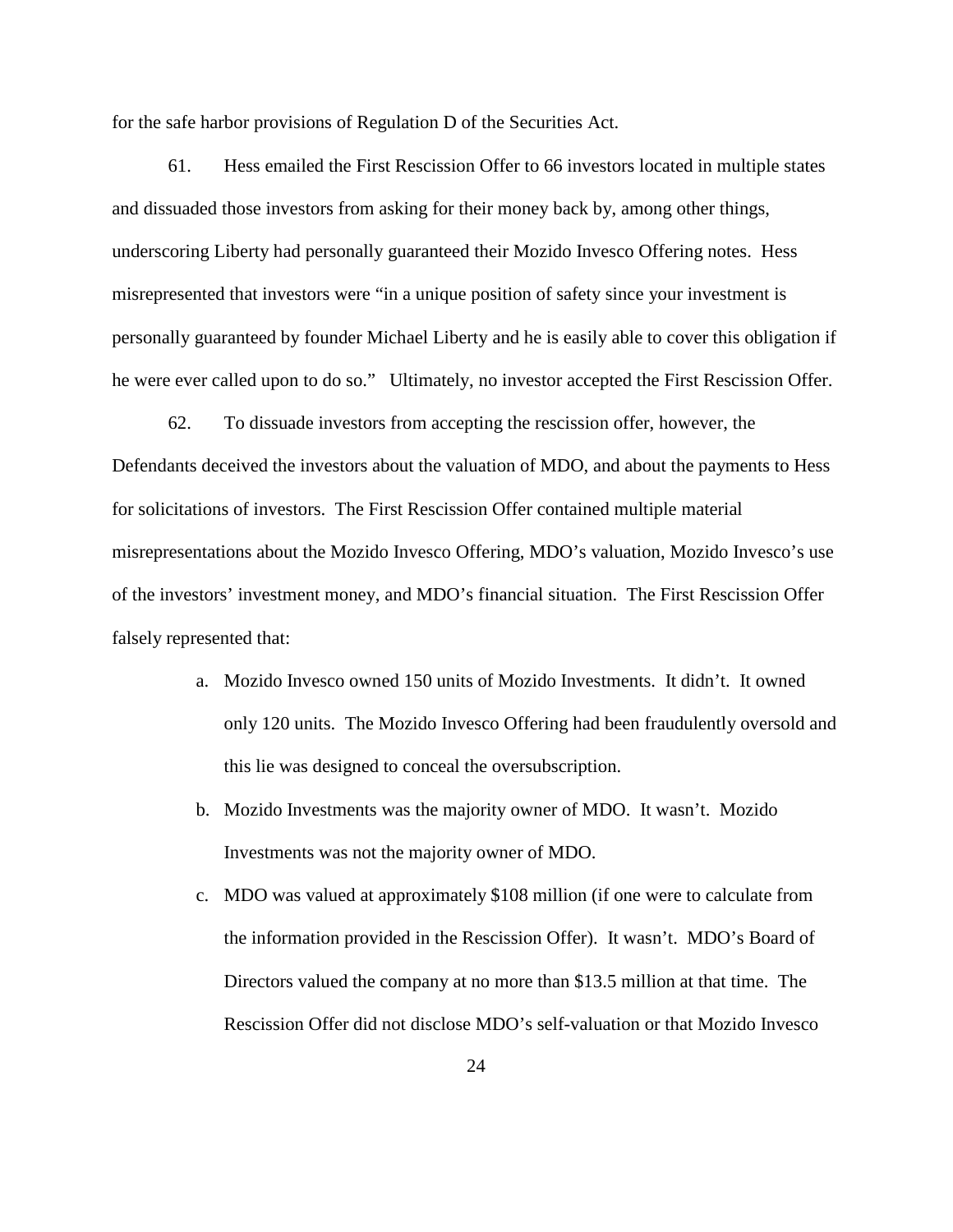investors were overpaying for rights to convert into Mozido Investments.

- d. Mozido Invesco had made "consulting payments to an individual who had assisted us in identifying prospective investors and effecting certain of these offers and sales" and that "we do not believe that these payments constituted commissions or other compensation for engaging in securities transactions." It had, but these payments were falsely characterized. Liberty had paid Hess a 5% commission on Hess's sales of Mozido Invesco securities. Liberty directed Abbass to wire money from Mozido Invesco's account to Hess. And Liberty, Abbass, Hess, and Marcus knew Hess received the 5% commission to sell securities.
- e. Mozido Invesco had "not retained, nor do we intend to retain, any person to make solicitations or recommendations in connection with the rescission offer." It had. Liberty had directed Hess to send out the rescission offer and they agreed to encourage investors to reject it.

63. The First Rescission Offer also omitted material information, which made the Offer misleading, including that:

- a. the Mozido Invesco Offering violated MDO's Operating Agreement, under which the Mozido Invesco conversion provisions, which purported to transfer interests in Mozido Investments, were wholly void.
- b. Liberty had used and continued to use the proceeds from the sales of Mozido Invesco promissory notes for his personal benefit, notwithstanding Hess' and Liberty's previous representations that investors' money would go directly to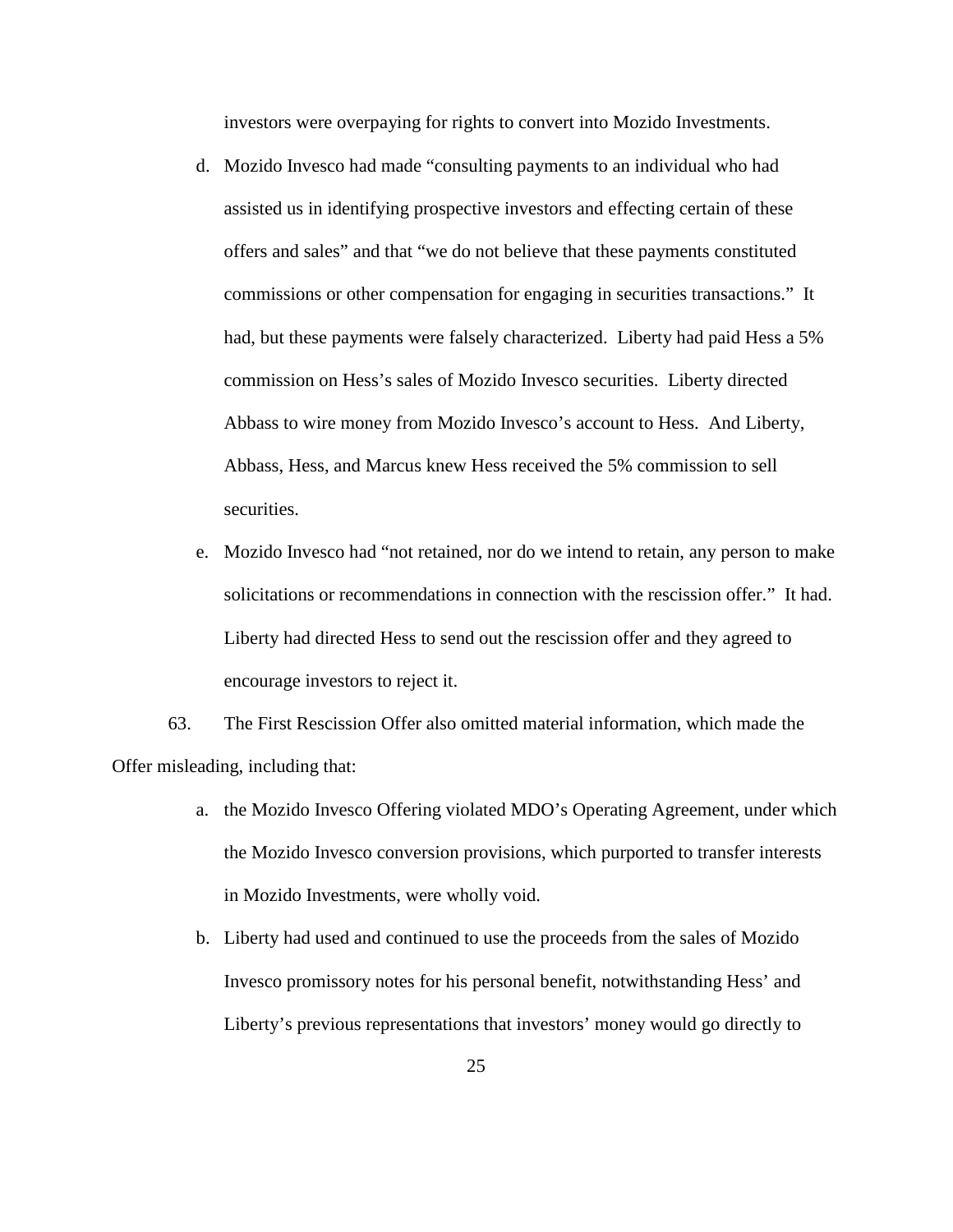MDO to develop MDO's technology and markets.

c. the financial statements and other financial information for MDO, Mozido Investments, and Mozido Invesco (not included within the First Rescission Offer), contradicted the representations made by Hess and Liberty concerning MDO's business prospects and financial situation.

### **E. The Mozido Invesco Offering Misrepresentations Continue After the First Rescission Offer**

64. After making the First Rescission Offer on June 13, 2011, Liberty and Hess continued to offer Mozido Invesco securities, and communicated with existing investors in order to sustain their ongoing fraud. These communications included various misrepresentations and omissions of the same kind Liberty and Hess had previously employed:

65. *Valuations of MDO:*On August 27, 2011, Hess wrote an update to investors, which included the following falsehoods:

- a. "On paper, the company is valued at about \$100 million which is about the level at which we should all calculate we are invested. Perhaps use \$110 million to be conservative and to take into account future dilution that could come from employee stock options and warrants. The actual value is a far different matter/ but we are certainly worth a lot of dough."
- b. "The Mozido 'burn' rate is just \$400k per month for operations/payroll/ overhead/ while the money brought in via Mozido Invesco (we heroes) is paying for deployments until we iron out the… other deals which will pay for themselves."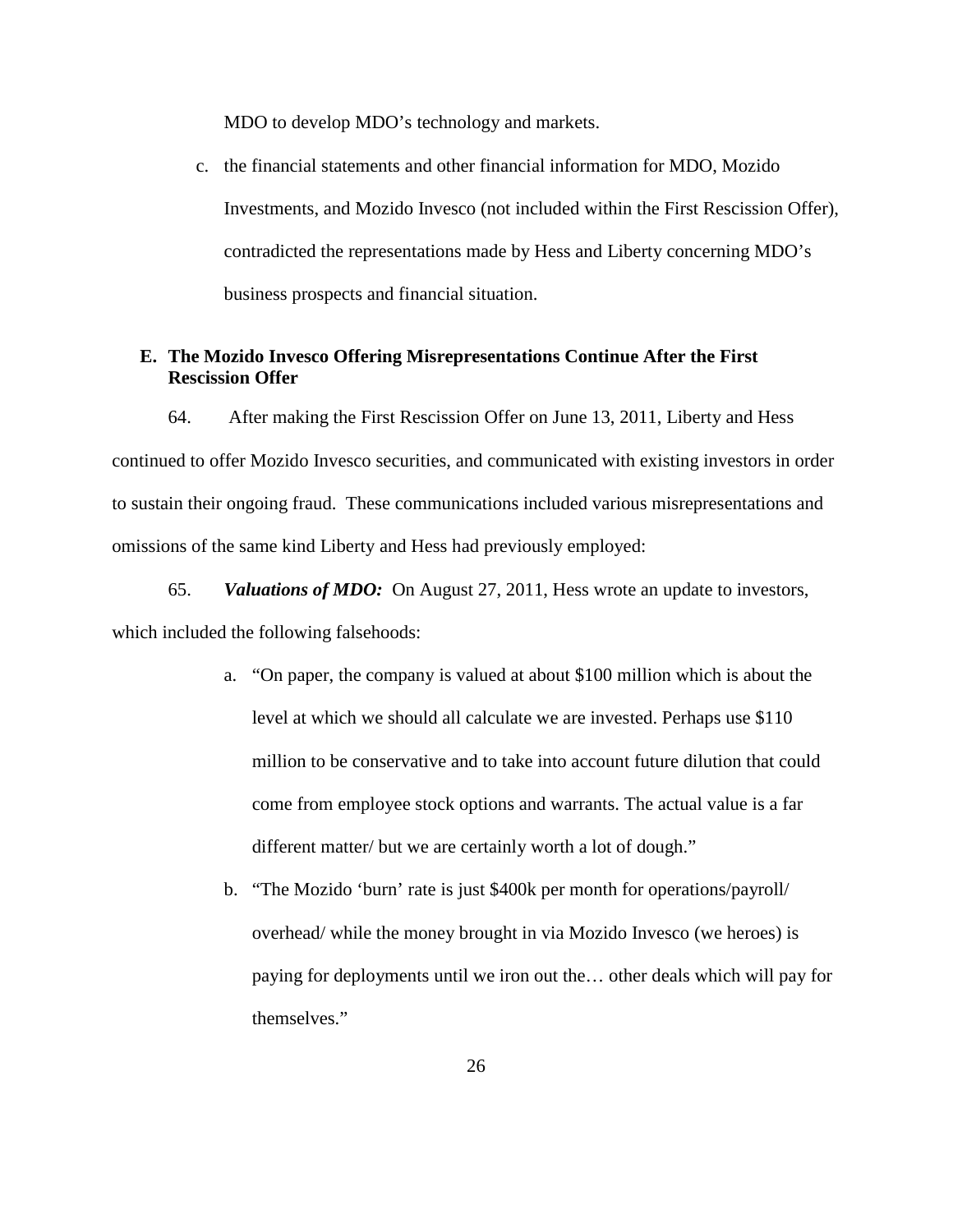c. "In terms of cash flow and liquidity/ we are well out of harm's way and as you well know/ I never felt we were in any danger of running out of money anyway. It helps to have a founder with deep pockets and high income…."

66. These representations were false, as Liberty knew and Hess knew or should have known. MDO was not generating meaningful revenue and did not have positive cash flow. During the summer of 2011, MDO required a constant stream of funding to pay for payroll, vendors, product development, and other expenses. On July 22, 2011, MDO's CFO emailed Liberty and wrote that he estimated MDO would run out of cash by the last week in August. As of August 2011, MDO's valuation, as determined by its Board of Directors, was \$13 million, and was falling. On September 1, 2011, a MDO board member wrote to Marcus and Liberty stating that Mobile Tech accepted that the next round of MDO financing would be at an even lower valuation: \$8 million. Marcus responded that it was "good to hear."

67. *Use of Investment Proceeds:* Liberty and Hess continued to misrepresent how Mozido Invesco Offering investment money would be used:

- a. On June 16, 2011, Hess falsely told potential investors that MDO had "PLENTY OF MONEY BUT ARE RAISING EQUITY DOLLARS TO AVOID ANY DEBT. We now have none. This is very unusual (UNHEARD OF?) and makes us very strong."
- b. On July 21, 2011, Hess told investors that "[w]e are extending this private Mozido-Invesco offer but for existing (and pre-approved) investors only…With another million or so, [MDO] has a healthy cash position to blast ahead on deployments, which planning for the new cash flow to begin cascading in this fall...[MDO] is in great shape! No debt, no venture capital, and no investment bank to bother us!"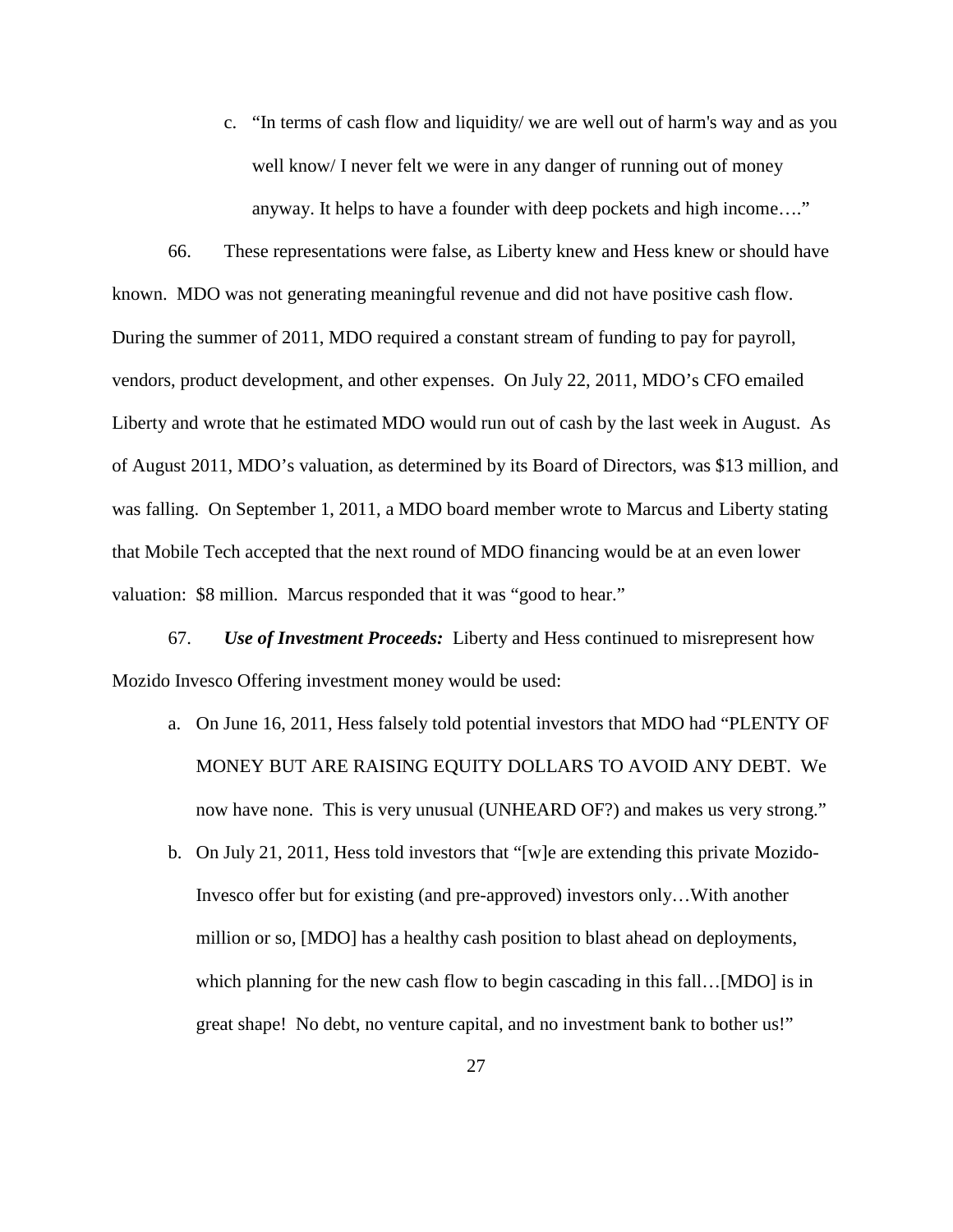These representations were false. In actuality, investors' money was not going to any MDO technology deployment and little of the investors' money went indirectly to MDO; MDO was deep in debt and Liberty was pocketing most of the money from the Mozido Invesco Offering.

68. *Liberty's Alignment with Investors:*Defendants misrepresented that Liberty would protect them from dilution and fraudulently concealed that investors' money was being used to dilute their own investments.

- a. On August 8, 2011, Mobile Tech and Family Mobile (directed by Liberty), acquired a \$2 million convertible promissory note issued by MDO, convertible to MDO securities based on a valuation of the MDO of \$13 million. The Family Mobile money actually came from Xanadu, which, in turn, came from Mozido Invesco investors. In other words, Mozido Invesco investors were diluted with their own money.
- b. In August 2011, investors grew concerned about dilution and sought anti-dilution protection. Hess and Liberty had initially told investors that they were investing at a \$85 million valuation of MDO, but now investors were being told they were, due to dilution, invested at over a \$100 million valuation of MDO (that is, they held less of an indirect stake in MDO). In response, Liberty (with Marcus' assistance) promised investors that he would prevent them from being diluted beyond a valuation of MDO of approximately \$115 million, and, if necessary, give them interests from Family Mobile to limit their dilution to that valuation. But Liberty, Marcus, and Hess concealed that Liberty had only invested in MDO at levels below \$15 million and that investors were buying at artificially inflated valuations.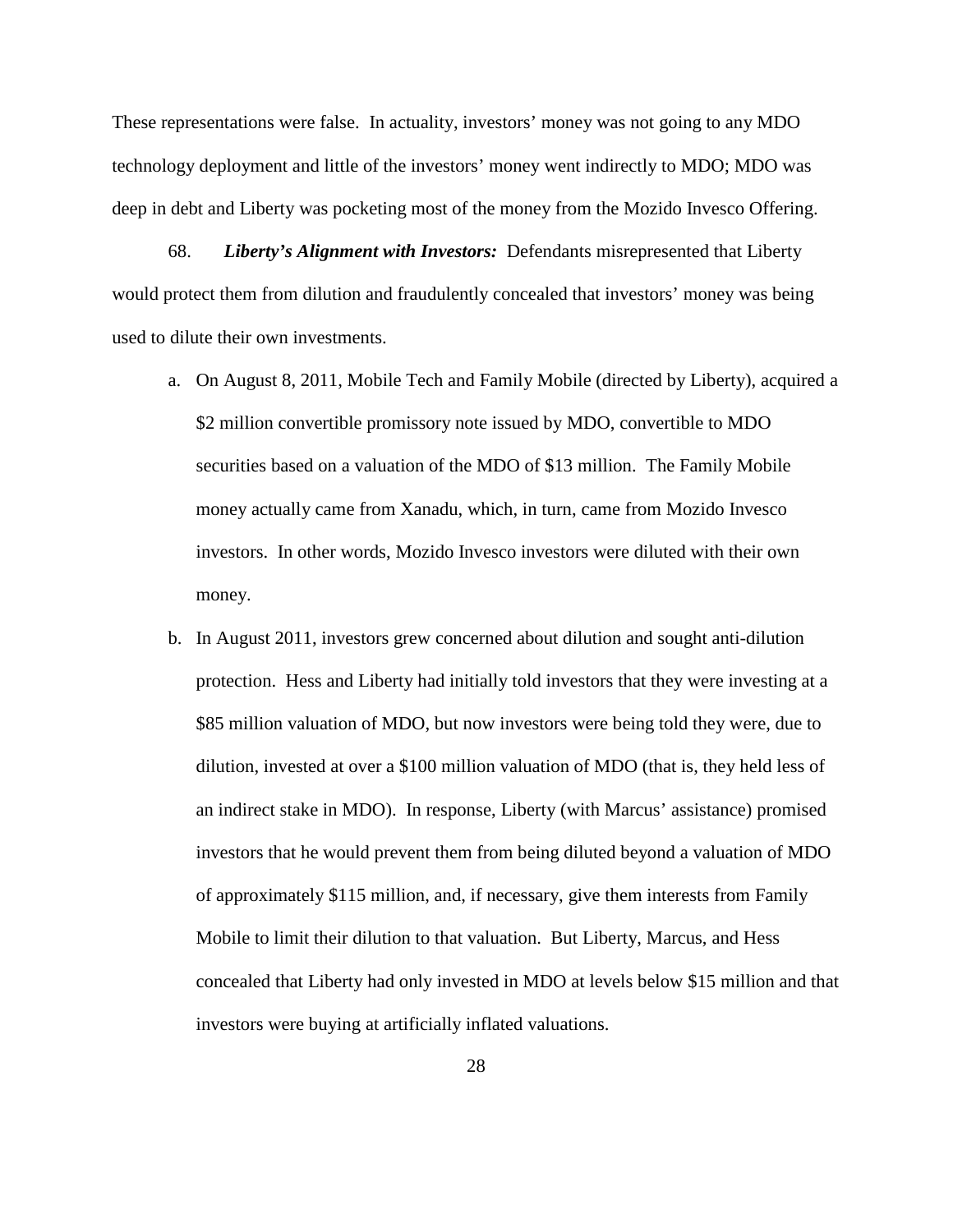c. Hess promoted this anti-dilution protection as genuine. On October 2, 2011, Hess touted Liberty's purported protections to investors, "Liberty is being tremendously generous here and is showing that he was not kidding when he told me he was going to take care of my investors….Exceptionally fair treatment for us investors!"

The "anti-dilution protection" and concurrent misleading statements helped generate millions in additional investment in the Mozido Invesco Offering in the fall of 2011. From the First Rescission Offer in June 2013 through December 2012, Liberty and Hess sold more than \$7.2 million of Mozido Invesco notes.

### **F. The Second Rescission Offer**

69. The third securities offering in the Defendants' fraudulent scheme ran from January 9, 2012 through February 2012, and again offered Mozido Invesco investors the chance to rescind their purchase of Mozido Invesco units and get back their investment with accrued interest (the "Second Rescission Offer").

70. The Second Rescission Offer constituted a public offering of securities under the federal securities laws, but was not registered and did not comply with various provisions of those laws. Offerees included unaccredited and unsophisticated investors. Offerees were located in various states and countries. Defendants made the Second Rescission Offer by general solicitation, and the business and financial information provided with the Second Rescission Offer was insufficient to qualify for the safe harbor provisions of Regulation D of the Securities Act.

71. Liberty, Abbass, Hess, and Marcus, knowing that they had violated the securities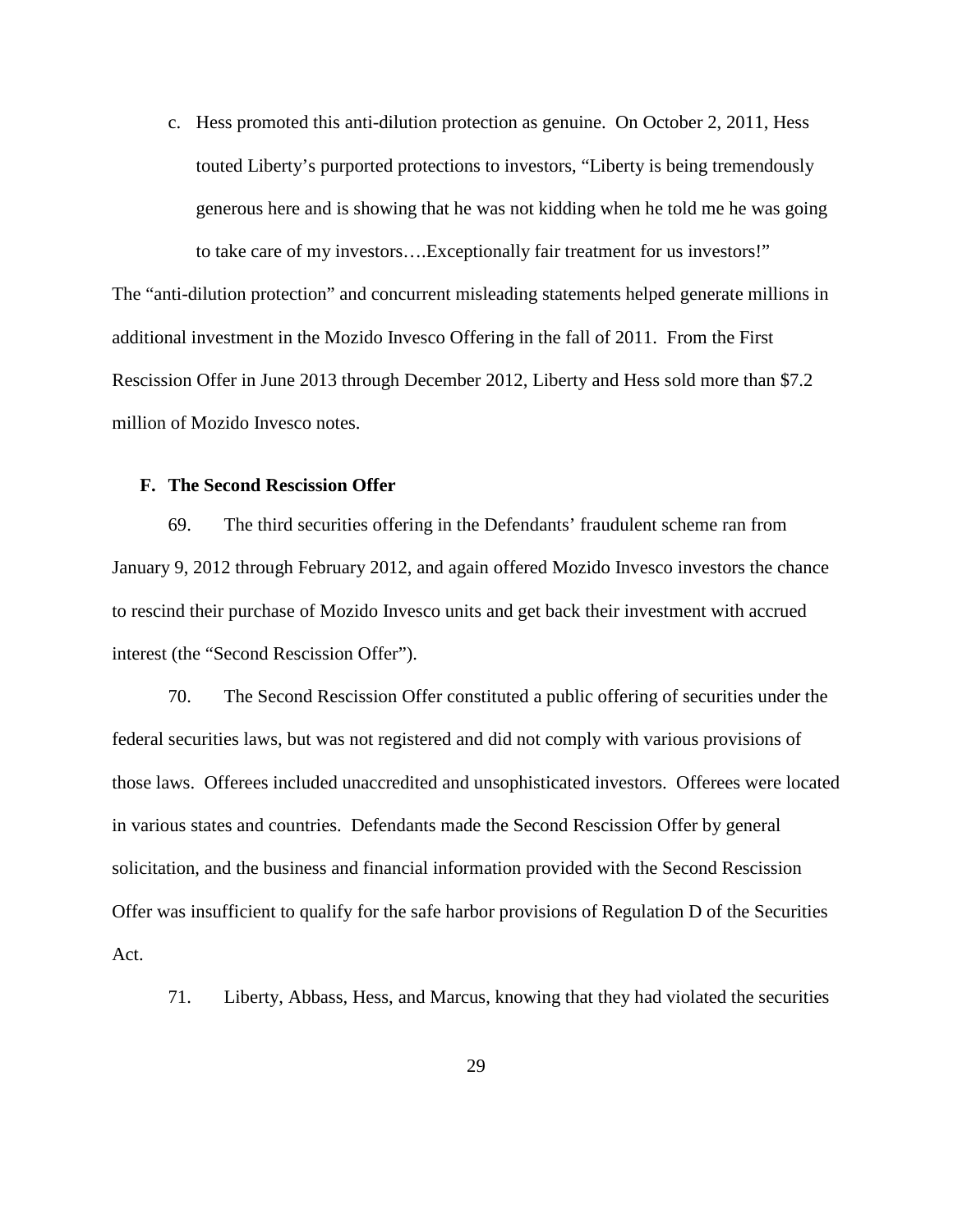laws, had caused Mozido Invesco to offer the Second Rescission Offer in an attempt to, once again, avoid regulatory consequences from their Mozido Invesco Offering. The Second Rescission Offer was an attempt to keep the money that they had raised. And, once again, Defendants made multiple misrepresentations and fraudulent omissions to keep investors from accepting the Second Rescission Offer and asking for their money back.

72. From September through December 2011, Liberty, Abbass, and Marcus worked to edit, finalize, and approve the Second Rescission Offer. Abbass was the principal point of contact for the law firms and Hess and Marcus for their input.

73. On December 28, 2011, after Liberty had hired new counsel to assist with the Second Rescission Offer, Hess wrote to Liberty, "…I think we want your [new] securities attorneys to know the whole story…they need to know everything so they can protect us." Hess then strategized how best to re-characterize the Mozido Invesco offering in an attempt to make their conduct appear compliant with the securities laws. Hess said he didn't mind being re-cast as an "employee" to hide his receipt of commissions. Hess also was concerned that Mozido Invesco the pooling of investors into limited liability companies set up for the sole purpose of investing in Mozido Invesco, could "become a big problem," particularly because many of the investors were not accredited and many "family members and friends of the managers [were] in the deal."

74. On January 7, 2012, Hess emailed Mozido Invesco investors to tell them the rescission offer was coming. Hess lied that his "role with [MDO] is as a consultant and member of the Board of Advisors so I am interested in helping the company in any way I can to get us ready for prime time." Hess again omitted that he was receiving commissions. Hess lobbied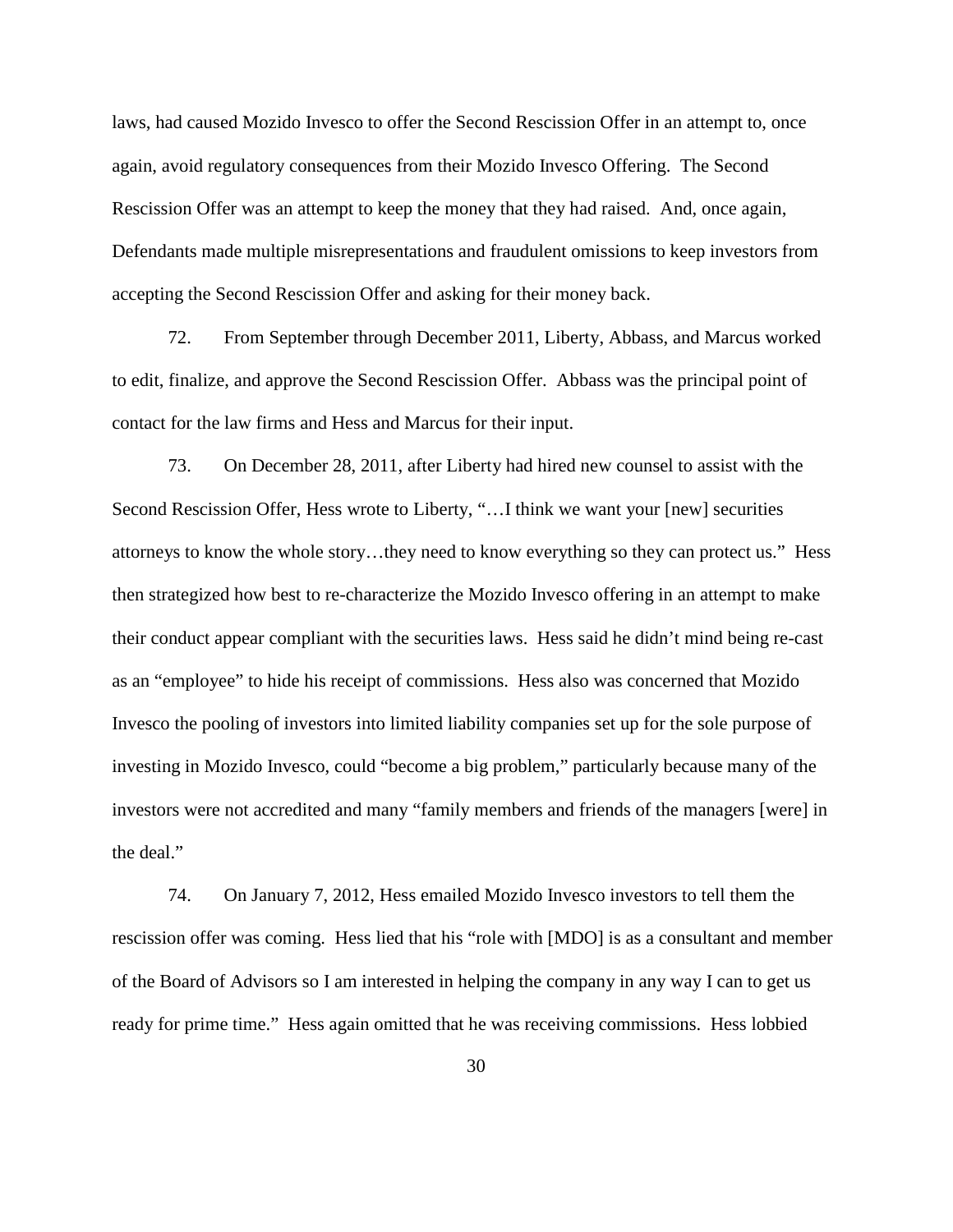investors to reject the Second Rescission Offer and pressured them to declare that they were accredited, "[i]f you check off that you are not an accredited investor … your investment will be returned with interest."

75. On January 9, 2012, Abbass emailed the Second Rescission Offer to approximately 95 investors located in various states. She did not send it directly to the more than 100 Mozido Invesco investors pooled together into limited liability companies at Hess' and Liberty's direction and which included unaccredited investors. Those investors were included within the Second Rescission Offer, but only received the Offer indirectly to conceal the unaccredited investors and improper nature of the arrangement. Investors were told that rescission was offered because Mozido Invesco was unable to confirm that the previous offers and sales fully complied with the securities laws. After Abbass had sent investors the Second Rescission Offer, Hess reached out to the Mozido Invesco investors to convince them to reject the rescission. Ultimately, investors who received the Second Rescission Offer rejected rescission.

76. In order to get investors to reject the Second Rescission Offer and continue to hold their Mozido Invesco promissory notes, Defendants made various misrepresentations and omissions of the same kind Liberty and Hess had previously employed:

77. *Use of Investment Proceeds:* Liberty and Abbass continued to misrepresent how Mozido Invesco Offering investment money had been or would be used. For example:

a. In a January 9, 2012 email, Abbass (signing as "Manager") asked, "that you please act on this request as soon as possible so we are able to close this offering and prepare [MDO] for some important potential upcoming business events. By completing this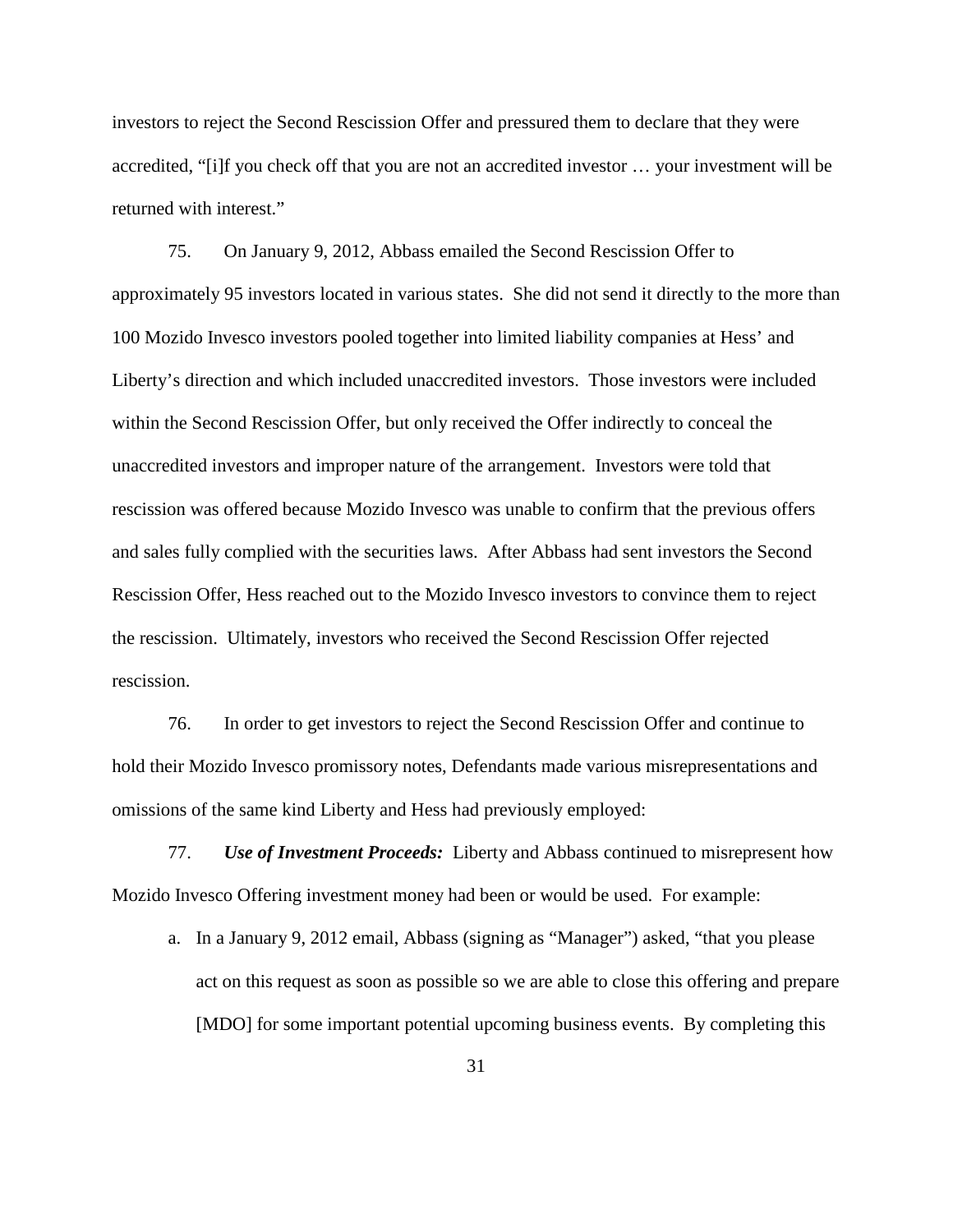rescission offer, we will be able to close the offering and move forward to new things!"

b. Abbass generated a misleading version of the Mozido Invesco balance sheet to attach to the Second Rescission Offer. Mozido Invesco's actual balance sheet reflected Liberty and Abbass' use of the investors' money for their own benefit and reflected that Mozido Invesco had "loaned" more than \$14 million to Xanadu, Marcus Clegg's IOLTA, and BRTMDO. In actuality, these so-called "loans" were not memorialized, had no payment terms, and carried no interest. To hide the destination of the investors' money, Abbass' revision deleted these "loan" entries and fraudulently relabelled them as an investment in Mozido Investments.

78. *Form Ds:* No Form D ("Notice of Exempt Offering of Securities") had been filed with the SEC for the Mozido Invesco Offering or the First Rescission Offer. But on January 11, 2012, Mozido Invesco filed with the SEC a Form D (signed by Liberty) about the Second Rescission Offer. On February 3, 2012, Mozido Invesco filed an amended Form D ("Form D/A"), signed by Abbass, with the SEC. Defendants also included misrepresentations and fraudulent omissions in the Forms D and D/A:

- a. The Form D falsely stated that the offering did not include any unaccredited investors.
- b. The Form D also failed to list Hess as a promoter, as the Form required.
- c. The Form D/A repeated the misrepresentations of the Form D.
- d. The Form D/A also stated that only 91 investors had invested in the Second Rescission Offer, when in fact there were approximately 200 Mozido Invesco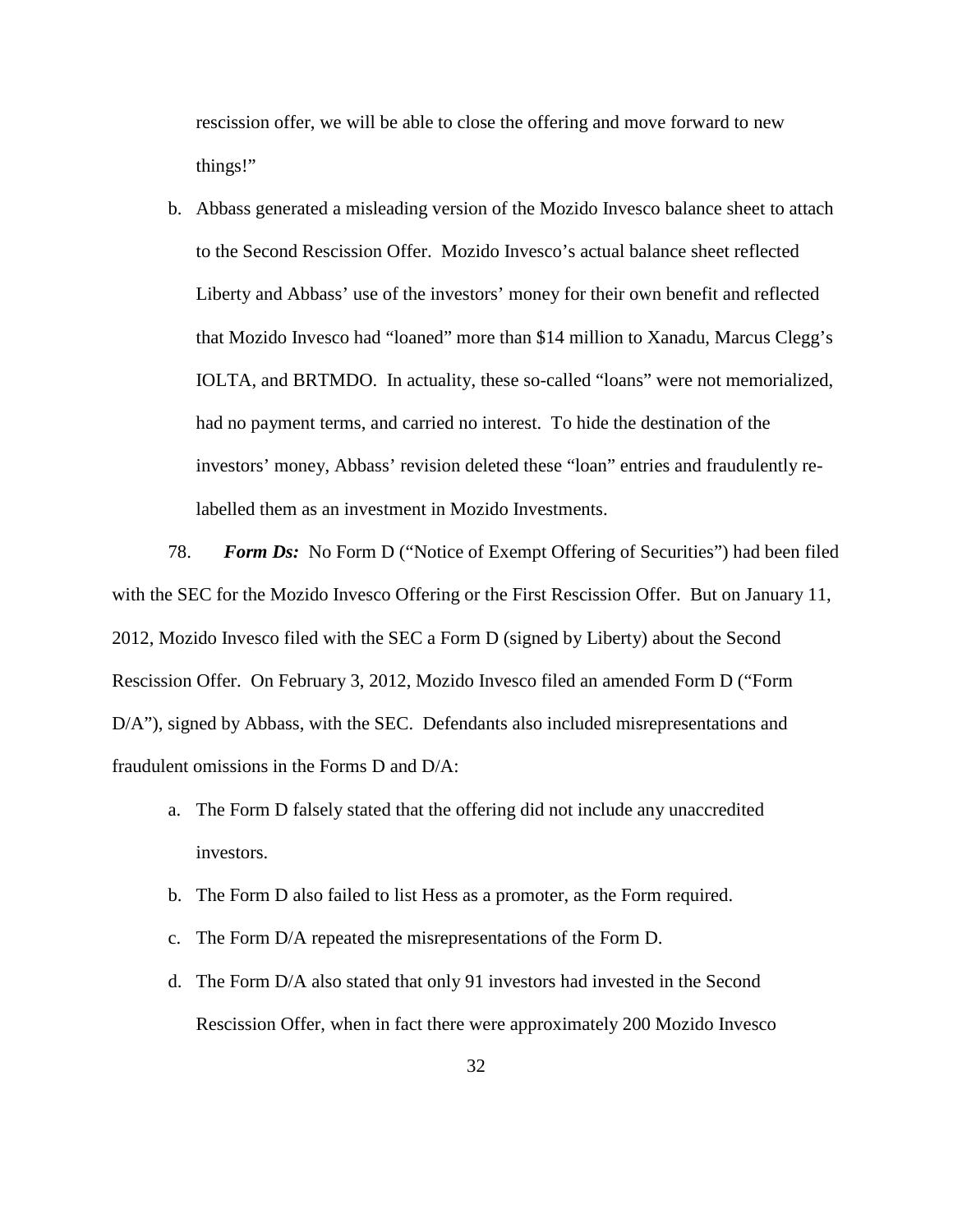investors including those participating through pooled investment vehicles. Liberty and Abbass knew the Forms D and D/A contained material misrepresentations and omissions, but filed them with the SEC anyway. Hess knew as well, and at Liberty's direction deflected investors' questions about the Form Ds.

## **G. The Mozido Invesco Offering Misrepresentations Continue After the Second Rescission Offer**

79. After the Second Rescission Offer, Liberty, Hess, and Abbass continued their efforts to sell Mozido Invesco promissory notes. From February 1, 2012 through May 16, 2012, Mozido Invesco, Liberty, Abbass, and Hess intentionally sold at least \$1.8 million of Mozido Invesco notes to individuals and to limited liability companies with unaccredited investors. Mozido Invesco, Hess, and Liberty did not provide investors with the business and financial information sufficient to qualify for the safe harbor provisions of Regulation D of the Securities Act.

80. In early March, Liberty falsely told Hess that MDO was worth "over \$100 billion." Hess jumped on this information and told investors and potential investors of this (fictional) valuation. He also told that they would receive back their initial investment in June 2012. Hess and Liberty held conference calls with investors for Liberty to similarly pitch potential investors.

81. Many investors responded, including one who asked whether the "institutional round brings us money back like you have been talking about? Selling shares is actually selling and not getting diluted, correct?" Hess responded, "That is the plan…to sell 10% of the shares at a valuation of \$2 billion to raise \$200 million." He later emailed the investor, "You ought to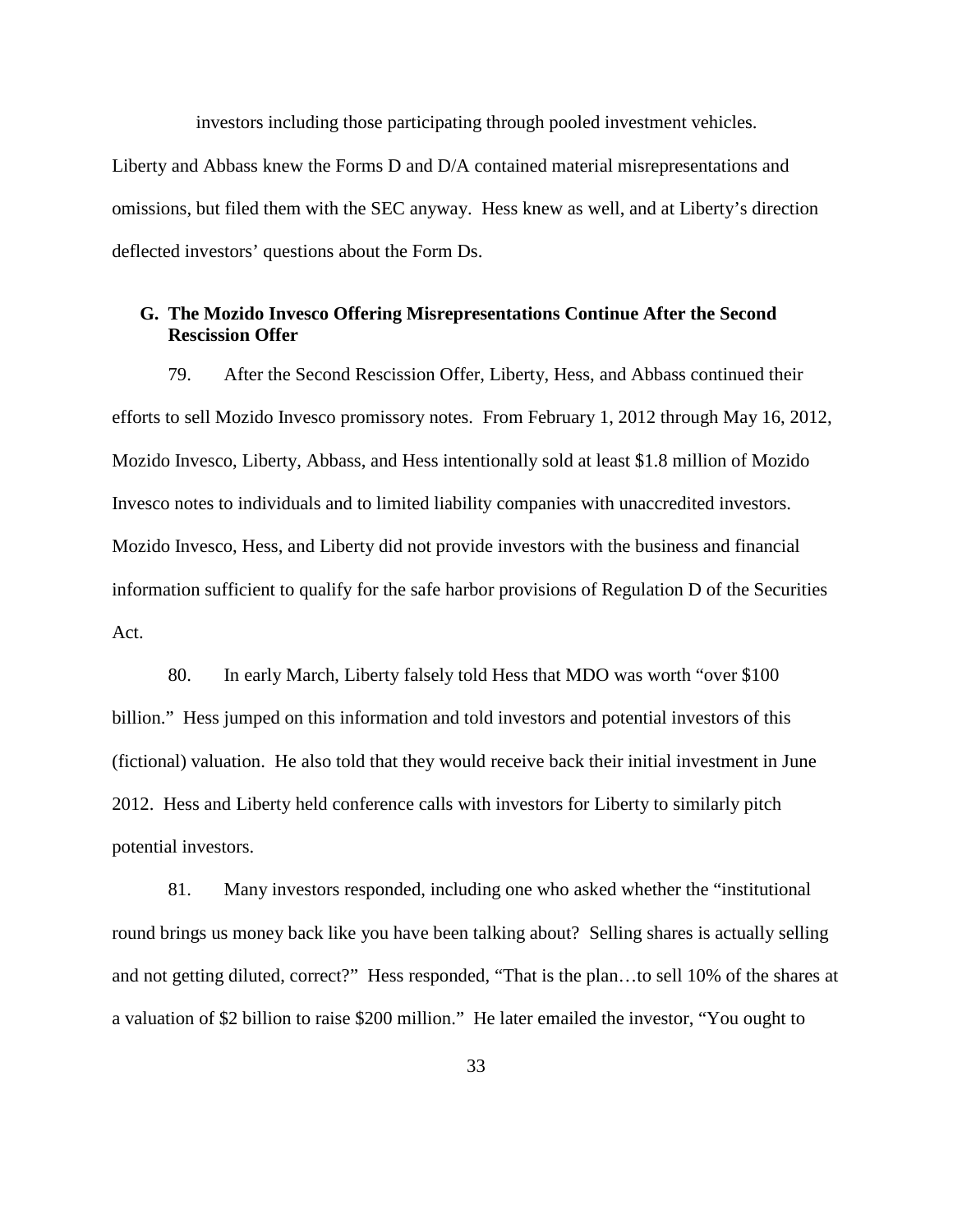consider another \$100k man – there is no risk and we about to get a huge pop." As Hess knew or should have known, MDO had never been valued at \$2 billion and no institutional investor ever expressed interest in investing at that valuation. Nor was there any plan or proposal before the Board of MDO to pay money or shares to Mozido Invesco investors, who were not recorded as holding any valid interest in MDO.

82. In order to foster the false impression that Hess was working on behalf of MDO, Hess portrayed himself as a "Partner/Advisor" to MDO, and used the MDO logo in the signature of his emails. But Hess had no affiliation with MDO. To prevent investors or MDO from discovering the ongoing "bait and switch," at Liberty's direction, Hess told investors not to contact anyone at MDO.

83. *Valuations of MDO:* Liberty and Hess knowingly made repeated misrepresentations and omitted material information to investors and potential investors about the valuations of MDO during the continuation of the Mozido Invesco Offering. For instance:

- a. On March 13, 2012, Hess emailed current investors, "our plan is to raise at least \$100 million (and up to \$200 million) through several strategic institutional investors" and as a result "the resulting company valuations should be many multiples … of where we started [\$85 million]….this is a serious value increase – details to be delivered shortly….If you wish to 'top off' your investment contact me right away…"
- b. Also on March 13, 2012, Hess emailed an investor, stating, "[MDO] is in great shape – no debt with all kinds of new business and about to do an up round geared toward a valuation of 10 to 20x. We also expect to pay investors their principal back in June. Biggest no brainer in the history of the universe."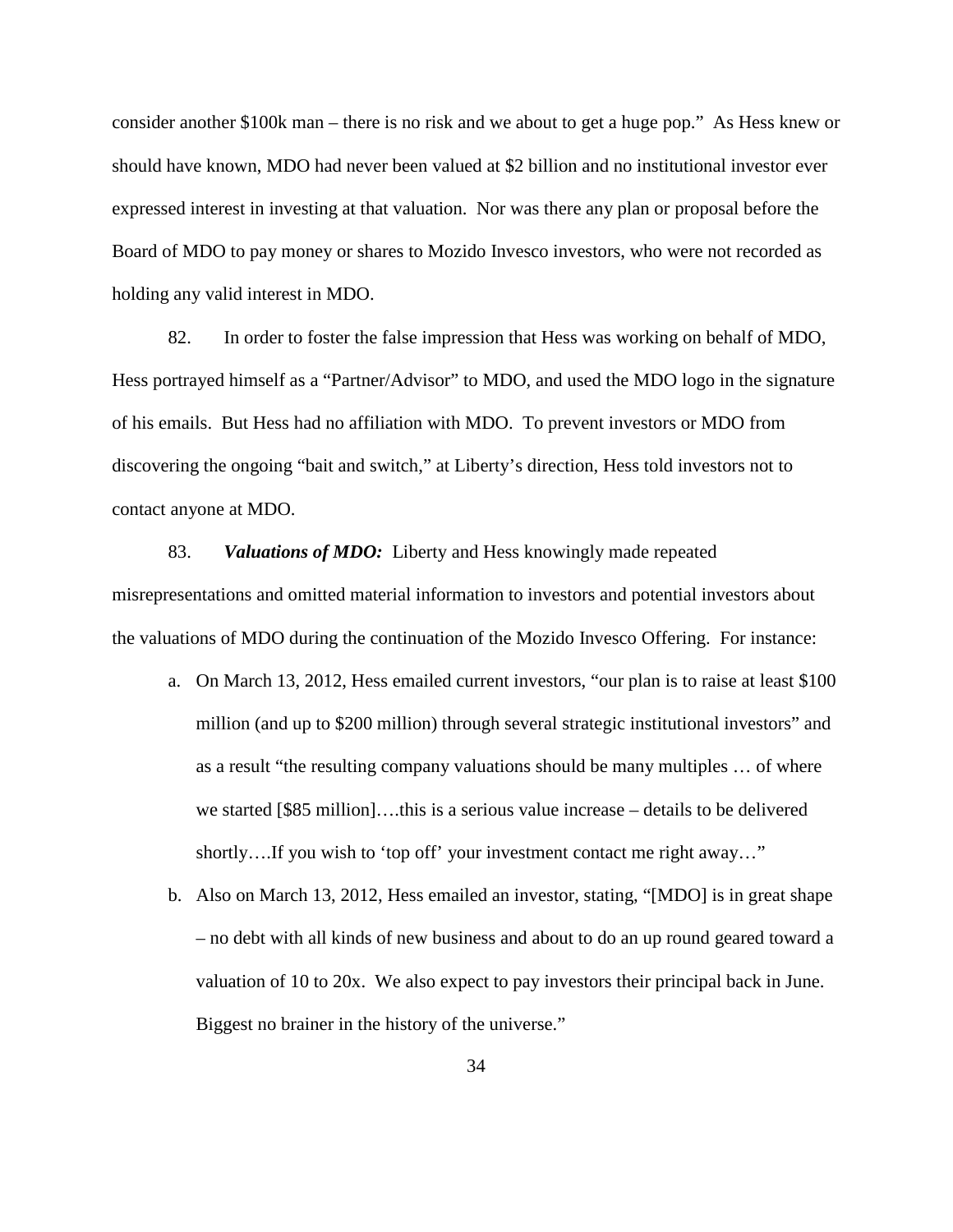c. Hess emailed another investor that day, claiming that investors would be able to give back five to ten percent of their shares to get back all of their investment "meaning that the value has gone up 10-20 x and you are playing with house money."

In reality, MDO was struggling financially. On March 21, 2012, Abbass sent Hess a copy of MDO's draft FY 2011 financial statements. Those statements showed that, at the end of 2011, MDO had less than \$68,000 in cash and only \$2 million in total assets. MDO's operations were losing millions of dollars per year, while MDO's long-term debt exceeded \$8 million. MDO's internal valuation had fallen to \$8 million.

84. *Use of Investment Proceeds:* In mid-March 2012, investors asked Hess, "What percentage of the money raise in Mozido-Invesco LLC actually went to [MDO] for company expenses/operations?" Hess, after asking for the information from Liberty, falsely responded, "The money raised in Mozido Invesco was nearly all used for [MDO]…." Hess explained that Liberty had loaned his holding companies "a good amount of money;" had reimbursed himself "a small amount" for loan to those companies; and paid Hess his "fees/salary." But, Hess concluded, "Of the \$18+ million he raised …something like \$15 million+ went to [MDO]."

85. *Authorization to Sell Units:*During and after the Second Rescission Offer, Liberty intentionally concealed that:

- a. the original purported transfer of MDO interests to Mozido Invesco had been "wholly void" under the terms of the MDO Amended Operating Agreement that Liberty had signed in August 2010.
- b. on February 8, 2012, Liberty had signed an agreement involving MDO, Mobile Tech, and Liberty's company Family Mobile that expressly restricted Liberty's transfer of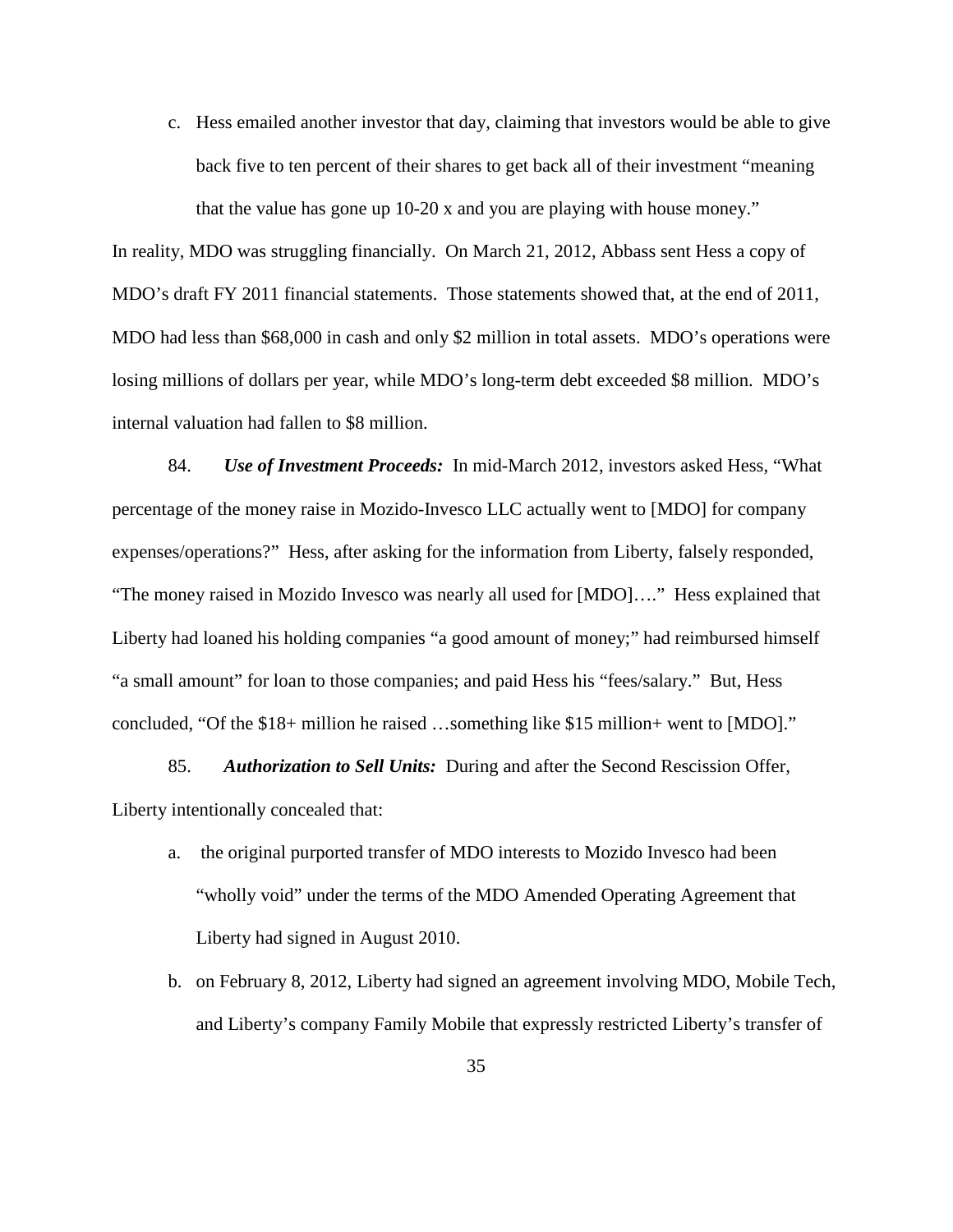any of Family Mobile's interests in MDO.

c. under a separate contemporaneous agreement, Family Mobile loaned MDO \$3 million in a deal that gave Family Mobile rights to obtain additional membership units in MDO, at a price that equated to a value (for the whole of MDO) of approximately \$10 million.

### **H. The Exchange Offer**

86. The fourth securities offering in the Defendants' fraudulent scheme was the Family Mobile-Mozido Invesco Exchange Offer ("Exchange Offer"). In May and June 2012, Liberty, Hess, Abbass, and Marcus engineered a trade whereby Mozido Invesco exchanged their Mozido Invesco promissory notes (for which Liberty had personally guaranteed the principal and 5% interest payments) for non-voting ownership units in MDO. In connection with the Exchange Offer, Liberty, Hess, Abbass and Marcus falsely represented that MDO was valued at over \$108 million dollars, thereby tricking the investors into accepting securities that were, at best, worth a fraction of the face value of the Mozido Invesco promissory notes. By steering the investors into non-voting shares, the Defendants prevented the investors from having direct dealing with MDO, and from learning the actual state of MDO's finances and business prospects.

87. In connection with the Exchange Offer, Family Mobile operated as an underwriter of MDO's securities, as defined by Section 2(a)(11) of the Securities Act. That is, Family Mobile purchased MDO securities for the purpose of distributing those securities and offered and distributed those securities. The Exchange Offer was not registered as required under the federal securities laws and did not qualify for any exemption from the registration requirements. Both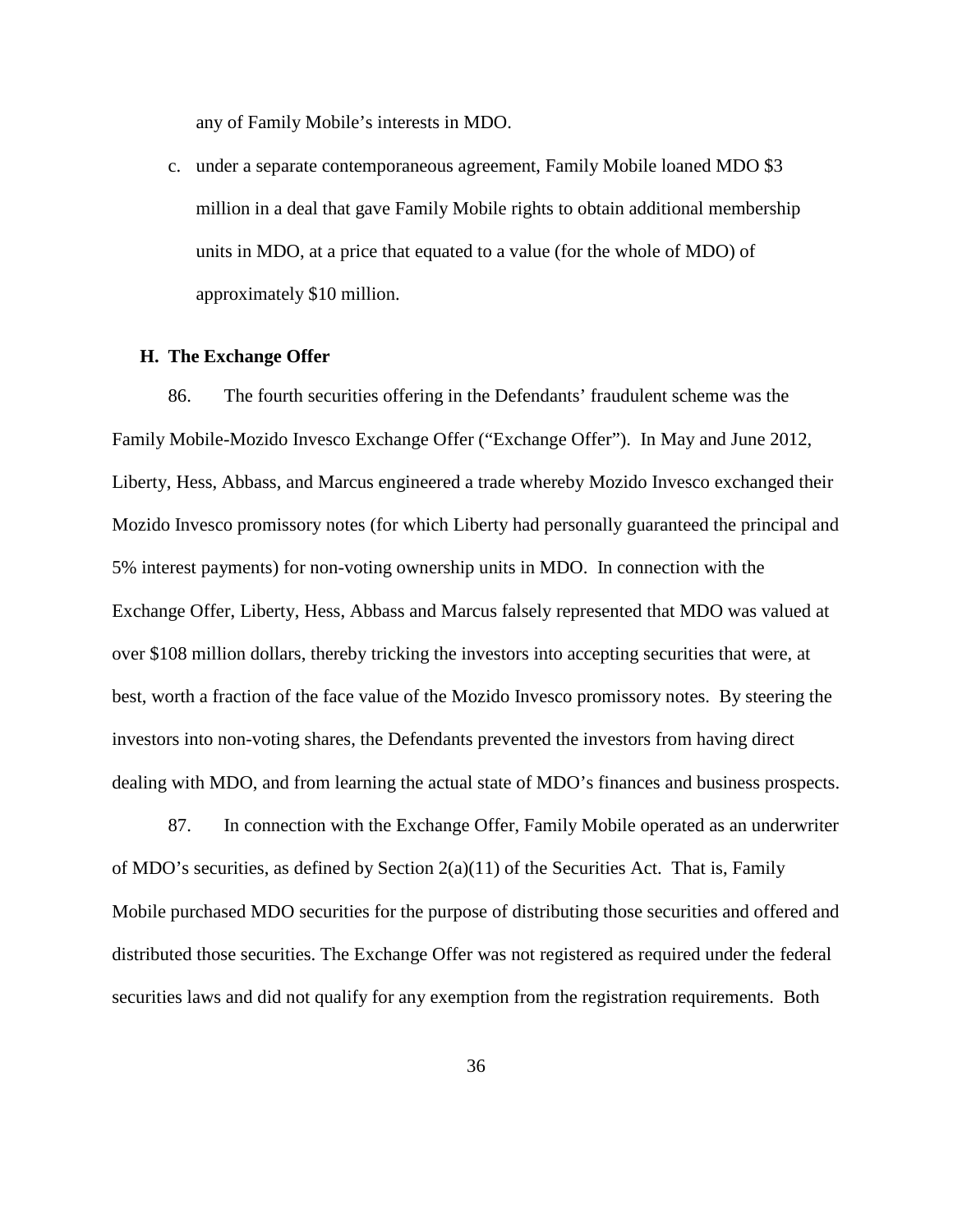Liberty and Hess knew that the Exchange Offer was sent to unaccredited investors.

88. Marcus had never informed his client, the MDO board, that Liberty had violated the Amended Operating Agreement. Instead, to obtain the non-voting shares of MDO, on or about May 2012, Liberty and Marcus persuaded the MDO board to authorize the conversion of Family Mobile's interests in MDO into MDO non-voting Class B membership units.

89. On May 16, 2012, at Liberty's direction, Abbass emailed the Exchange Offer documentation to the investors. Soon after, at Liberty's direction, Hess followed-up with the investors with instructions on how to complete the Exchange Offer documentation. In order to get investors to accept the Exchange Offer, Defendants made various misrepresentations and omissions of the same kind Liberty and Hess had previously employed. For example:

90. *Valuation of MDO and its Class B Shares:*The Exchange Offer documents represented that the "fair market value" of the MDO non-voting Class B membership units the investor would receive through the Exchange Offer equated to the promissory note's principal plus accrued interest. The MDO valuation underlying this representation was equivalent to a \$108 million. This was false because the \$108 million valuation was more than six times higher than MDO's Board of Directors own valuation of the company at that time.

91. The Exchange Offer was highly favorable for Liberty and Family Mobile, and a huge loss of value for the Mozido Invesco investors. Mozido Invesco investors traded a total of \$18.6 million in Mozido Invesco promissory notes for MDO shares that Family Mobile had acquired for approximately \$1.9 million. As an example, one investor had bought \$1,540,000 in Mozido Invesco convertible promissory notes. At the time of the Exchange Offer, that note had generated interest and was worth \$1,580,200 cash (with a personal guarantee from Liberty).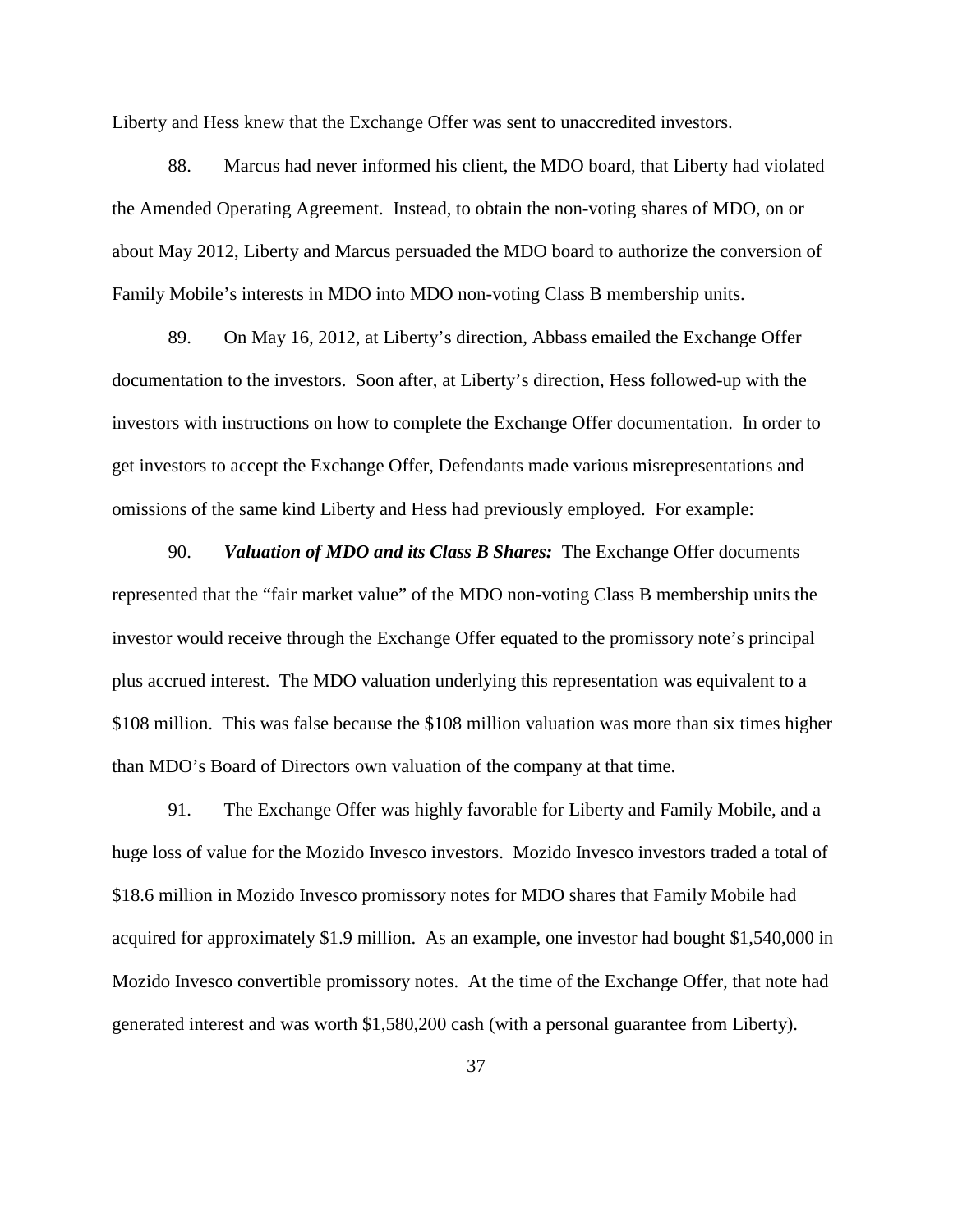When that investor executed the Exchange Offer, he received only \$130,000 worth of MDO nonvoting shares, as recorded in MDO's books and records. Liberty and his accomplices ensured, however, that the Mozido Invesco investors, and now Class B members, did not receive MDO's financial records detailing this lower value. As such, Liberty and his accomplices concealed the diversion into their own pockets of more than \$16 million raised in the Mozido Invesco Offering.

92. On May 29, 2012, Hess provided guidance to investors on how the non-accredited investors should proceed, "[i]f someone is not accredited, they may need to keep their current status in the LLC or under someone else's name. All such non-accredited creditors already have a note that is convertible to Mozido common shares, and the LLC manager or individual holding those shares can still hold everything on behalf of them, including having the ability to distribute any cash distributions…."

### **I. The Brentwood Offering: August 2012 – February 2014**

93. The fifth securities offering in Defendants' fraudulent scheme was an offering of promissory notes issued by Liberty's entities, Brentwood Financial and, later, BRTMDO (the "Brentwood Offering"). This offering ran from approximately August 2012 through November 2013 (with notes issued by Brentwood Financial) and from October 2012 through February 2014 (with notes issued by BRTMDO).

94. The Brentwood Offering constituted a public offering of securities under the federal securities laws, but was not registered and did not comply with various provisions of those laws. Offerees included unaccredited and unsophisticated investors. Offerees were located in various states and countries. Defendants made the Brentwood Offering by general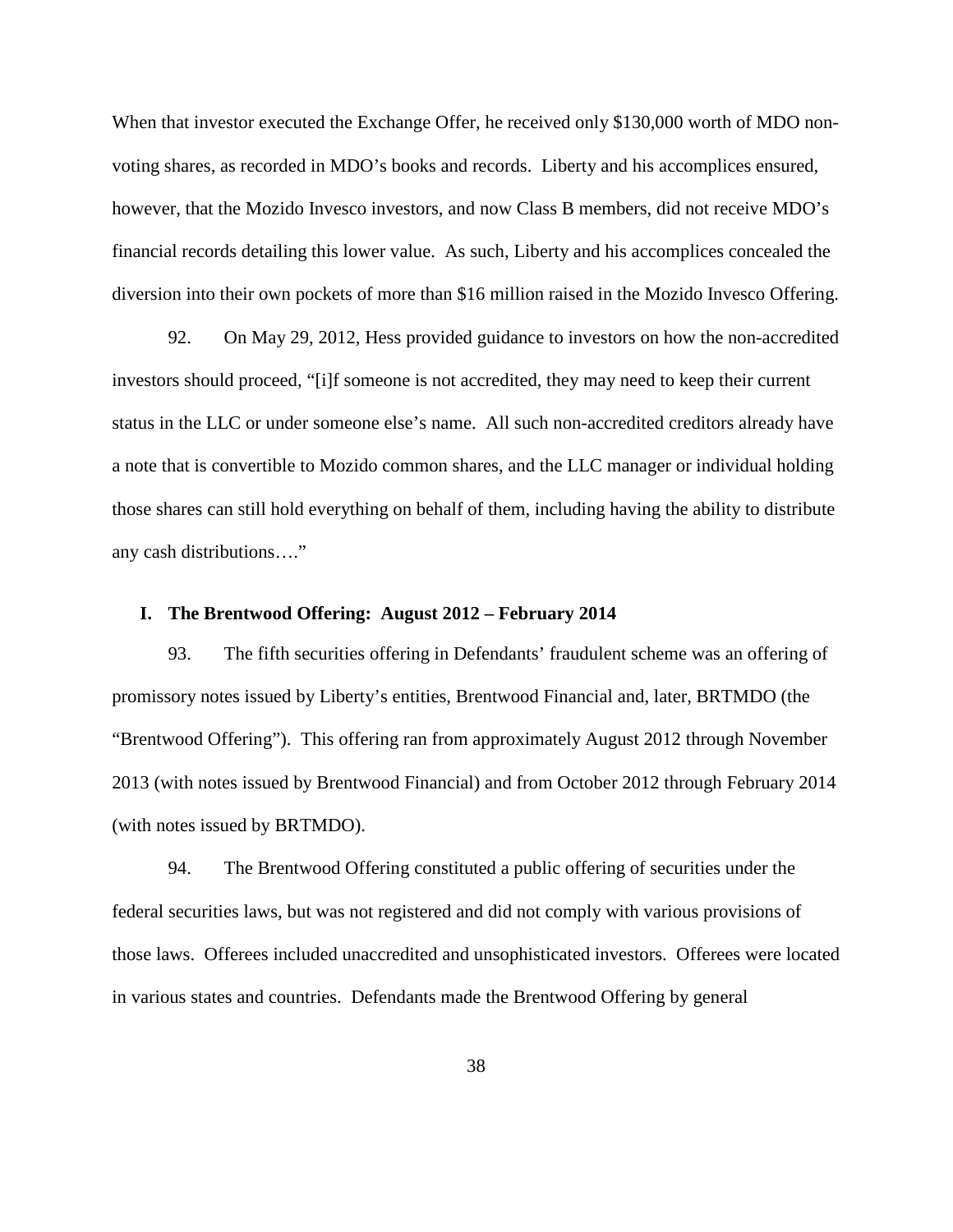solicitation. The business, financial, and "bad actor" events information provided with the Brentwood Offering was insufficient to qualify for the safe harbor provisions of Regulation D of the Securities Act.

95. Like the Mozido Invesco Offering, the Brentwood Offering was a "bait and switch." Liberty, working with the same associates and a new salesperson, his cousin Rick Liberty, portrayed himself as working on behalf of MDO and for MDO's benefit. They claimed they were raising money for MDO's development and that the Brentwood Offering was a vehicle for investing in and supporting MDO. But it was a lie. Liberty was raising money for himself, while MDO remained starved for cash. The Brentwood Offering enabled Liberty to falsely represent the valuation of MDO and, thereby, collect proceeds from investors far in excess of the actual value of the investors' putative interest in MDO.

96. To persuade investors to purchase promissory notes, Liberty portrayed himself as the founder of MDO, actively involved in MDO, and in control of MDO's strategic decisions. As part of this charade, Liberty enlisted the help of an MDO employee who had previously worked for Liberty. On August 1, 2012, Liberty directed the employee to send various internal MDO documents to potential investors, including a confidential "Investment Overview" and an organizational chart that listed Liberty as MDO's Vice-Chairman. The MDO employee used his MDO email address to send the investment materials and contracts.

97. But Liberty was not raising money for MDO. As with the Mozido Invesco Offering, Liberty baited investors with MDO, then switched them to an investment in his own companies. For example, in September 2012 Brentwood Financial issued convertible promissory notes totaling \$5.25 million to four investors. Had they invested directly in MDO at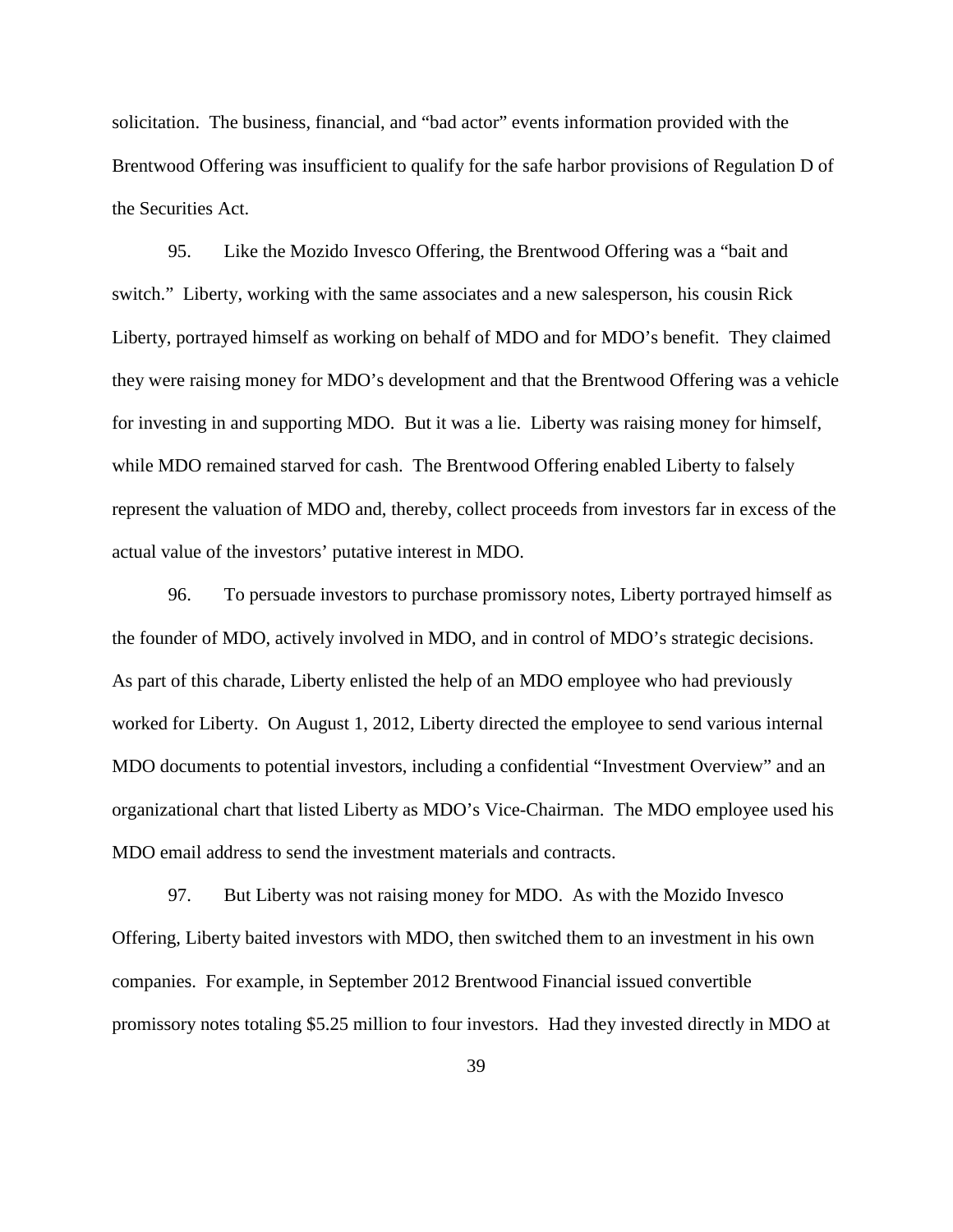the \$25 million valuation the MDO board had set at the time, they would have owned 17% of MDO. Instead, Liberty diverted them to Brentwood Financial, and they would have possessed less than 6% of MDO (if Brentwood Financial had, at that time, actually owned MDO units for investors to receive upon conversion, which it did not).

98. At Liberty's direction. Rick Liberty began soliciting investors around August 10, 2012. Rick Liberty promoted the investments, identified and solicited investors, answered their questions, provided them with MDO's proprietary business information, advised others on making pitches to investors, drafted agreements and got them executed. Liberty and Abbass paid Rick Liberty in the form of "loans." These "loans," totaling more than \$115,000, were not reduced to writing, did not have specified terms, and were not "issued" with the expectation of repayment.

99. During August 2012, Marcus, at Liberty's request, drafted investment contracts and convertible promissory notes using BRTMDO as the issuer. The BRTMDO promissory notes were convertible into MDO preferred membership units, even though, at that time, BRTMDO did not possess rights to those units, which Liberty and Marcus knew but fraudulently omitted from their offering documents and communications. On August 15, 2012, Marcus sent drafts of the notes to potential investors.

100. To support one of Rick Liberty's solicitations for the Brentwood Offering, on August 30, 2012, Abbass intentionally created a false Brentwood Financial balance sheet and emailed it to Marcus, located in another state. The balance sheet stated Brentwood Financial possessed "Investments" in MDO. The balance sheet was intentionally false: Brentwood Financial had no MDO preferred membership units either directly from MDO or from another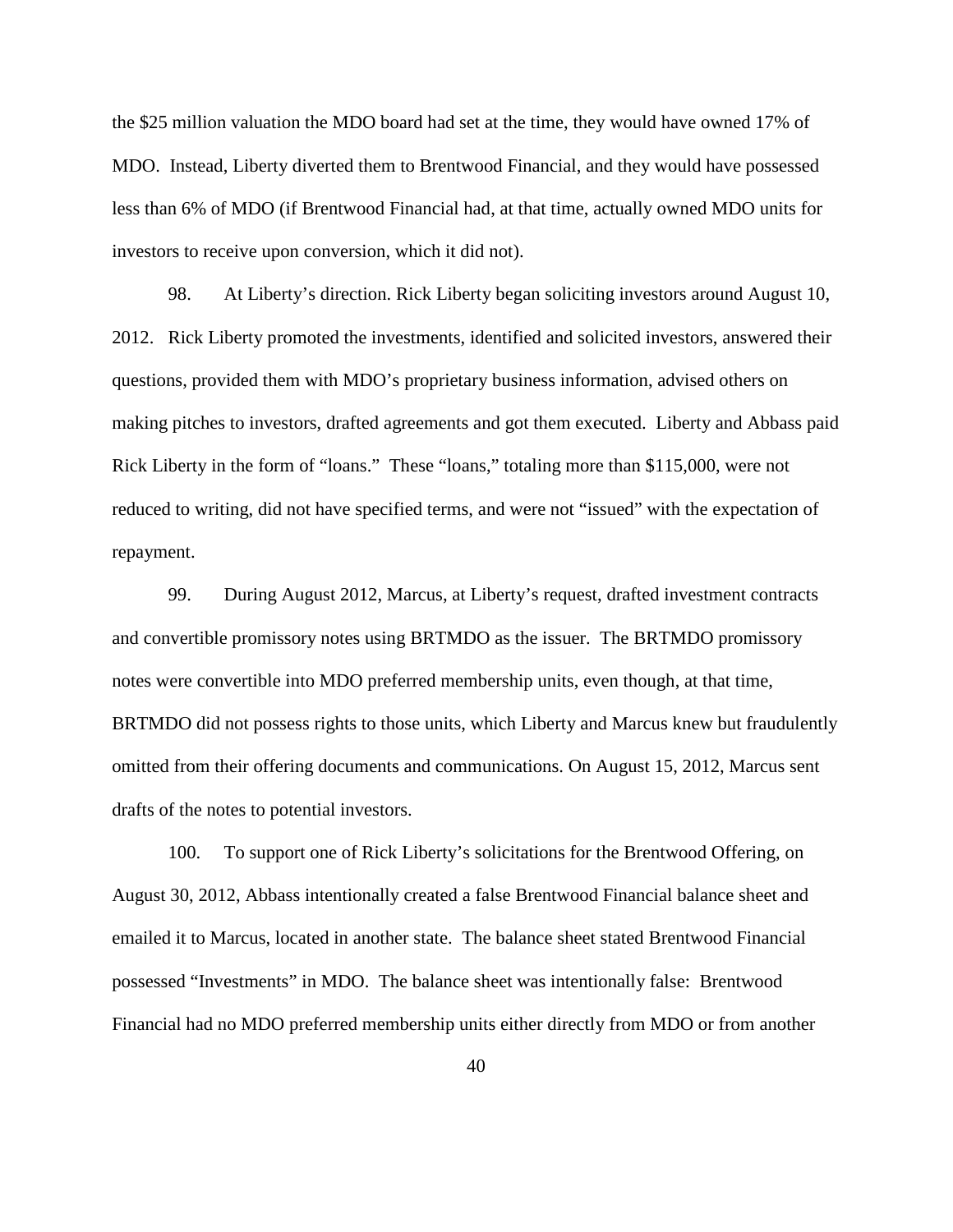source. A day later, Marcus forwarded the false balance sheet to potential investors in Maine. Liberty also forwarded the false balance sheet to Rick Liberty to use in solicitations. Liberty and Marcus knew and Rick Liberty knew or should have known the balance sheet was false.

101. In September 2012, Liberty caused Brentwood Financial to issue three-year promissory notes paying 4% interest at maturity and immediately convertible into preferred membership units of MDO. Liberty personally guaranteed the notes. Liberty and each investor executed a note purchase agreement as part of the sales transaction. At least seven investors bought Brentwood Financial notes totaling more than \$6 million.

102. On October 4, 2012, BRTMDO began issuing three-year promissory notes, paying 4% interest, and convertible into MDO preferred membership units. Liberty personally guaranteed the promissory notes, and executed the notes and the note purchase agreements for BRTMDO. From October 2012 through February 2014, BRTMDO issued more than 80 notes totaling more than \$26 million to persons and pooled investment vehicles. The convertible promissory notes of the Brentwood Offering constituted securities under the federal securities laws.

103. Together, Liberty and Marcus created the structure of the Brentwood Offering and communicated about it with investors. Marcus drafted the original investment documents. Abbass served as co-manager of both Brentwood Financial and BRTMDO (with Liberty), performed the bookkeeping, and provided support for the Offering.

104. Liberty, Hess, and Rick Liberty solicited investors via email, phone calls, and inperson meetings, without an offering memorandum, prospectus, or other standardized document. They generally failed to provide MDO's or the issuer's financial information. They instead used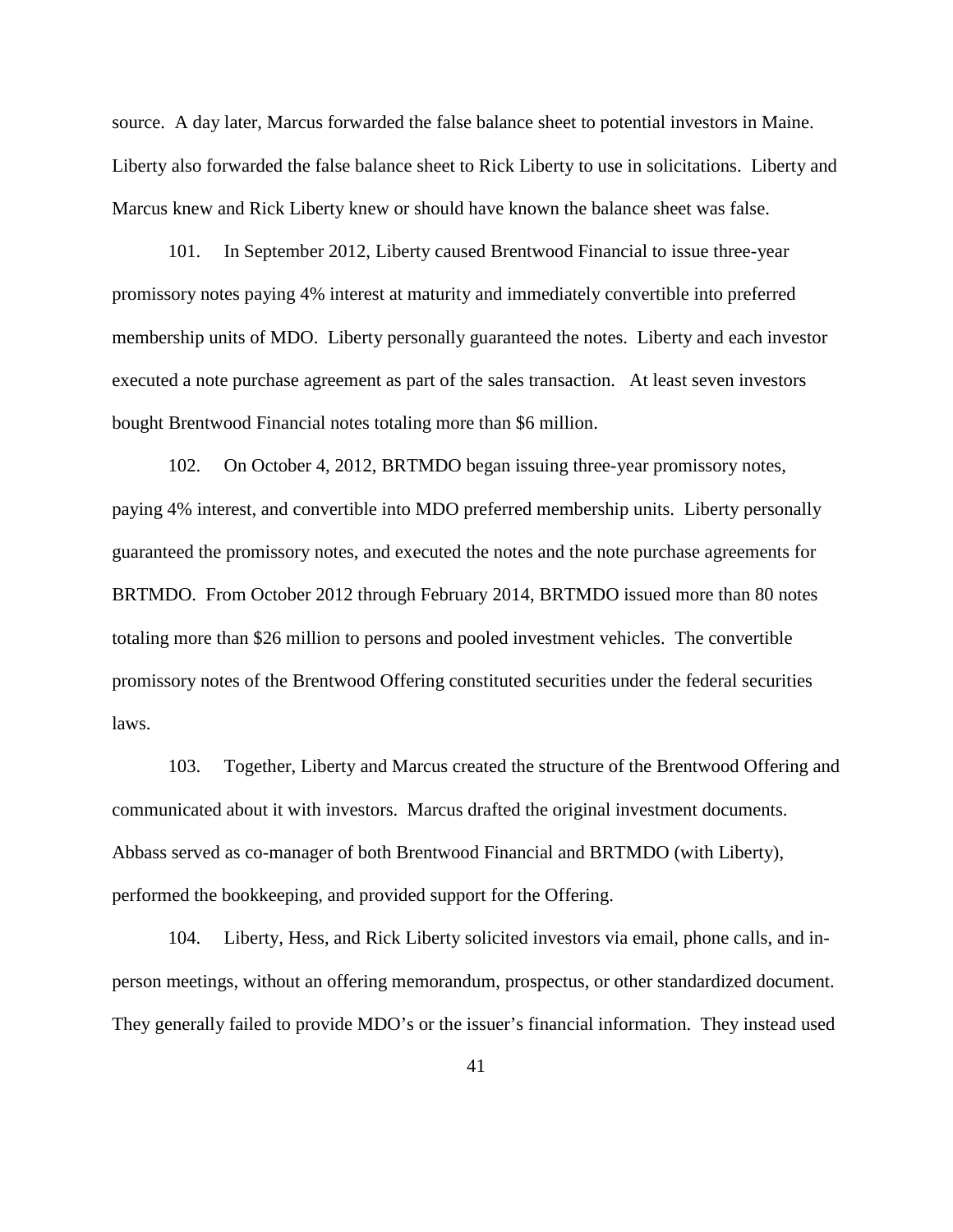MDO's confidential slide presentations to give an aura of legitimacy to the Brentwood Offering and to excite investors about MDO. Liberty and his associates deceived investors into believing it was a MDO-sanctioned securities offering when in fact it was not, and they made the same kinds of misrepresentations about the value of the offered securities and the use of the proceeds that they had made in the Brentwood Offering.

105. Purchasers of the Brentwood Offering's securities included scores of unaccredited investors, who invested through in the pooled investment vehicles created for the Mozido Invesco Offering. In addition, Liberty and his associates directed that new limited liability companies be formed for the specific and sole purpose of investing in the Brentwood Offering.

106. In touting the Brentwood Offering, Liberty, Marcus, and Rick Liberty frequently lied about or concealed critical facts about the investment, including about the current valuation of MDO, the use of the proceeds of the Brentwood Offering, their lack of authorization to sell units, Liberty's personal investment, Liberty's defaults on loans, and the meaning of what was referred to as the "triple liquidation preference." For example:

107. *Valuations of MDO:*Liberty, Rick Liberty, and Marcus made repeated misrepresentations to investors and potential investors about the value and valuations of MDO during the Brentwood Offering. For instance:

- a. Beginning in August 2012, Liberty indicated to potential investors that MDO was valued at least at \$100 million. Marcus drafted BRTMDO notes that expressly stated that the "initial conversion price is based upon a valuation of MDO of One Hundred Million Dollars (\$100,000,000) as of the date of this Note."
- b. On August 28, 2012, Liberty solicited investors with notes which had "conversion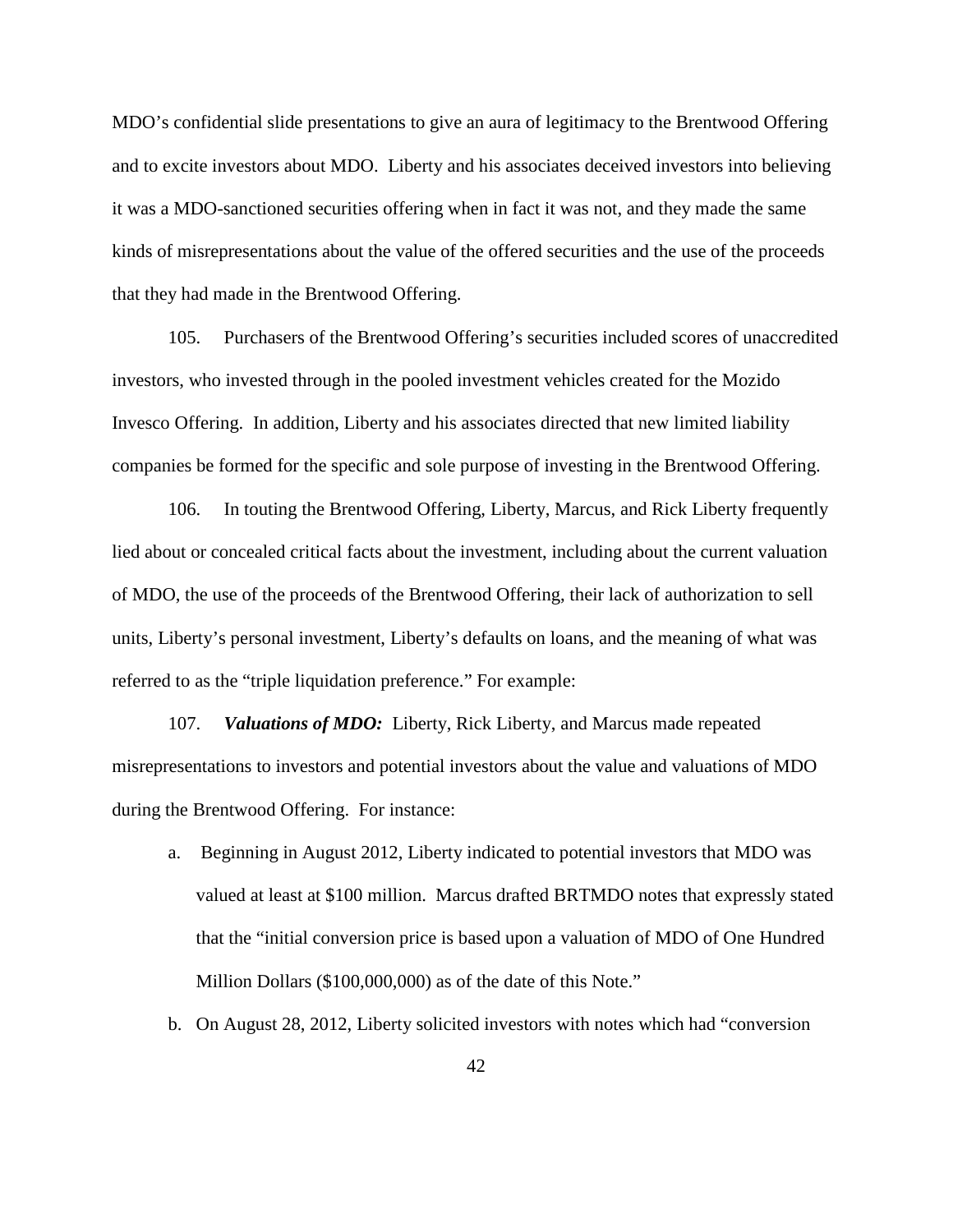rights at a \$100m valuation" of MDO. After a prospective investor received MDO's investor memorandum, he asked Liberty (as MDO's "Vice-Chairman"), "What are you valuing the company at for this round of financing" and why the presentation showed a \$50 million round of fund-raising. Liberty answered that the \$50 million was, "for if and when we send it to institutional investors, planned for sometime end of year or first quarter." He further answered that the financing round's conversion right was based on a \$100 million valuation of MDO. Liberty then further pushed for an investment touting the "triple liquidation preference" and his personal guarantee.

- c. These representations as to MDO's valuation were false and misleading. During August, MDO's board members had discussed MDO's valuation, and decided it should be \$25 million. Liberty and Marcus participated in those discussions. In early September, as Liberty, Abbass, Rick Liberty, and Marcus knew, MDO's board determined that its valuation was \$25 million.
- d. On September 10, 2012, Marcus wrote to legal counsel for two other investors to explain the proposed offer. Though he knew the company had valued itself at \$25 million, he falsely wrote about, "today's valuation of [MDO], which determines the pricing at issuance of the note. That value was set at \$100,000,000."
- e. On December 28, 2012, an investor requested confirmation "that all other investors are getting the same \$0.062 per unit conversion right, where the valuation of [MDO] is \$100 million?" Rick Liberty (copying Liberty) falsely answered "yes," even though he and Liberty knew that Liberty's entities invested directly in MDO at a \$25 million valuation and paid \$0.019 per unit price, and that other investors received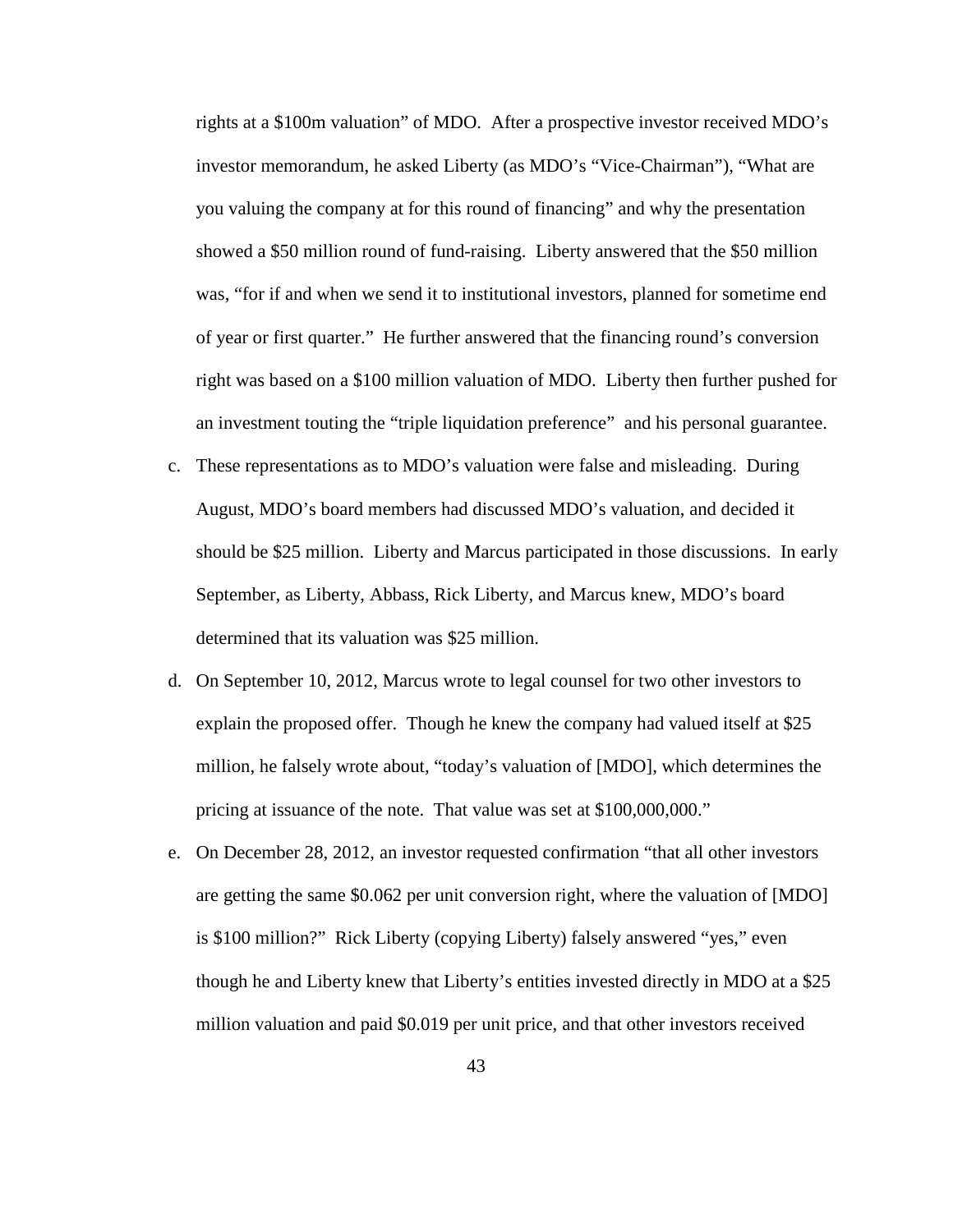lower valuations and conversion prices.

f. On February 8, 2013, Marcus wrote an email for Liberty to send to an investor, which Liberty forwarded that day. Marcus wrote that the \$3 million BRTMDO convertible promissory note carried a conversion price based on "a \$100,000,000 valuation of [MDO] today." Marcus also knowingly misrepresented that the \$3 million note, if converted, would give the investor "approximately 3%" of MDO.

108. *Use of Investment Proceeds:*Defendants intentionally made misrepresentations and fraudulent omissions about the use of the proceeds of the Brentwood Offering. For example:

- a. In the summer of 2012 and again in the spring of 2013, Liberty fraudulently told an investor group that their money was going to MDO, saying that the money would be used to develop new ventures in international markets, and that MDO was going to use the Brentwood Offering proceeds to "light up" these new markets.
- b. In December 2012, Liberty told an investor that his bridge loan through a Liberty shell company would fund MDO operations until it was cash flow positive. In reality, Liberty knew the proceeds of that loan would not go to MDO or fund operations.
- c. After that call, the investor was concerned about being diluted by subsequent investors. He emailed Liberty and Rick Liberty for confirmation that MDO had "no further need for Michael [Liberty] to raise additional money?" Rick Liberty answered "correct." This was false: MDO needed more money, yet Liberty did not stop raising additional money, putatively for MDO, that he used for his own benefit.
- d. Hess solicited many investors to buy BRTMDO promissory notes that had previously invested through Mozido Invesco. In soliciting investors for BRTMDO, he made the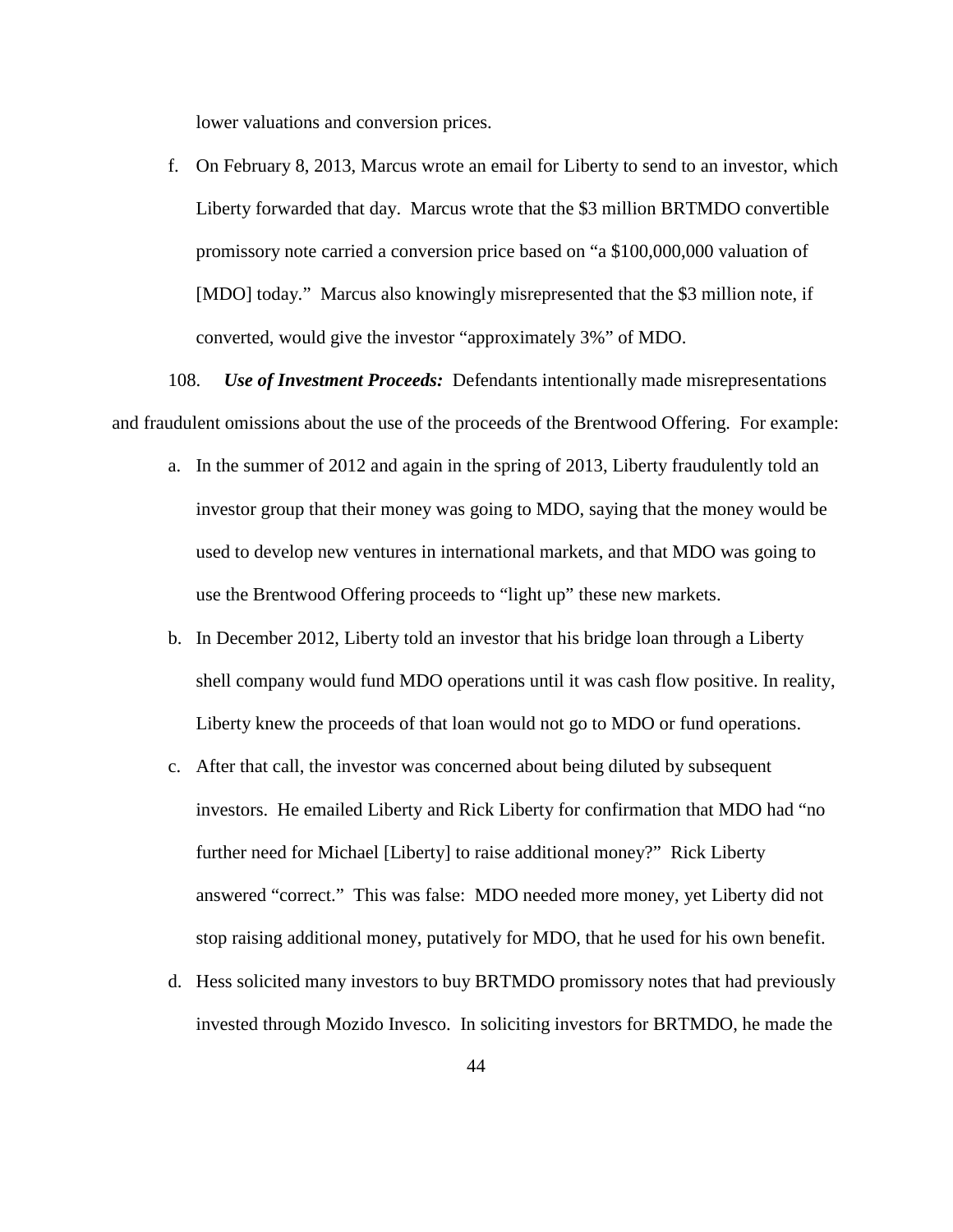same misrepresentations that the proceeds of the offering were going to MDO for its business development.

Liberty, Abbass, and Marcus knew how the investors' money was being used, but misled investors into believing the money was being used for MDO. In order to conceal the disposition of the proceeds of the Brentwood Offering, Liberty arranged for investors to send their money to Marcus Clegg's IOLTA account, where it was commingled with other money received by Marcus' law firm. This allowed Liberty not to hold the proceeds of the offerings in identifiable bank accounts in the name of the issuing entities or Liberty.

109. *Ownership of and Authorization to Sell Units***:** Liberty, Hess, Rick Liberty, Marcus, and Abbass misled investors into believing that Brentwood Financial and BRTMDO possessed and could legally deliver MDO preferred membership units to investors:

- a. Emails approved by Marcus and Liberty that were sent to investors on August 30, 2012, falsely claimed Brentwood Financial owned "stock." It didn't. Brentwood Financial did not own any MDO "stock" at that time, or any membership units, as Liberty Marcus, and Abbass knew.
- b. Brentwood Financial and BRTMDO began issuing promissory notes immediately convertible into MDO's preferred membership units before they had any ownership of or right to purchase preferred MDO units.
- c. In Note Purchase Agreements, Brentwood Financial and BRTMDO falsely warranted that the offering was not in contravention of other agreements or contracts. In fact, the offering violated multiple agreements or contracts, including the MDO notes eventually issued to BRTMDO and Brentwood Financial, as well as the MDO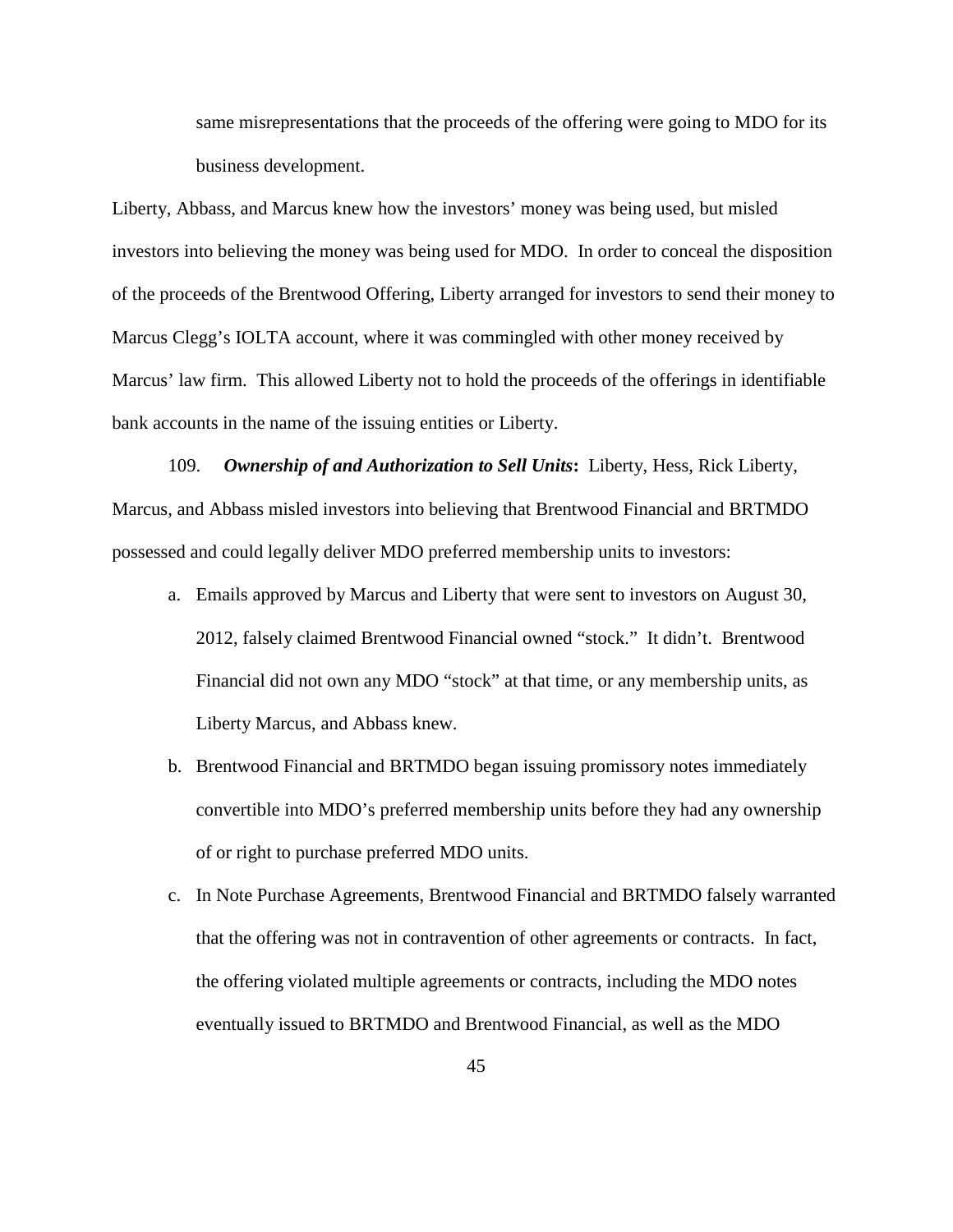Amended Operating Agreement, which precluded assignment or resale.

110. *Personal Investment:*During the Brentwood Offering, Liberty and Rick Liberty intentionally misrepresented Liberty's investment in MDO. Liberty told Rick Liberty that he had personally invested \$50 million to \$60+ million in MDO. Liberty directed Rick Liberty to tell investors that he had personally invested so many millions in MDO. Rick Liberty knew these figures were false and misleading. Liberty and Rick Liberty, however, intentionally repeated them in solicitations of investors. For example:

- a. On March 21, 2013 and on April 2, 2013, Rick Liberty knowingly misrepresented to potential investors that Liberty had funded over \$50 million personally in MDO.
- b. In May 2013, Liberty told an investor group that he had personally invested tens of millions of dollars of his own money in MDO (claiming upwards of \$70 million).
- c. On May 14, 2013, Rick Liberty solicited multiple potential investors, using a promotional document that stated that Liberty "has invested over \$57 million personally [in MDO] with no venture capital relationships…" Rick Liberty repeatedly used that promotional piece and directed others to send it to their contacts. Later he "updated" the piece to increase Liberty's supposed personal investment to \$60 million.
- d. On July 30, 2013, Rick Liberty emailed a potential investor and attached the proposed investment documents. In his email, he reiterated that after Liberty had invested "over \$60 million of his personal investment, [MDO] is exploding…" Rick Liberty forwarded his email to Liberty, who responded, "[t]remendous."
- e. On July 30, 2013, Liberty wrote to an investor to pitch them on additional investment.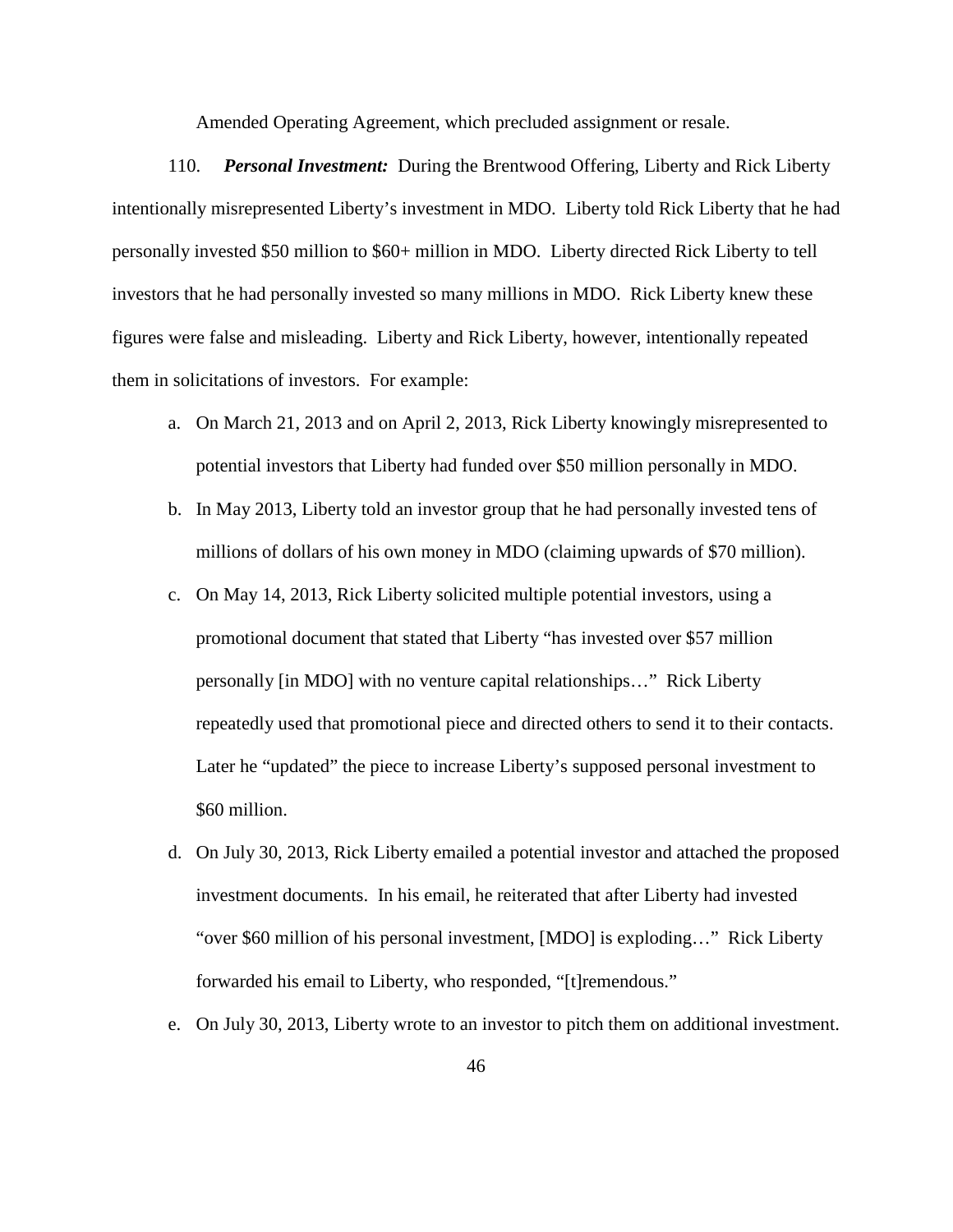He wrote, "I've invested \$62m of my own cash in past 5 yrs."

- f. On September 15, 2013, Rick Liberty sent a promotional document to a potential investor, copying Liberty, which claimed Liberty had personally invested \$60 million.
- g. On October 12, 2013, Rick Liberty emailed potential investors that Liberty had funded \$1.2 million per month for the past two years.

These and similar material representations were false, as Liberty, Rick Liberty and Hess well knew. Liberty personally invested less than \$5 million in MDO. In fact, on August 14, 2013, Liberty wrote in confidence to Rick Liberty and Hess, "I have never said I personally alone invested 60m. I've always said I with my family and friends invested \$60+ into the company."

111. *Personal Guarantee:*In personally guaranteeing the Brentwood Offering promissory notes, Liberty failed to disclose his consistent defaults on other investors' loans, the ongoing litigation by other investors to secure repayment, and the judgments against him for defaulting on loans and failing to honor his personal guarantees to investors and creditors. Instead, he and his associates misled investors into believing that he had the ability, liquidity, and willingness to personally repay BRTMDO's promissory notes. For example:

a. Liberty, Marcus, and Rick Liberty hid a lawsuit brought against Liberty by a MDO board member for failing to honor a personal guarantee on a MDO-related loan. Liberty, Marcus, and Rick Liberty knew that the default and the resulting litigation would negatively impact their fundraising efforts. They knew that at least one potential investor had balked because of the litigation, so they concealed it from potential investors (and members of the MDO board).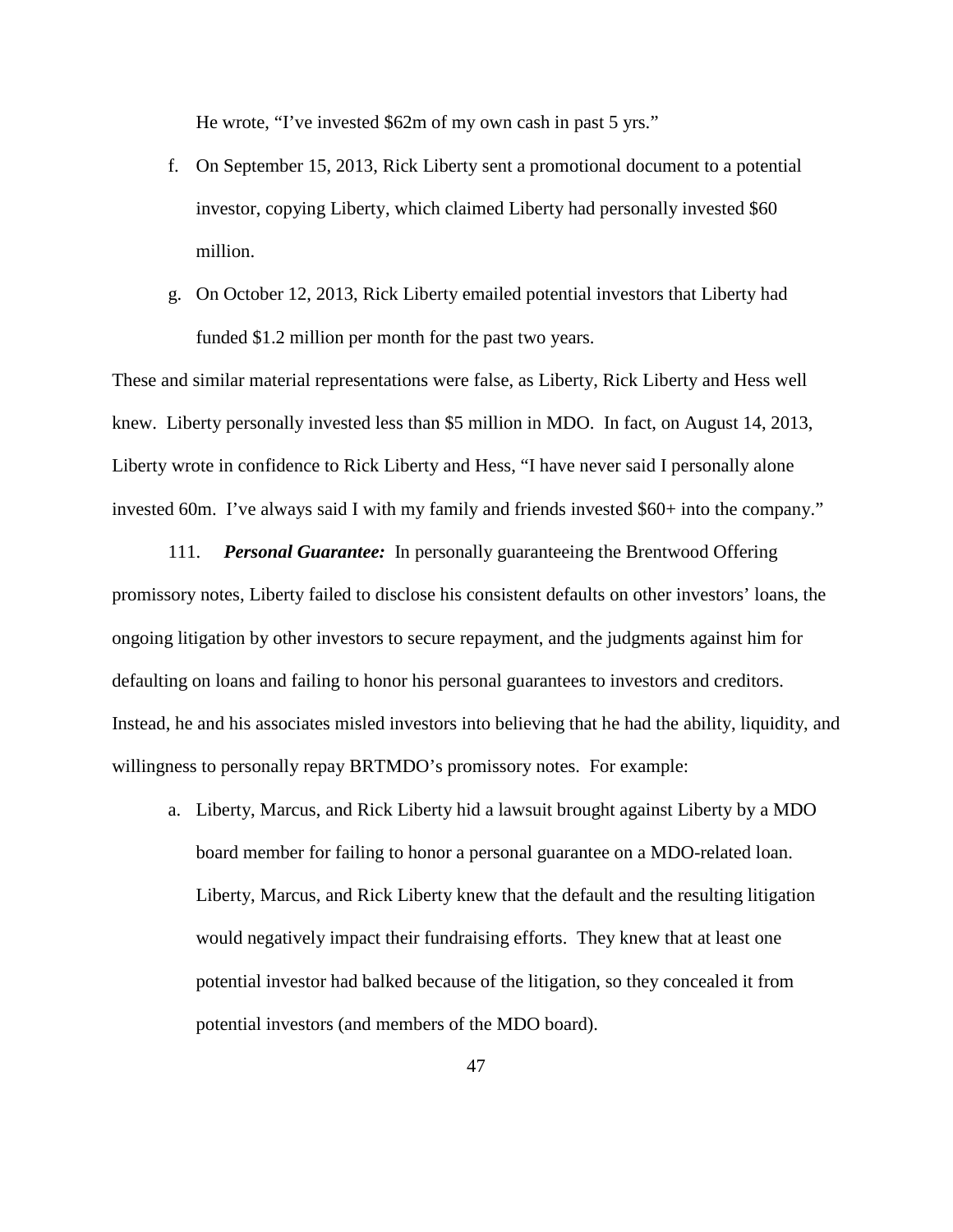- b. On May 6, 2013, Liberty was sued by a creditor for defaulting on a \$1.9 million loan. Liberty did not disclose the suit in connection with the Brentwood Offering when he was personally guaranteeing the loans.
- c. On May 15, 2013, Liberty told an investor group who had inquired, that (net of debt) his companies' real estate holdings alone were worth between \$100 and \$150 million, and that he was debt free. Liberty fraudulently omitted the financial troubles that caused him to default regularly on debt throughout 2010-2013.

112. *"Triple Liquidation Preference":*Marcus and Liberty misled investors about the meaning of the "triple liquidation preference" of the preferred membership units, an important selling point in the Brentwood Offering. Liberty repeatedly touted the "3x liquidation preference," which Marcus described to investors and their legal counsel as providing significant benefits in the event that MDO was sold or offered publicly, including in a September 10, 2012 email. Specifically, Marcus described this feature as providing for a payout of three-times the investors' purchase price for Brentwood Offering promissory notes, plus a pro rata share of additional available funds. Under the terms of the relevant documents, however, instead of an investor getting three times their investment or more, the preference payment would be less than the purchase price of those notes. This difference was material to investors.

113. *Role in Prior SEC Fraud Action:*In 2013, Liberty again denied the allegations in the SEC's prior *Keystone* complaint. Later in 2013, Marcus told an investor that Liberty was a "victim" of the SEC. Liberty's and Marcus' denials violated Liberty's prior settlement agreement with the SEC and were materially misleading.

114. *Form Ds:* Liberty, Abbass, and Marcus hid Liberty and Abbass'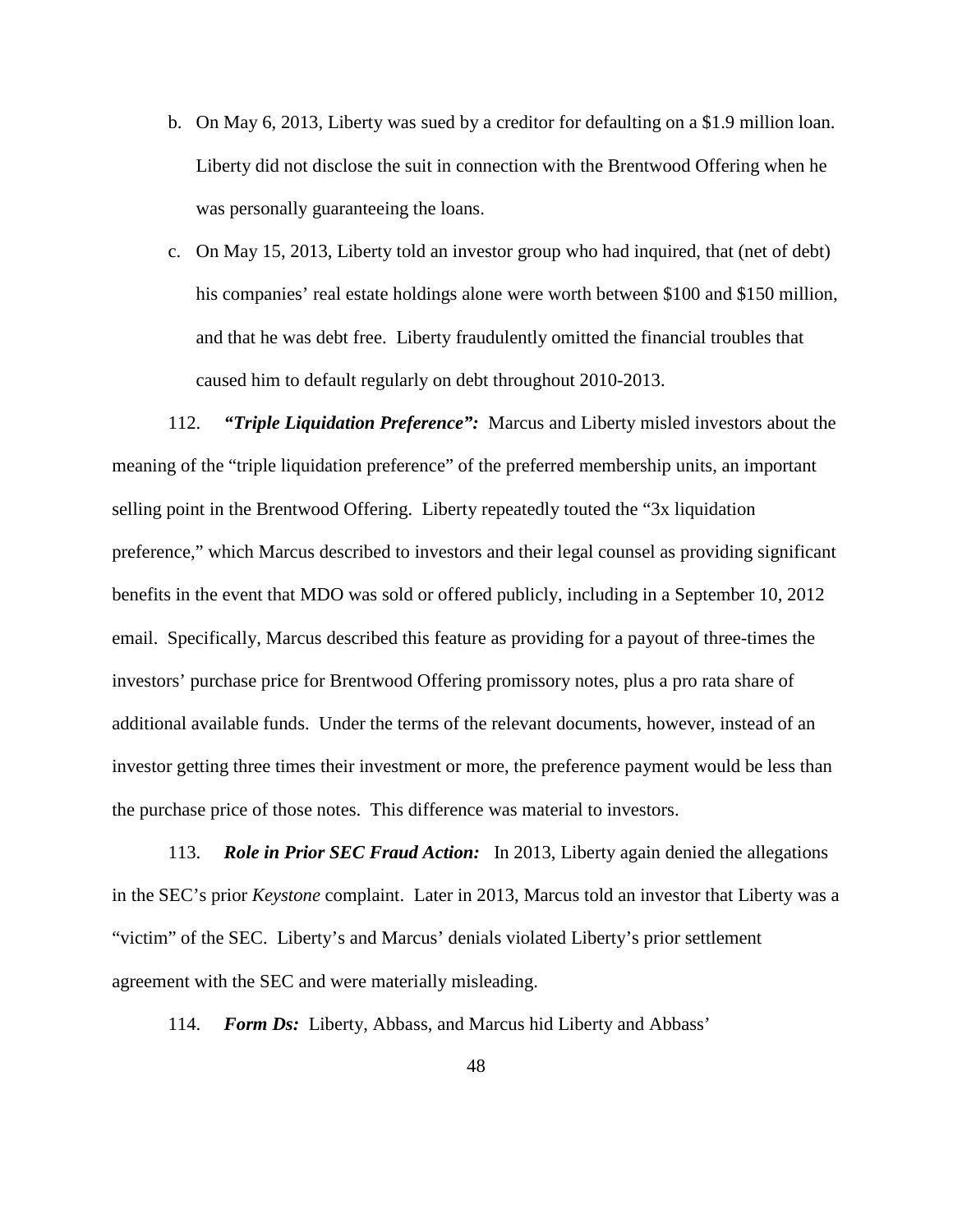misappropriation of the investors' money through false statements and omissions in the Form Ds filed with the SEC.

- a. On January 4, 2013, Brentwood Financial and BRTMDO filed Form Ds with the SEC. Abbass approved and signed each of the Form Ds as the manager. The Form Ds falsely declared that none of the proceeds of the offering was or would be used for payments to Liberty or Abbass. They also stated that all the investors were accredited.
- b. On November 22, 2013, Brentwood Financial and BRTMDO amended their Form Ds (Form D/A). Abbass signed the Form D/As, after working with Marcus and Liberty to complete them. The Form D/As repeated that Liberty and Abbass received no money from the proceeds of the investment and that all the investors were accredited.
- c. On January 24, 2014, BRTMDO filed a second amended Form D, again signed by Abbass, who again had worked with Marcus to complete it. This Form D/A contained the same false statements as the previously amended Form D.

Abbass knew these representations were false. Liberty had received and misappropriated most of the \$31.4 million raised through Brentwood Offering for the personal benefit of Liberty, Abbass, Hess, Rick Liberty, and Marcus personal benefit.

### **J. Liberty's Scheme is Discovered, But Not Stopped**

115. After selling units for months in violation of MDO's Amended Operating Agreement and the non-assignment provision of MDO notes, Liberty, Marcus, and others sought to legitimize the sales. Between December 2012 and January 2013, Marcus drafted an MDO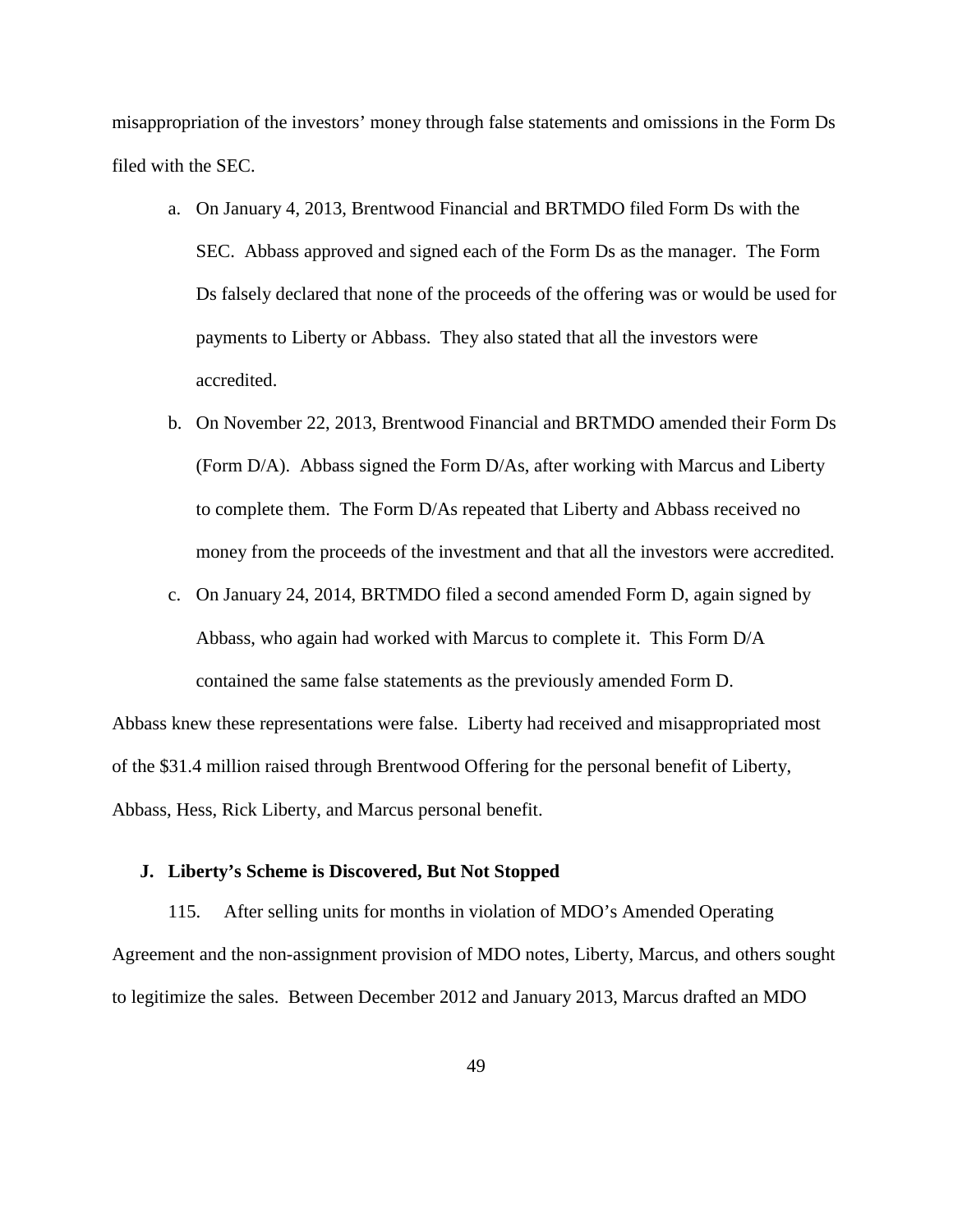board resolution that would grant BRTMDO permission to transfer interests in preferred membership units of MDO to third parties.

116. But by January 3, 2013, MDO's Executive Chairman had started to discover Liberty's scheme. He wrote to a fellow board member, copying Liberty and Marcus, explaining Liberty's scheme (as he then knew it) and accused Liberty of "inadequate disclosure, for certain to the Board and quite possibly to the potential investors." He made clear that, at the MDO board meetings, there had been "no mention of raising money at \$100mm and arbitraging it into Michael's own pocket on the way to [MDO]. I am quite certain that the current Board would absolutely reject this concept- I would … and I've certainly never seen anything like it in my business career." He also stated that he would not permit Liberty's scheme to continue, and would not execute documents that had been presented to him. He instructed his MDO staff not to do so either.

117. MDO's Executive Chairman told Marcus and Liberty that their failure to disclose Liberty's default of his personal guarantee given to an MDO investor and fellow Board member (and a litigation related to it) was misleading. On January 6, 2013, the Executive Chairman warned Marcus, "For Michael to be out on his own, talking with investors and representing the value of his [personal] guarantee, while at the same time not disclosing that he is being sued by a DIRECTOR for the failure of that guarantee is beyond major…Were all the facts out, Michael could get in real trouble for that. On top of this, I only sat in one investment meeting with Michael [and an investor] and he made many, let me put it this way, misrepresentations." Later, the Executive Chairman elaborated, "Michael has been totally out of control on the fundraising. He consciously withheld numbers … and made other misrepresentations in his pitch while I was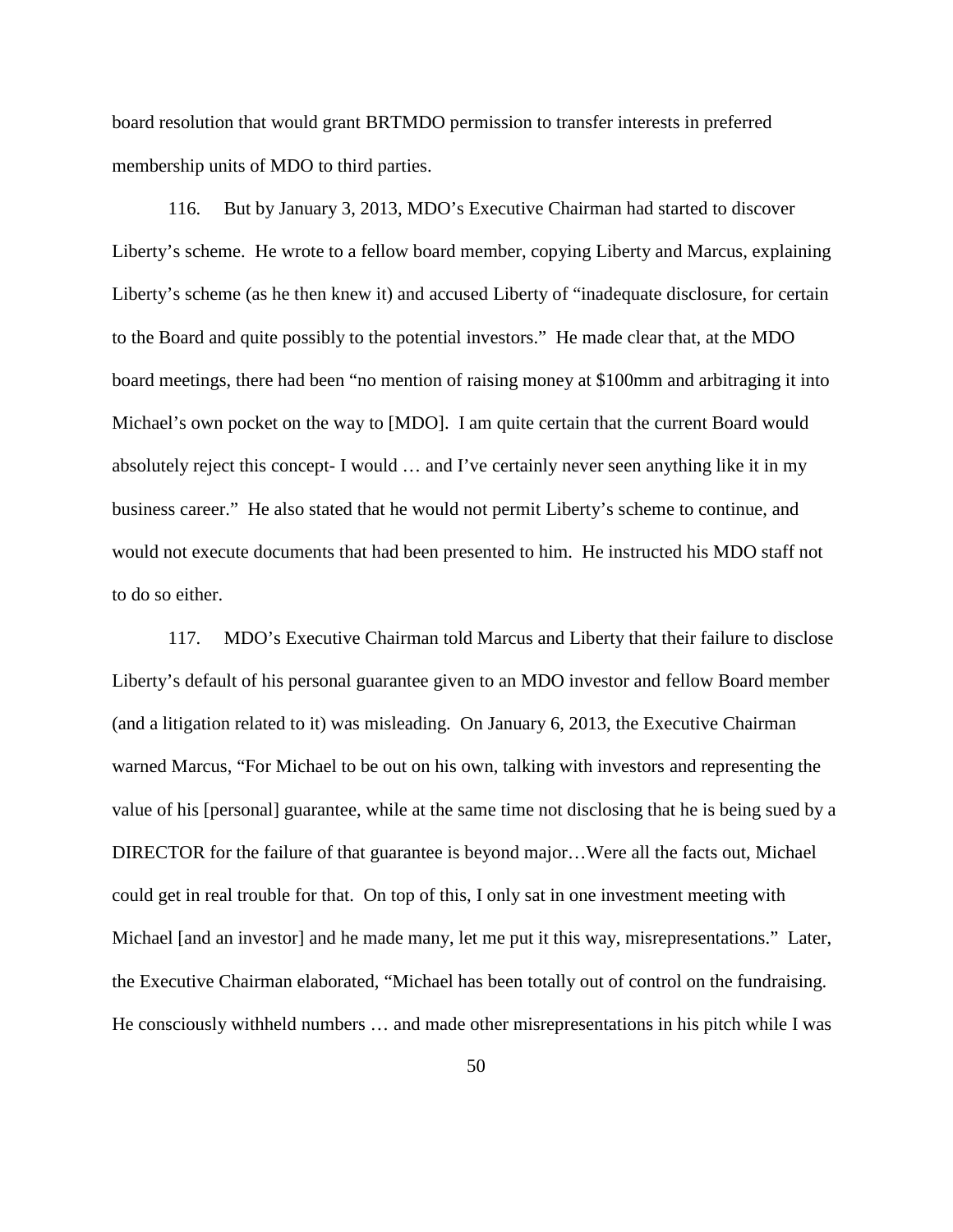there."

118. Marcus tried to defend Liberty and the scheme. On January 6, 2013, he wrote that Liberty had only raised funds "from investors in his circle of friends." Marcus also claimed that the investors were "universally accredited, sophisticated and fully aware of the existence of a spread." The "spread" referred to the difference between what an investor directly investing in MDO (like Liberty) would pay and what an investor investing through BRTMDO or Brentwood Financial would pay for the same equity. Marcus falsely claimed that all BRTMDO and Brentwood Financial investors had been told that Liberty acquired MDO units at a \$25 million valuation and sold it to them at a \$100 million valuation. Marcus lied: the Mozido Invesco and Brentwood Offerings had included unaccredited and unsophisticated investors, most of whom were strangers to Liberty, and who did not know of the spread. Liberty, Abbass, Marcus, Rick Liberty, and Hess suppressed MDO's actual valuations.

119. MDO's Board rejected Marcus' proposed board resolution. Liberty, Marcus, and Abbass did not again petition the MDO board for permission to transfer interests in MDO units. Despite this clear decision not to give Liberty authority to pledge, transfer, or sell units, BRTMDO (and Brentwood Financial) continued to sell in violation of the agreements, and contrary to their representation that the offerings was not in violation of other agreements.

### **K. MDO Sells Its Assets and Ceases Operations**

120. In late 2013, a large institutional investor agreed to invest in MDO's core business, but not in its existing corporate form. So MDO sold its assets to a newly formed corporation, Mozido, Inc. ("Mozido"), receiving common stock in Mozido in exchange. MDO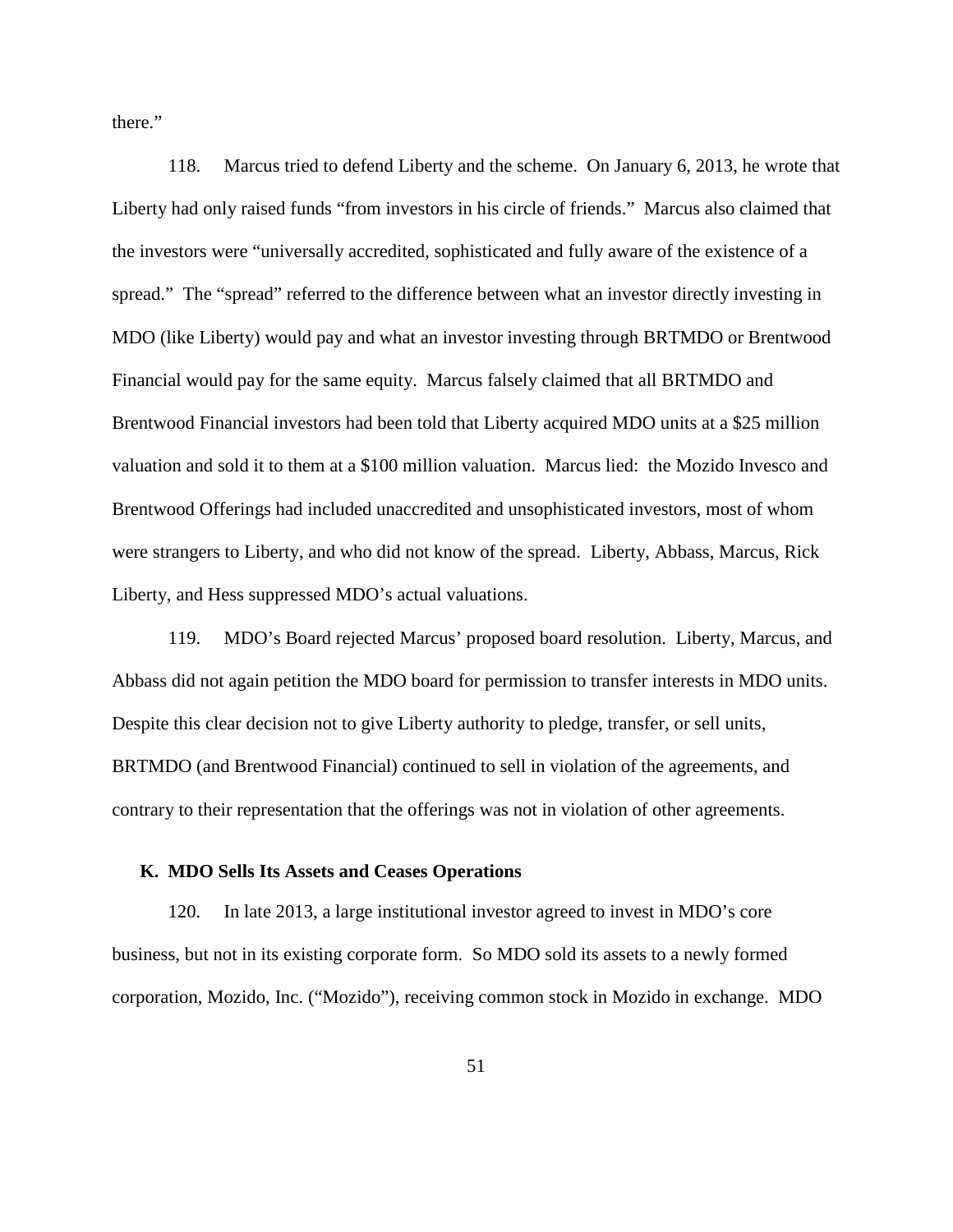then ceased operations, and functioned only to hold Mozido stock and pay liabilities.

121. The asset sale significantly weakened MDO's position in the Mozido enterprise. MDO sat below the institutional investor for liquidation purposes (i.e., the institutional investor could recoup its investment before anyone holding MDO stock could). MDO retained considerable liabilities, including the debt issued to Brentwood Financial and BRTMDO. But unless Mozido paid dividends, distributed future profits, or had a liquidity event (that is, an event that converts the ownership equity in a company into cash), MDO could not repay its debts. Defendants did not inform investors that MDO had restructured and was now a non-operating company saddled with debts and totally dependent on Mozido. Nor did Defendants tell investors that \$15 million of investment proceeds from the institutional investor were used by Mozido to settle a threatened lawsuit by insiders and investors against Liberty and his entities for "a series of fraudulent omissions and misrepresentations and breaches of duties" and "egregious acts of corporate malfeasance including…: (1) solicitation of investors through fraudulent omissions and misrepresentations…"

122. Throughout 2014 and 2015, Mozido continued losing money and borrowing more (including from Liberty-controlled entities). Eventually Mozido borrowed money by pledging all of Mozido's remaining assets as collateral. Even so, the Defendants did not provide accurate information about Mozido's financial situation to MDO Class B investors, or Brentwood Financial or BRTMDO note holders.

### **L. The Brentwood Exchange Offer in 2016**

123. The sixth securities offering in Defendant's scheme involved another exchange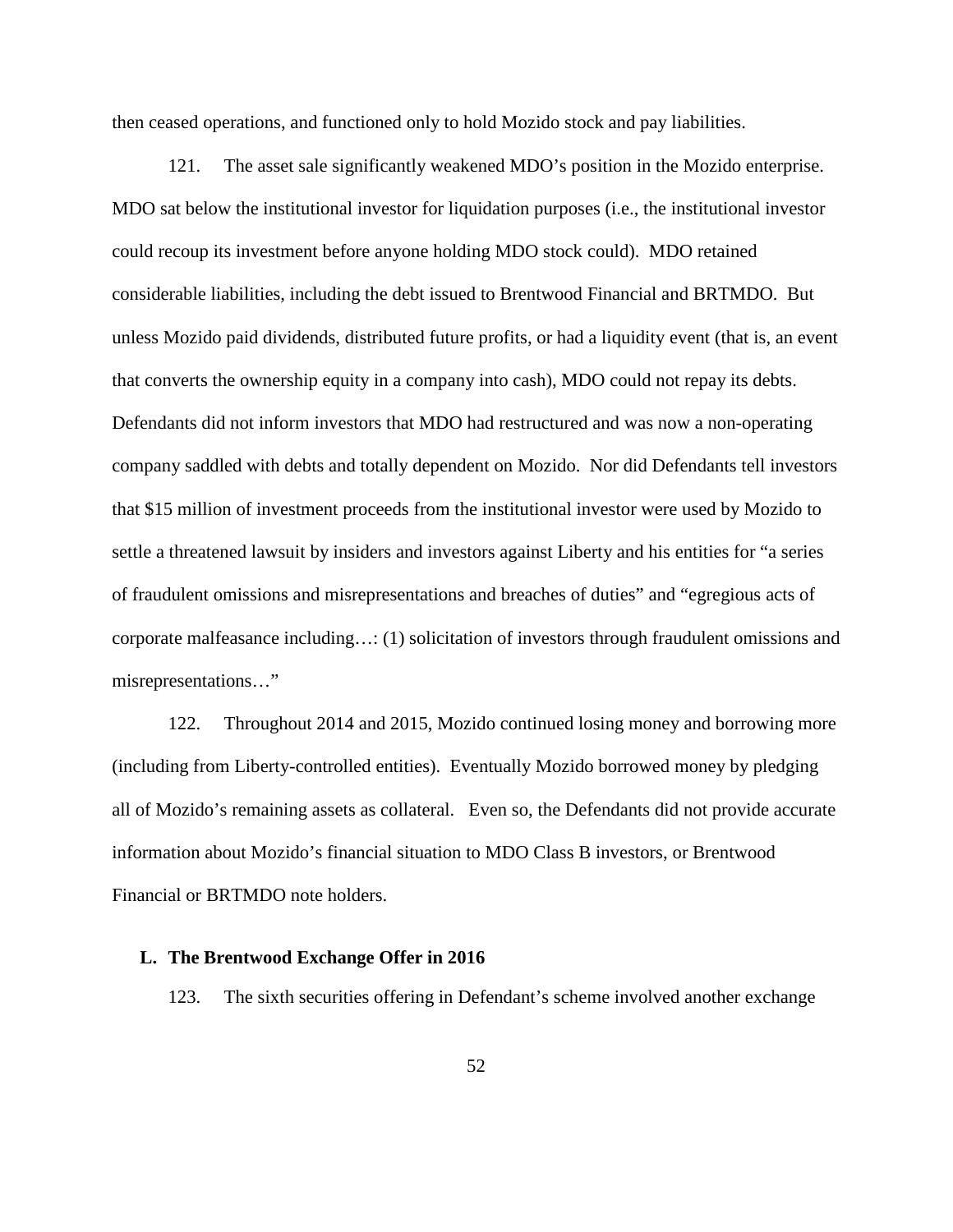offer (the "Brentwood Exchange Offer"), offered to Brentwood Financial and BRTMDO noteholders.

124. By fall 2015, Liberty's scheme was unraveling. The three-year notes issued by Brentwood Financial and BRTMDO had begun to come due. Mozido had not had a liquidity event and continued to lose money. Brentwood Financial and BRTMDO did not have the more than \$30 million to repay the notes; nor did Liberty have that amount of cash. Liberty got some investors to agree to extend their notes, but most matured without repayment. Pursuant to the terms of the Brentwood Financial and BRTMDO promissory notes, investors lost their conversion rights when the notes matured.

125. Liberty needed Brentwood noteholders to agree to the Exchange Offer. He would have been unable to pay noteholders who might want their principal and interest back. On July 27, 2016, Rick Liberty wrote to a broker to thank him for his "efforts to help Michael Liberty with his dire short term liquidity needs." Rick Liberty wrote that "on going business and personal funding needs have depleted Michael's cash reserves to zero creating a scramble to collect on notes receivable and to defer payments. Any funds coming in during past few months have immediately gone out with the cash balances being nil at best."

126. So, in 2016, Liberty, Marcus, Abbass, Rick Liberty, and Hess conducted another exchange offer: Brentwood Financial and BRTMDO noteholders could exchange their notes– expired or not–for preferred units of MDO.

127. The Defendants did not register the Brentwood Exchange Offer, nor did they provide investors with any offering memorandum, prospectus, financial statements, or standardized document. On April 27, 2016, Liberty, Abbass, and Marcus caused Liberty's tax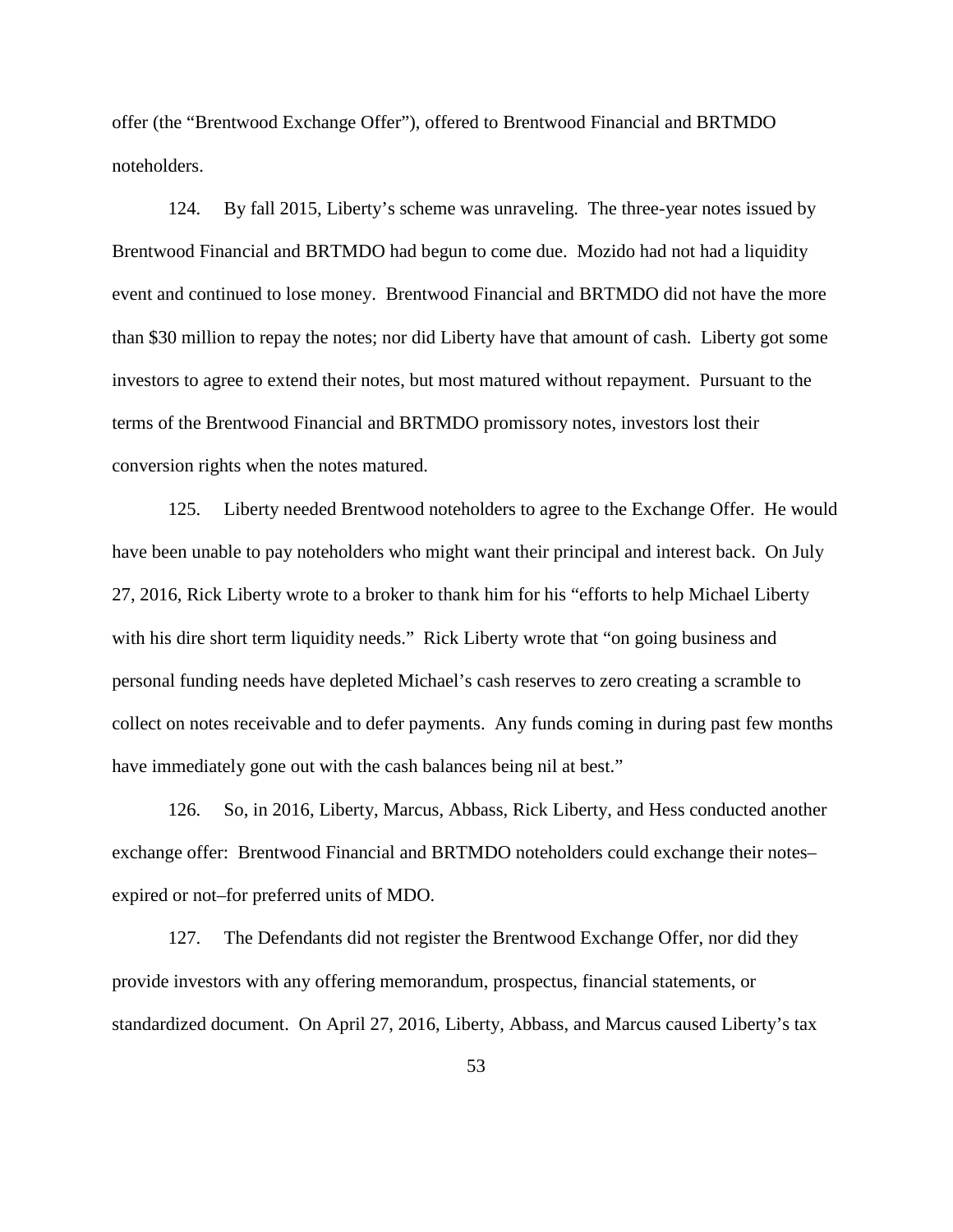accountant to email solicitations of the Brentwood Exchange Offer to investors, for which the tax accountant received remuneration. The email notice provided no substantive information to investors about Brentwood Financial, BRTMDO, MDO, or Mozido. The Brentwood Exchange Offer constituted a public offering of securities under the federal securities laws, but was not registered and did not comply with various provisions of those laws. Offerees included unaccredited and unsophisticated investors. Offerees were located in various states and countries. Defendants made the Brentwood Exchange Offer by general solicitation. The business, financial, and "bad actor" events information provided with the Brentwood Offering was insufficient to qualify for the safe harbor provisions of Regulation D of the Securities Act.

128. Liberty directed Hess, Rick Liberty, and others to persuade investors to accept the Brentwood Exchange Offer. Hess received compensation for soliciting the Brentwood Exchange Offer. These communication included various misrepresentations and omissions of the same kind Defendants had previously employed:

129. *Valuations and Financial Condition of Mozido:*Defendants intentionally misrepresented the valuation and financial state of Mozido. Liberty, Marcus, Abbass, and Rick Liberty actively concealed Mozido's dire financial situation, though they were well aware of it: For example:

a. In a February 2016 email, Liberty described the current situation with Mozido Inc. as "these Armageddon times." Then, on April 8, 2016, Marcus described how Mozido had only one week to pay off a creditor, avoid a default, and "avoid the draconian outcome of loss of Mozido's stake" in the only revenue-generating part of its business. Despite these problems, Mozido's grave financial condition was not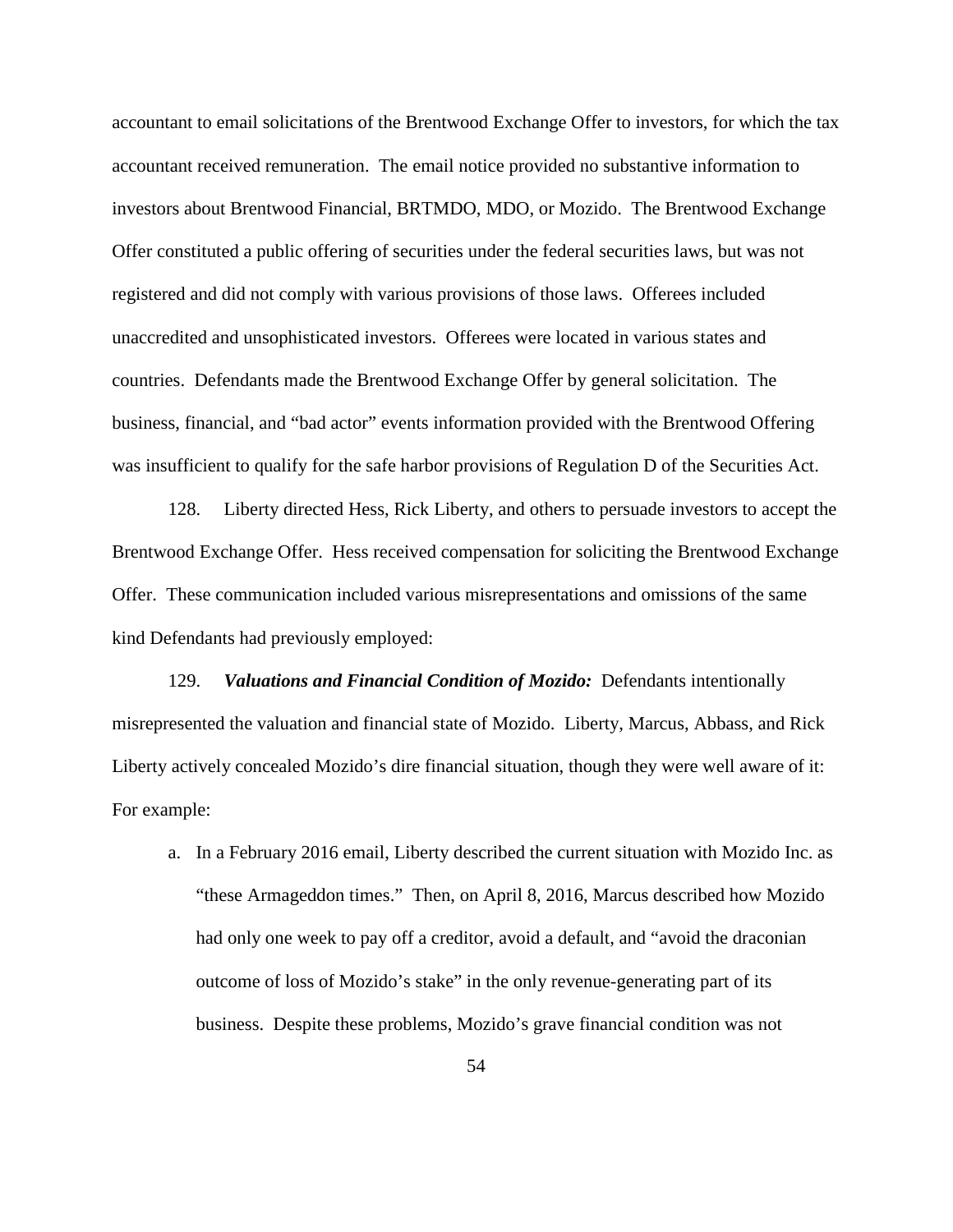disclosed to investors.

- b. On or about, April 15, 2016, Mozido defaulted on \$45 million of loans. Mozido's only revenue-generating subsidiary had been pledged as collateral to that creditor. The creditor demanded a comprehensive restructuring plan. That plan resulted in MDO owning significantly less than 10% of Mozido, another fact Defendants concealed from investors.
- c. At that time, Rick Liberty was helping Liberty and Mozido find new investors. He received Mozido's financial statements and knew that it had defaulted on more than \$45 million in loans. He disclosed none of this in his solicitations.
- d. On April 20, 2016, Hess emailed investors an update of "important developments at Mozido over the past six months." Hess fraudulently omitted information about Mozido's financial crisis, but promised note holders that a "conversion opportunity" to Mozido common units was coming "shortly." Hess lied that because of "strict non-disclosure rules and an existing 'quiet period'" he could not provide more information.
- e. On May 9, 2016, the manager of an investor group emailed Marcus that investors were asking questions about the valuation of the Preferred Units, so they could decide whether to convert. He told Marcus that without 2016 financial statements or guidance, investors would not be able to make an informed decision whether to convert. Despite this request, Marcus did not tell them of Mozido's defaults and precarious financial condition or provide any other financial information. In addition, on May 10, Marcus perpetuated Defendants' prior lies about valuation when he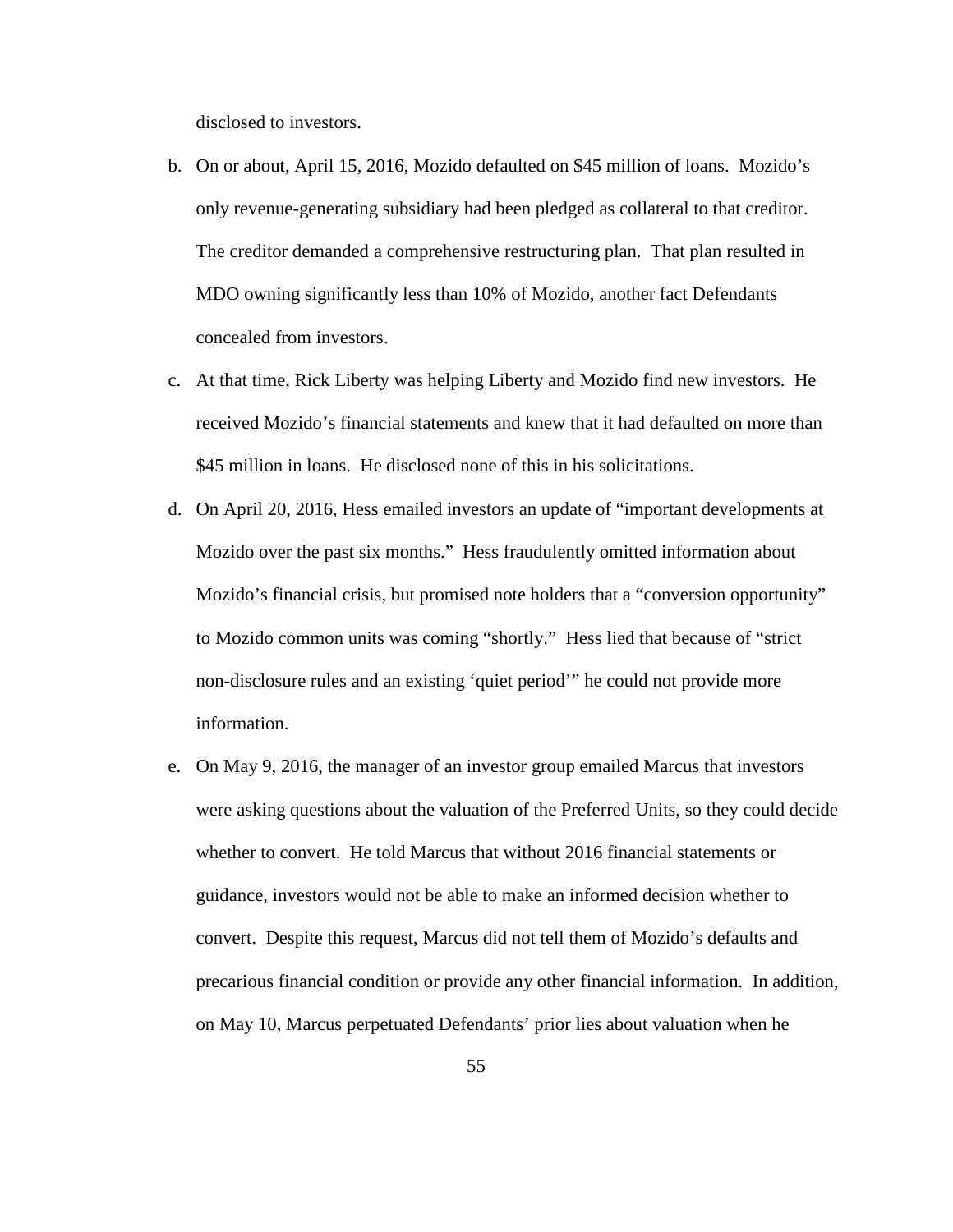misled investors about the "triple liquidation preference" of the MDO membership units.

- f. In May 2016, Marcus omitted to tell investors that MDO had defaulted on a large loan and its creditor could seize and sell MDO's stock of Mozido to satisfy the debt. And he concealed that the investors' holdings were significantly diluted and Mozido's preferred shareholders possessed a nearly \$1 billion liquidation preference (that is, that the preferred shareholders were entitled to be paid the first \$1 billion of value, before other shareholders received anything).
- g. On June 9, 2016, Rick Liberty sent a term sheet approved by Liberty to a broker to use to solicit investors to buy promissory notes convertible into preferred membership units of MDO at a valuation of Mozido of \$500 million. Liberty, Marcus, and Rick Liberty all knew that the nearly \$1 billion liquidation preference for Mozido's preferred shareholders (meaning those shareholders would receive the first \$1 billion obtained by the company in a liquidation event) meant that the Mozido units would be a huge loss to Brentwood investors who exchanged, even if Mozido could truly be valued at \$500 million. But they fraudulently omitted that fact in their communications with investors.

130. *Future Liquidity Events:* During the Brentwood Exchange Offer, Liberty and Hess made multiple misrepresentations concerning potential "liquidity events" that would (supposedly) be lucrative for note holders. For example:

a. Hess told BRTMDO investors that the Brentwood Exchange Offer was likely "being done in anticipation of an upcoming liquidity event that is expected within the next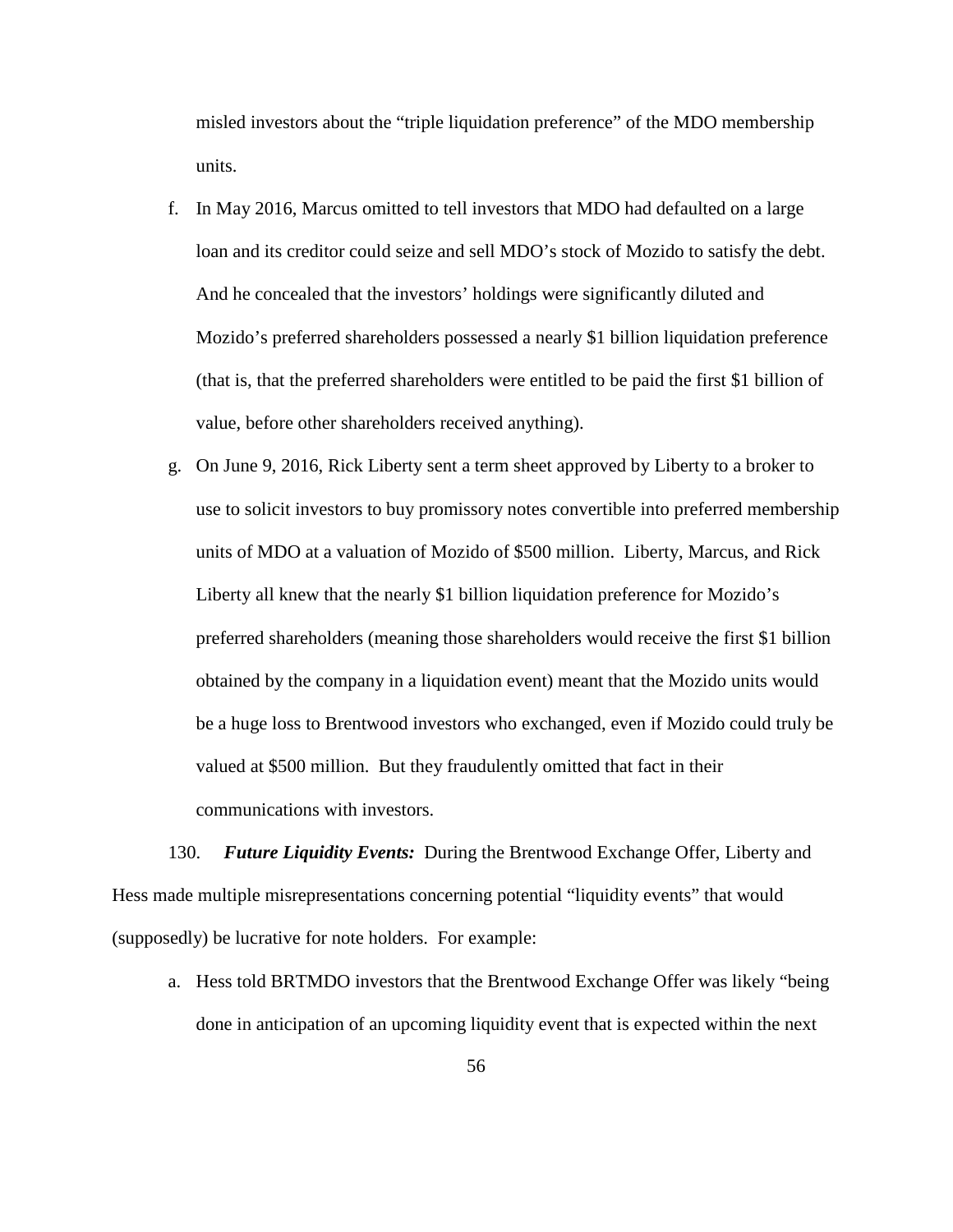few months, and this liquidity offer could in fact happen pretty soon."

- b. On April 30, 2016, Liberty gave Hess and another BRTMDO promoter updated (and false) information to tell to investors to convince them to accept the Brentwood Exchange Offer. As a result, Hess made a series of fraudulent misrepresentations to investors, including that "Things could not be going much better" for Mozido and that Liberty expected "worldwide profitability in July"; that Mozido was "in a great position" to raise money for a "long overdue 'initial liquidity event' … in the 5-7 billion dollar range" and that that event might occur that summer; that Liberty had described that Mozido's valuation within the next 24-36 months would rise "to high double and even possible triple billion dollar valuations;" that investors needed to convert their notes to participate in the liquidity event; and that conversion would "clean up the Mozido capitalization table" and allow Liberty to more easily raise additional funds, because the Brentwood Offering promissory notes were "the only piece of the entire Mozido capital stack that receive interest."
- c. On May 6, 2016, Hess again fraudulently touted to investors a "big liquidity event expected within 60-90 days" and that "this whole game could be over in the next 12 months." Five days later he told investors that, unless they accepted the exchange offer, they would "hold up a big potential liquidity event."
- d. Even as late as December 27, 2016, Hess was trying to manipulate investors to accept the Brentwood Exchange Offer through false statements fed to him by Liberty. Hess falsely told two investors, "I talked to Liberty last Friday and he says the Mozido funding and resulting liquidity offer is still in process and we expect a liquidity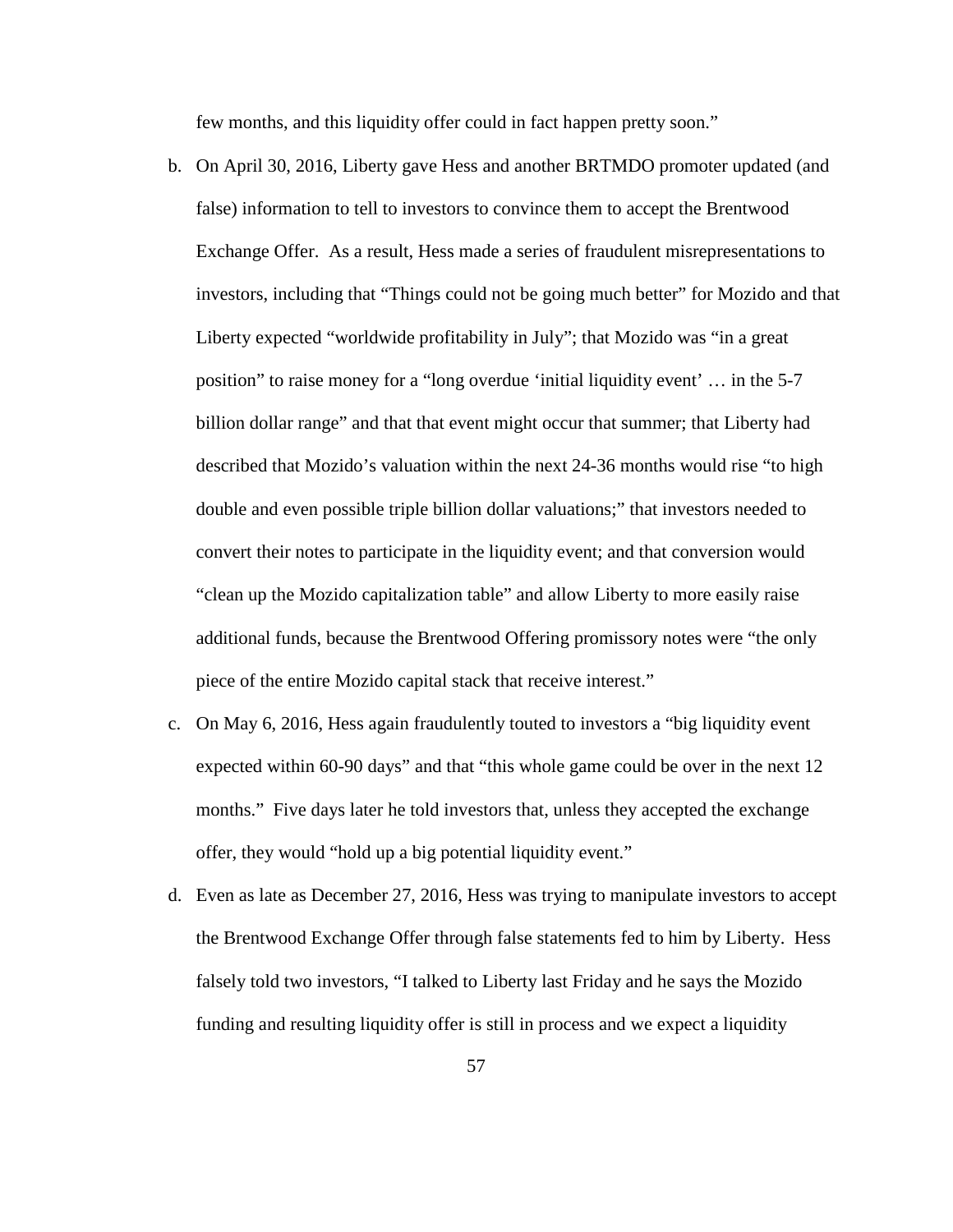opportunity to be available sometime in the first quarter of 2017."

In fact, Mozido was losing money; its financial professionals were not projecting it to be profitable in July 2016, and Mozido did not have enough money to fund its operations or even pay for an audit and had just defaulted on \$45 million in loans. Mozido's valuation was not in the billions. There was no planned liquidity event and Mozido's creditors were discussing seizing Mozido's most valuable asset, forcing Mozido into bankruptcy, and/or restructuring Mozido. BRTMDO investors were not the only investors in the Mozido, Inc. capitalization structure accruing interest. Nor did BRTMDO investors materially affect Mozido's ability to raise money. Mozido was performing poorly, and Liberty, MDO, BRTMDO, and Brentwood Financial were under investigation by the Securities and Exchange Commission.

131. In January 2017, Mozido effectively promised to sell its last remaining revenuegenerating business unit to repay its creditors. But Liberty continued to mislead investors during a March 2017 conference call, omitting Mozido's dire situation and its sale.

### **II. The TL Holdings Unregistered Securities Offering**

132. Liberty helped form DaVincian Healthcare, Inc. in 2014. DaVincian Healthcare was owned in part by DaVincian Holdings, LLC, which was owned in part by TL Holdings Group. Following the same model he has used in the MDO-related securities offerings, Liberty engaged in another unregistered securities offering.

<span id="page-57-0"></span>133. Beginning in April 2015, TL Holdings offered three-year promissory notes convertible into preferred units of DaVincian Holdings. The notes paid 4% interest at maturity. Liberty was one of the managers of TL Holdings. TL Holdings did not register its offering, but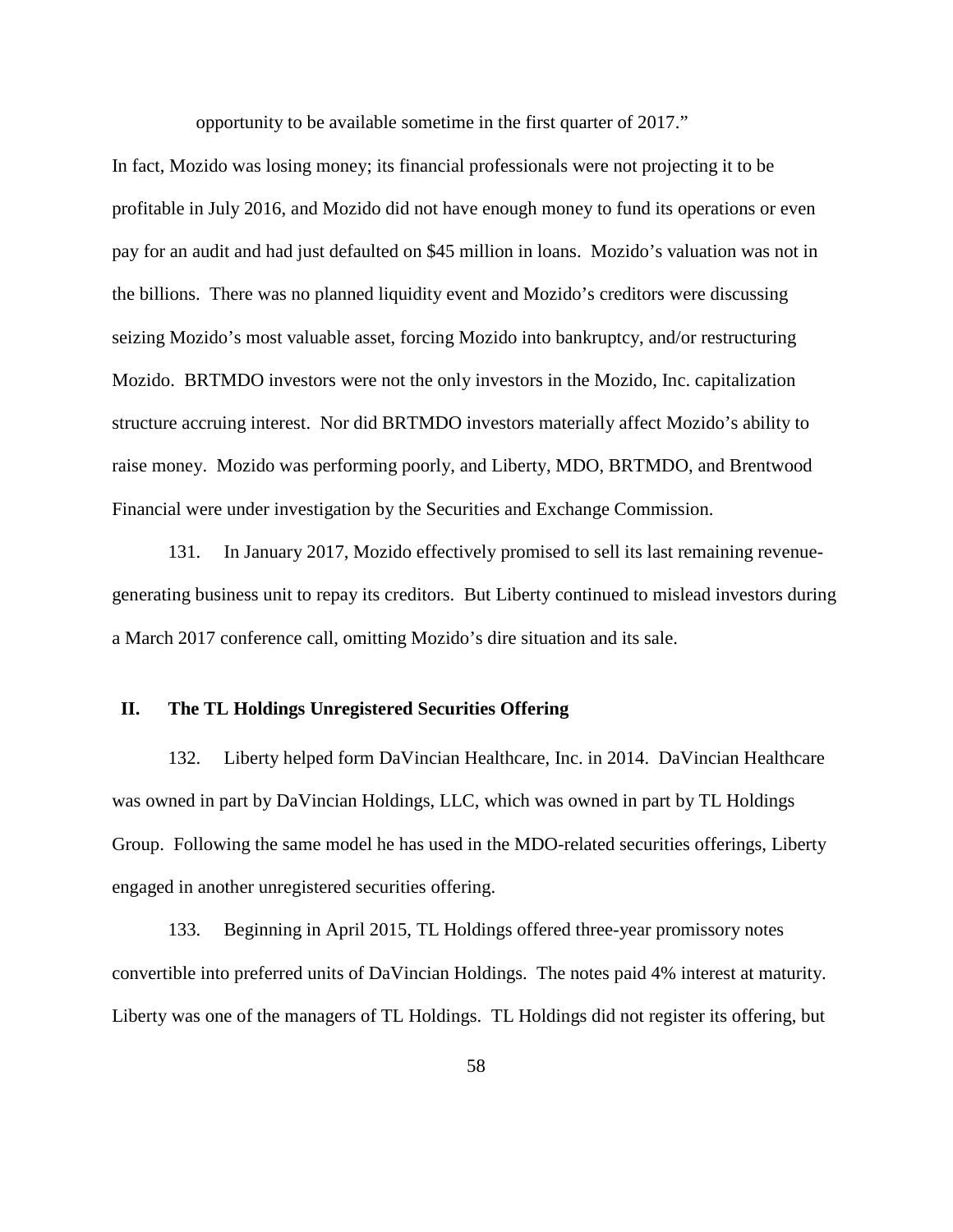TL Holdings, Liberty, and Hess offered them publicly. Liberty directed Hess to solicit investors for the TL Holdings' securities. In selling the TL Holdings notes, the Defendants disregarded the requirements of federal securities law for a public offering of securities. TL Holdings did not create or use an offering memorandum, prospectus, or package of business or financial materials to provide to offerees. Hess and Liberty provided information to potential investors either orally or by email, but failed altogether to provide purchasers with the detailed financial and business information. Neither Hess nor Liberty furnished to each purchaser a description in writing of the SEC's prior *Keystone* case, a "bad actor" event, a reasonable time before selling TL Holdings securities.

#### **FIRST CLAIM**

## **Fraud in the Purchase or Sale of Securities in Violation of Section 10(b) of the Exchange Act and Rule 10b-5 Thereunder**

# **(Michael A. Liberty; Brittany Liberty; Paul Hess; Richard Liberty; George Marcus, Esq.; BRTMDO, LLC; Brentwood Financial, LLC; Family Mobile, LLC; Mozido Invesco, LLC)**

134. The Commission repeats and incorporates by reference the allegations in paragraphs 1 through [133](#page-57-0) above, as if set forth fully herein.

135. As detailed above, Defendants Michael A. Liberty; Brittany Liberty; Paul Hess; Richard Liberty; George Marcus, Esq.; BRTMDO, LLC; Brentwood Financial, LLC; Family Mobile, LLC; and Mozido Invesco, LLC engaged in a fraudulent scheme through a series of fraudulent acts, statements, and material omissions through which investors were tricked into believing that they were funding fast-growing startup companies and induced to buy securities offered in multiple fraudulent securities offerings.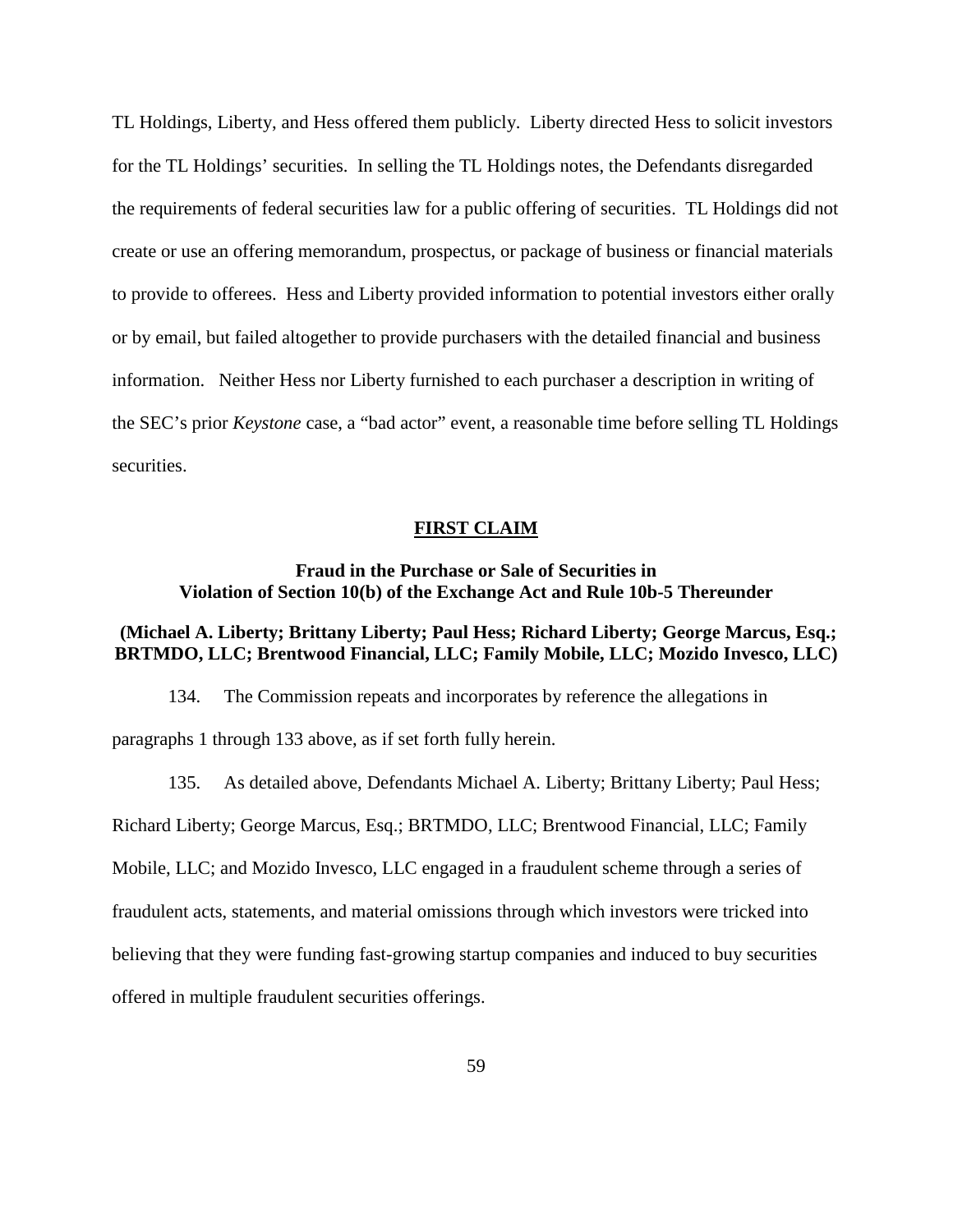136. By engaging in the conduct above, these Defendants, directly or indirectly, acting intentionally, knowingly, or recklessly, by the use of means or instrumentalities of interstate commerce or of the mails, in connection with the purchase or sale of securities: (a) have employed or are employing devices, schemes, or artifices to defraud; (b) have made or are making untrue statements of material fact or have omitted or are omitting to state material facts necessary to make the statements made, in light of the circumstances under which they were made, not misleading; and (c) have engaged or are engaging in acts, practices, or courses of business which operate as a fraud or deceit upon certain persons, or, in the alternative, aided and abetted these violations.

137. The conduct of these Defendants involved fraud, deceit, manipulation, and/or deliberate or reckless disregard of regulatory requirements and directly or indirectly resulted in losses to other persons.

<span id="page-59-0"></span>138. As a result, Defendants Michael A. Liberty; Brittany Liberty; Paul Hess; Richard Liberty; George Marcus, Esq.; BRTMDO, LLC; Brentwood Financial, LLC; Family Mobile, LLC; and Mozido Invesco, LLC have violated and, unless enjoined, will continue to violate Section 10(b) of the Exchange Act [15 U.S.C. §78(b)] and Rule 10b-5 thereunder [17 C.F.R. § 240.10b-5], or, in the alternative, Brittany Liberty, Hess, Rick Liberty, Marcus, BRTMDO, Brentwood Financial, Family Mobile, and Mozido Invesco aided and abetted these violations.

60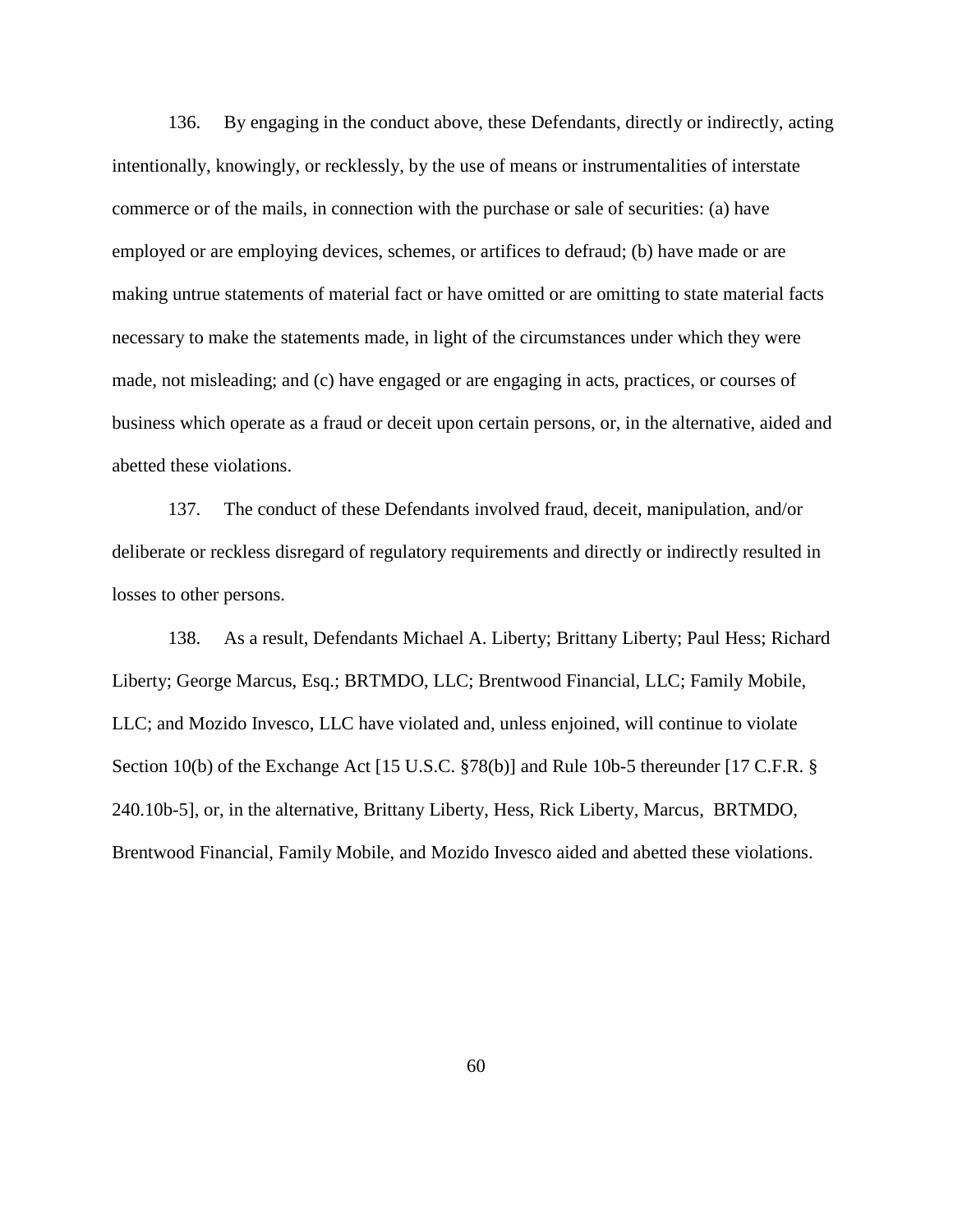#### **SECOND CLAIM**

## **Fraud in the Offer or Sale of Securities in Violation of Section 17(a) of the Securities Act**

## **(Michael A. Liberty; Brittany Liberty; Paul Hess; Richard Liberty; George Marcus, Esq.; BRTMDO, LLC; Brentwood Financial, LLC; Family Mobile, LLC; Mozido Invesco, LLC)**

139. The Commission repeats and incorporates by reference the allegations in paragraphs 1 through [138](#page-59-0) above, as if set forth fully herein.

140. Defendants Michael A. Liberty; Brittany Liberty; Paul Hess; Richard Liberty; George Marcus, Esq.; BRTMDO, LLC; Brentwood Financial, LLC; Family Mobile, LLC; and Mozido Invesco, LLC, directly or indirectly, acting intentionally, knowingly, recklessly, or negligently, in the offer or sale of securities by the use of means or instrumentalities of interstate commerce or of the mails: (a) have employed or are employing devices, schemes, or artifices to defraud; (b) have obtained or are obtaining money or property by means of untrue statements of material fact or omissions to state material facts necessary to make the statements made, in light of the circumstances under which they were made, not misleading; and (c) have engaged or are engaging in transactions, practices, or courses of business which operate as a fraud or deceit upon purchasers of the securities or, in the alternative, aided and abetted these violations.

141. The conduct of these Defendants involved fraud, deceit, manipulation, and/or deliberate or reckless disregard of regulatory requirements and directly or indirectly resulted in losses to other persons.

<span id="page-60-0"></span>142. As a result, Defendants Michael A. Liberty; Brittany Liberty; Paul Hess; Richard Liberty; George Marcus, Esq.; BRTMDO, LLC; Brentwood Financial, LLC; Family Mobile, LLC; and Mozido Invesco, LLC have violated and, unless enjoined, will continue to violate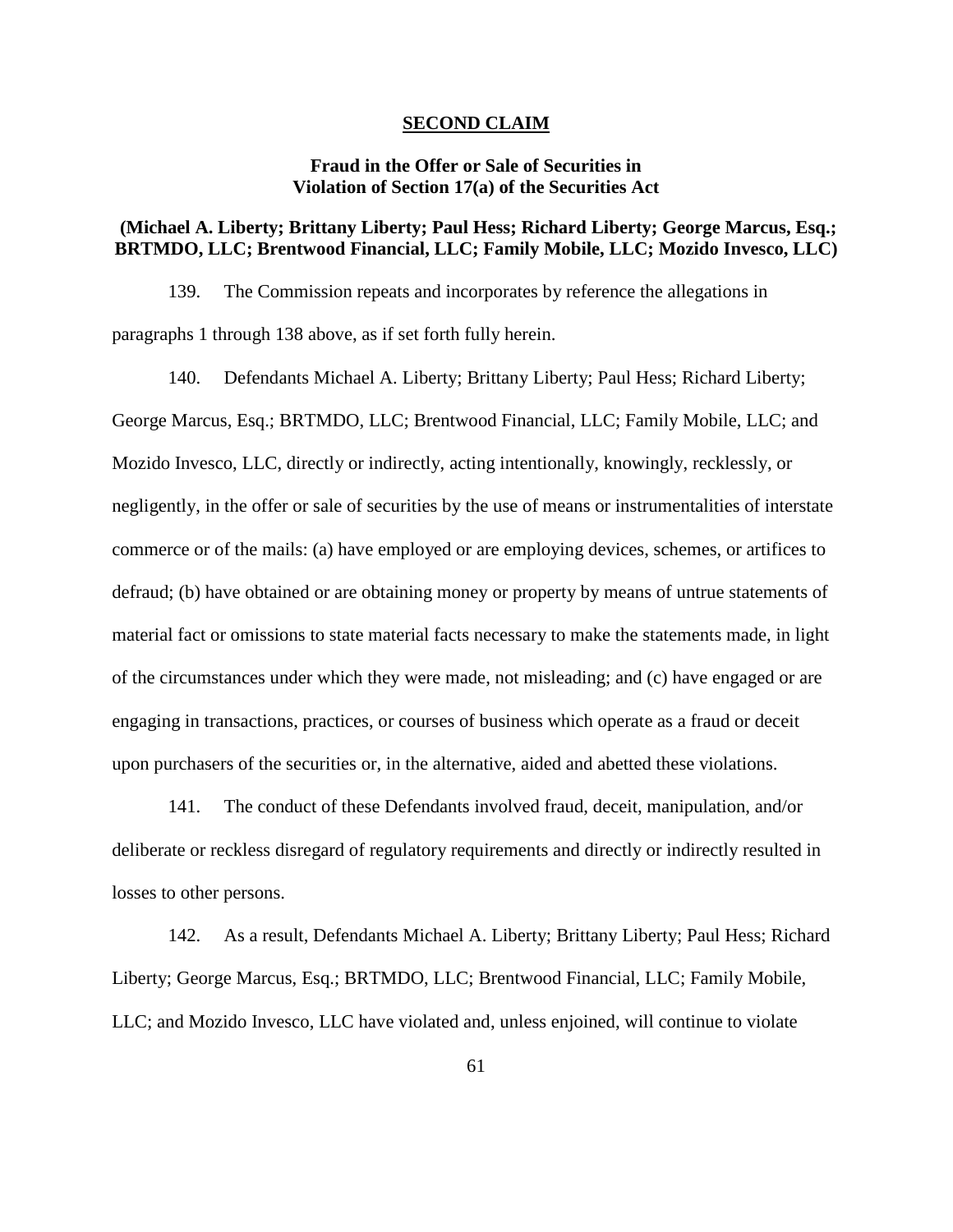Section 17(a) of the Securities Act [15 U.S.C. §77q(a)], or, in the alternative, Brittany Liberty, Hess, Rick Liberty, Marcus, BRTMDO, Brentwood Financial, Family Mobile, and Mozido Invesco aided and abetted these violations.

#### **THIRD CLAIM**

## **Unregistered Offer and Sale of Securities In Violation of Sections 5(a) and 5(c) of the Securities Act**

### **(All Defendants)**

143. The Commission repeats and incorporates by reference the allegations in paragraphs 1 through [142](#page-60-0) above, as if set forth fully herein.

144. The convertible promissory notes and membership units in limited liability companies offered by Defendants are "securities" within the meaning of Section 2(a)(1) of the Securities Act [15 U.S.C. § 77b(a)(1)] and Section 3(a)(10) of the Exchange Act [15 U.S.C. § 78c(a)(10)]. No registration statements have been filed with the Commission or have been in effect with respect to any of the offerings alleged herein.

145. Defendants Michael A. Liberty; Brittany Liberty; Paul Hess; Richard Liberty; George Marcus, Esq.; BRTMDO, LLC; Brentwood Financial, LLC; Family Mobile, LLC; Mozido Invesco, LLC; and TL Holdings Group, LLC, directly or indirectly, made use of the means or instruments of transportation or communication in interstate commerce or of the mails, to offer to sell or to sell securities, or to carry or cause such securities to be carried through the mails or in interstate commerce for the purpose of sale or for delivery after sale. They sold securities to hundreds of investors and collectively obtained proceeds of at least \$55 million.

<span id="page-61-0"></span>146. By engaging in the conduct set forth above, Defendants Michael A. Liberty;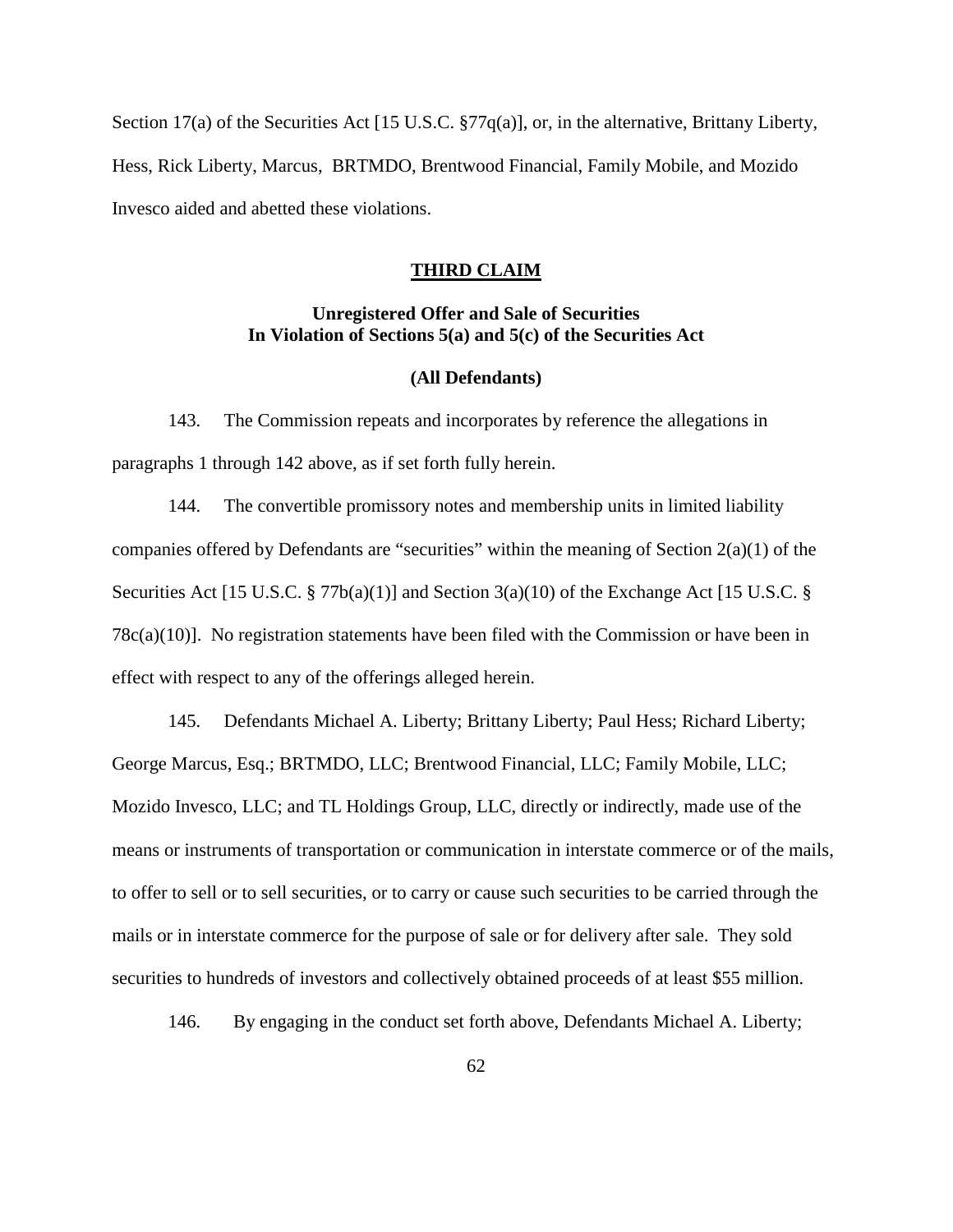Brittany Liberty; Paul Hess; Richard Liberty; George Marcus, Esq.; BRTMDO, LLC; Brentwood Financial, LLC; Family Mobile, LLC; Mozido Invesco, LLC; and TL Holdings Group, LLC, violated and, unless enjoined, will continue to violate Sections 5(a) and 5(c) of the Securities Act [15 U.S.C. §77e(a) and 77e(c)], or, in the alternative, Liberty, Brittany Liberty, Hess, Rick Liberty, and Marcus aided and abetted these violations.

#### **FOURTH CLAIM**

## **Acting as an Unregistered Broker-Dealer in Violation of Section 15(a) of the Exchange Act**

#### **(Paul Hess and Richard Liberty)**

147. The Commission repeats and incorporates by reference the allegations in paragraphs 1 through [146](#page-61-0) above as if set forth fully herein.

148. By engaging in the conduct above, Hess and Richard Liberty, directly or indirectly, singly or in concert with others, made use of the mails or means or instrumentalities of interstate commerce to effect transactions in, or to induce or attempt to induce the purchase or sale of, securities, without being registered as a broker or dealer or associated with a registered broker or dealer in accordance with Section 15(a) of the Exchange Act [15 U.S.C. §78o(a)].

149. As part of, and in furtherance of the violative conduct, Hess and Richard Liberty regularly promoted securities to investors and advised investors about the merits of investing in those securities. They also directly or indirectly received compensation based on their successful promotion efforts that resulted in purchases or sales of securities.

<span id="page-62-0"></span>150. As a result, Hess and Richard Liberty, acting directly or indirectly, and singly or in concert with others, violated, and unless enjoined, will continue to violate Section 15(a) of the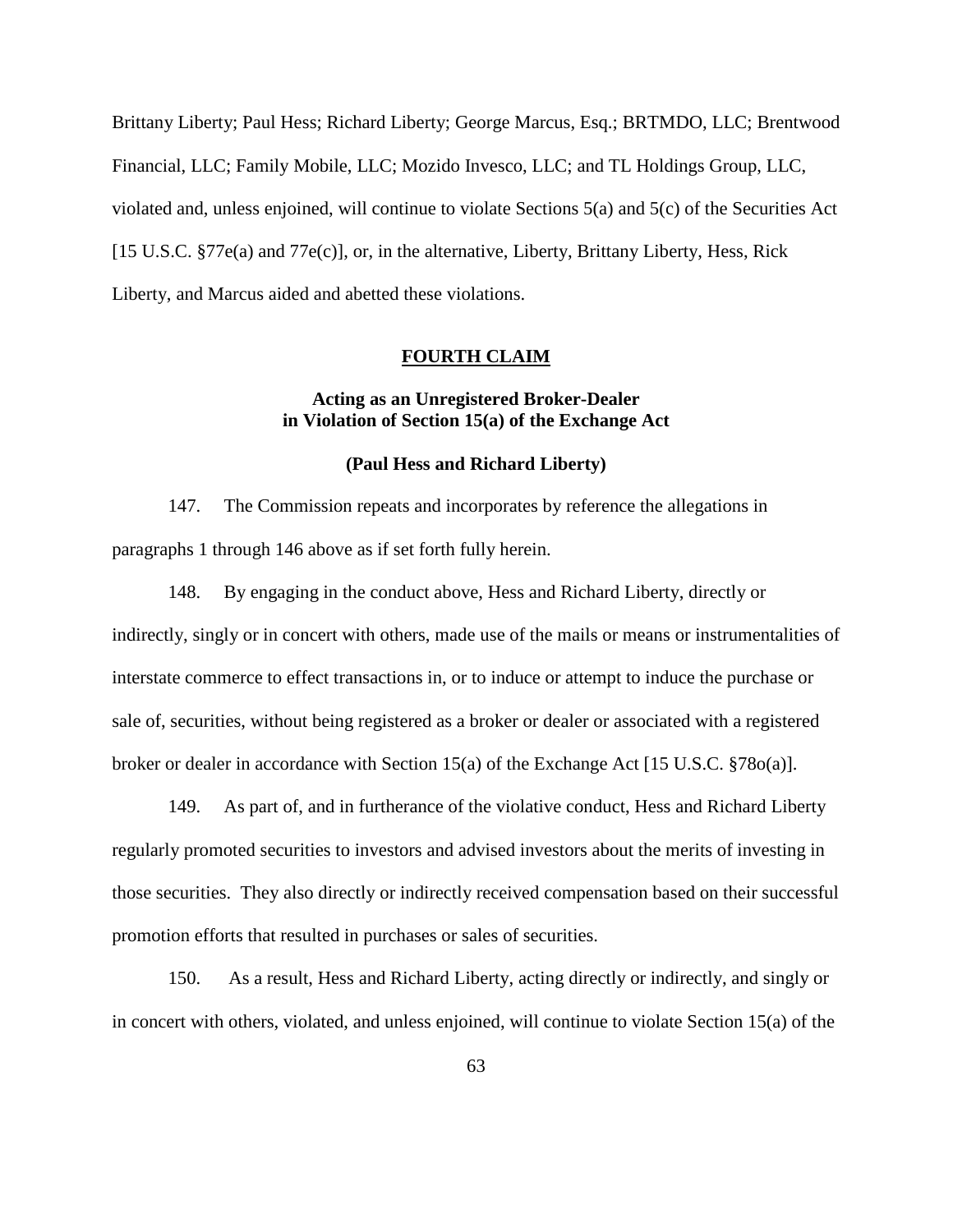Exchange Act [15 U.S.C. §78o(a)].

### **FIFTH CLAIM**

# **Other Equitable Relief, Including Unjust Enrichment and Constructive Trust**

## **(Relief Defendant Xanadu Partners, LLC)**

151. The Commission repeats and incorporates by reference the allegations in paragraphs 1 through [150](#page-62-0) above as if set forth fully herein.

152. Section 21(d)(5) of the Exchange Act [15 U.S.C. § 78u(d)(5)] states: "In any action or proceeding brought or instituted by the Commission under any provision of the securities laws, the Commission may seek, and any Federal court may grant, any equitable relief that may be appropriate or necessary for the benefit of investors."

153. Relief Defendant Xanadu Partners, LLC, has received investor funds derived from the unlawful acts or practices of the Defendants under circumstances dictating that, in equity and good conscience, they should not be allowed to retain such funds.

154. Further, specific property acquired by Relief Defendant Xanadu Partners, LLC is traceable to Defendants' wrongful acts and there is no reason in equity why Relief Defendant should be entitled to retain that property.

155. As a result, Relief Defendant Xanadu Partners, LLC is liable for unjust enrichment and should be required to return its ill-gotten gains, in an amount to be determined by the Court. The Court should also impose a constructive trust on property in the possession of the Relief Defendant that is traceable to Defendants' wrongful acts.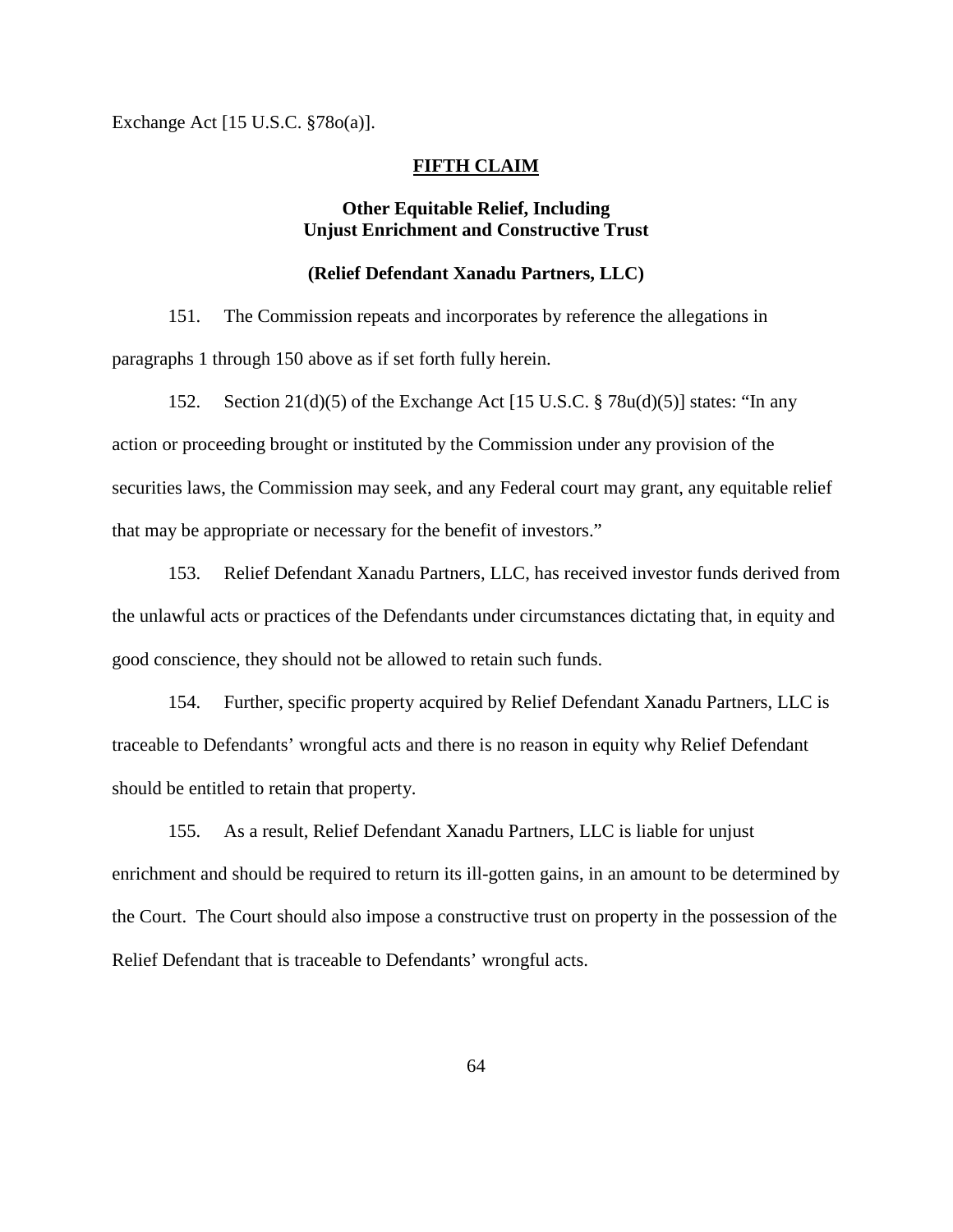#### **PRAYER FOR RELIEF**

WHEREFORE, the Commission requests that this Court:

A. Enter permanent injunctions, including an injunction restraining Defendants and each of their agents, servants, employees and attorneys and those persons in active concert or participation with them who receive actual notice of the injunction by personal service or otherwise, from directly or indirectly engaging in the conduct described above, or in conduct of similar purport and effect, in violation of Exchange Act Section 10(b) [15 U.S.C. §78(b)] and Rule 10b-5 thereunder [17 C.F.R. § 240.10b-5]; Securities Act Sections 5(a), 5(c), 17(a) [15 U.S.C. §77e(a),77e(c), §77q(a)]; and, for Hess and Rick Liberty, Exchange Act Section 15(a) [15 U.S.C. §78o(a)]; and an injunction prohibiting Liberty, Abbass, Hess, Rick Liberty, and Marcus from directly or indirectly, including, but not limited to, through any entity owned or controlled by them individually or collectively, participating in the issuance, purchase, offer, or sale of any security, provided, however, that such injunction shall not prevent them from purchasing or selling securities for their own respective personal accounts;

B. Require Defendants and Relief Defendant to disgorge their ill-gotten gains, plus pre-judgment interest, with said monies to be distributed in accordance with a plan of distribution to be ordered by the Court;

C. Require Defendants to pay an appropriate civil monetary penalty pursuant to Securities Act Section 20(d) [15 U.S.C. § 77t(d)] and Exchange Act Section 21(d)(3) [15 U.S.C. § 78u(d)(3)];

D. Retain jurisdiction over this action to implement and carry out the terms of all orders and decrees that may be entered; and,